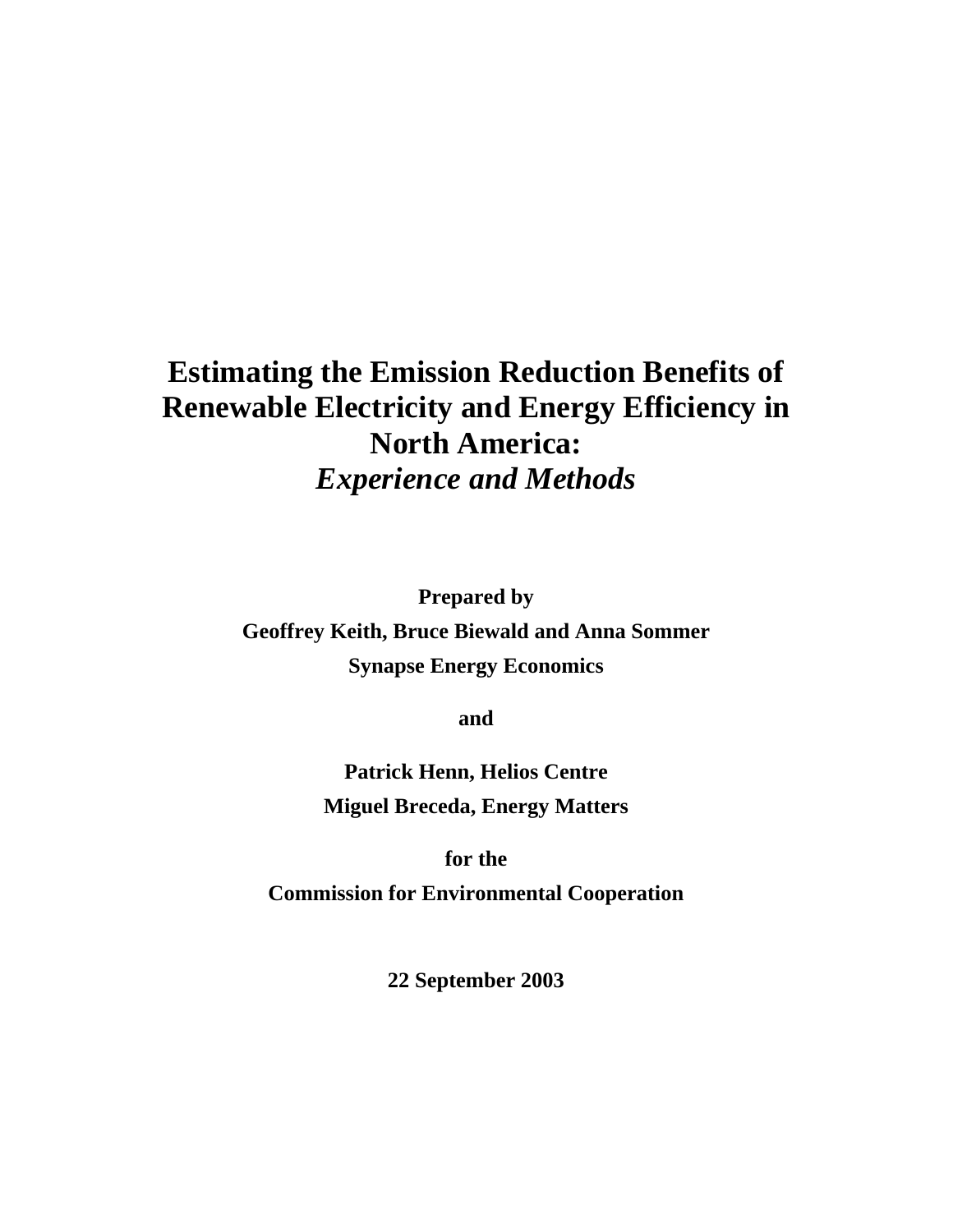# **Contact Information**

The authors of this report can be reached at the following addresses:

Geoffrey Keith Synapse Energy Economics 22 Pearl St. Cambridge MA 02139 (617) 661-3248 x31 [gkeith@synapse-energy.com](mailto:gkeith@synapse-energy.com)

Patrick Henn Helios Centre (514) 849-7900 [henn@centrehelios.org](mailto:sec@helioscentre.org)

Miguel Breceda (5255) 5264-7181 Energy Matters mibreceda@prodigy.net.mx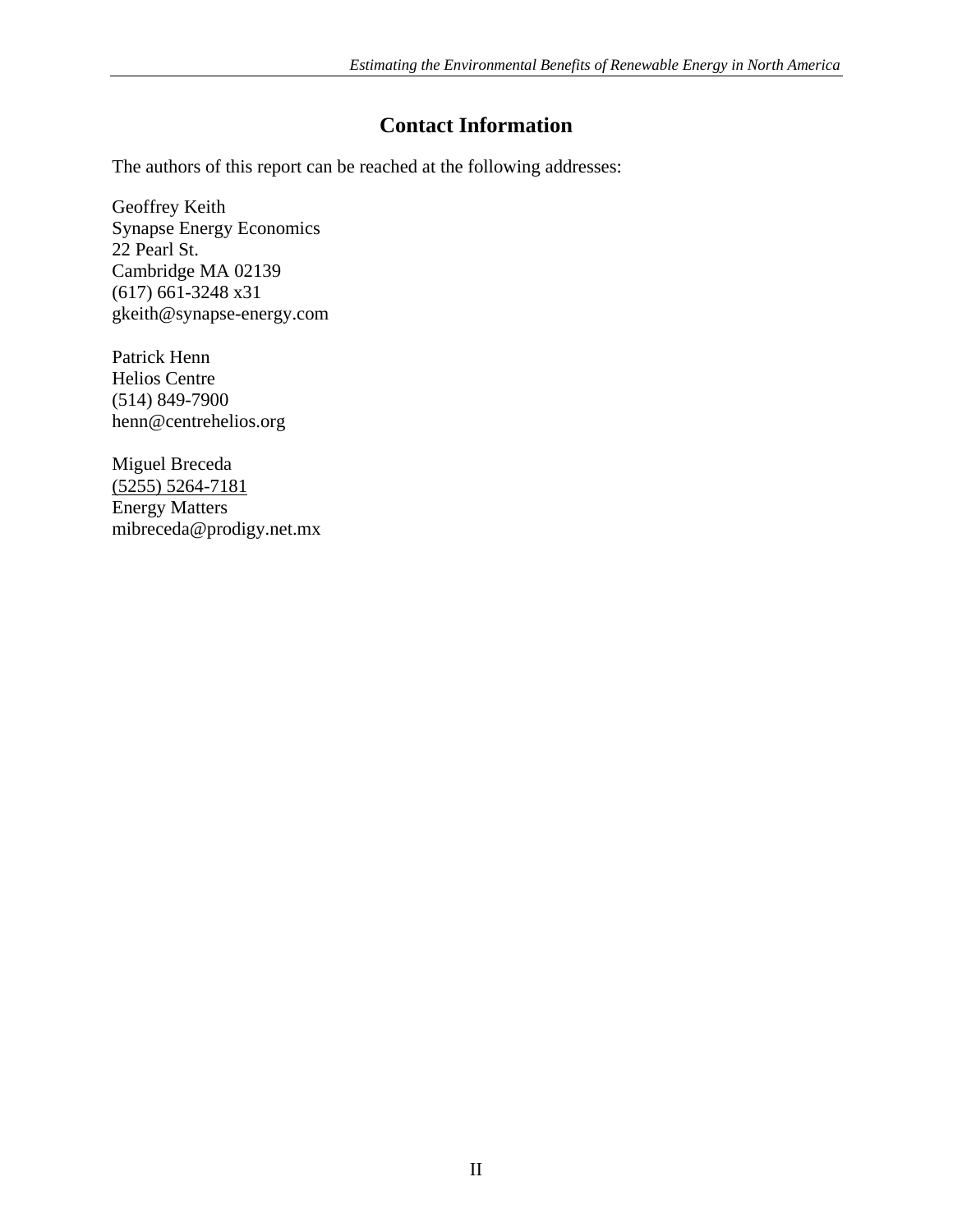# **Table of Contents**

| 2.1 |       |                                                                                        |  |
|-----|-------|----------------------------------------------------------------------------------------|--|
| 2.2 |       |                                                                                        |  |
|     | 2.2.1 |                                                                                        |  |
|     | 2.2.2 |                                                                                        |  |
| 2.3 |       |                                                                                        |  |
| 2.4 |       |                                                                                        |  |
|     |       |                                                                                        |  |
| 3.1 |       |                                                                                        |  |
|     | 3.1.1 |                                                                                        |  |
|     | 3.1.2 |                                                                                        |  |
|     | 3.1.3 |                                                                                        |  |
|     | 3.1.5 |                                                                                        |  |
|     | 3.1.6 |                                                                                        |  |
|     | 3.1.7 | The Pilot Emission Removals, Reductions and Learnings Initiative (PERRL) 19            |  |
|     | 3.1.8 |                                                                                        |  |
| 3.2 |       |                                                                                        |  |
|     | 3.2.1 |                                                                                        |  |
|     | 3.2.2 | The Asociación de Técnicos y Profesionistas en Aplicación Energética (ATPAE) Estimates |  |
|     | 3.2.3 | Estimates of LPG Savings Made by Mexico's National Energy Efficiency Agency21          |  |
|     | 3.2.4 |                                                                                        |  |
|     | 3.2.5 |                                                                                        |  |
| 3.3 |       |                                                                                        |  |
|     | 3.3.1 |                                                                                        |  |
|     | 3.3.2 |                                                                                        |  |
|     | 3.3.3 |                                                                                        |  |
|     | 3.3.4 |                                                                                        |  |
|     | 3.3.5 |                                                                                        |  |
|     | 3.3.6 |                                                                                        |  |
|     |       |                                                                                        |  |
|     |       |                                                                                        |  |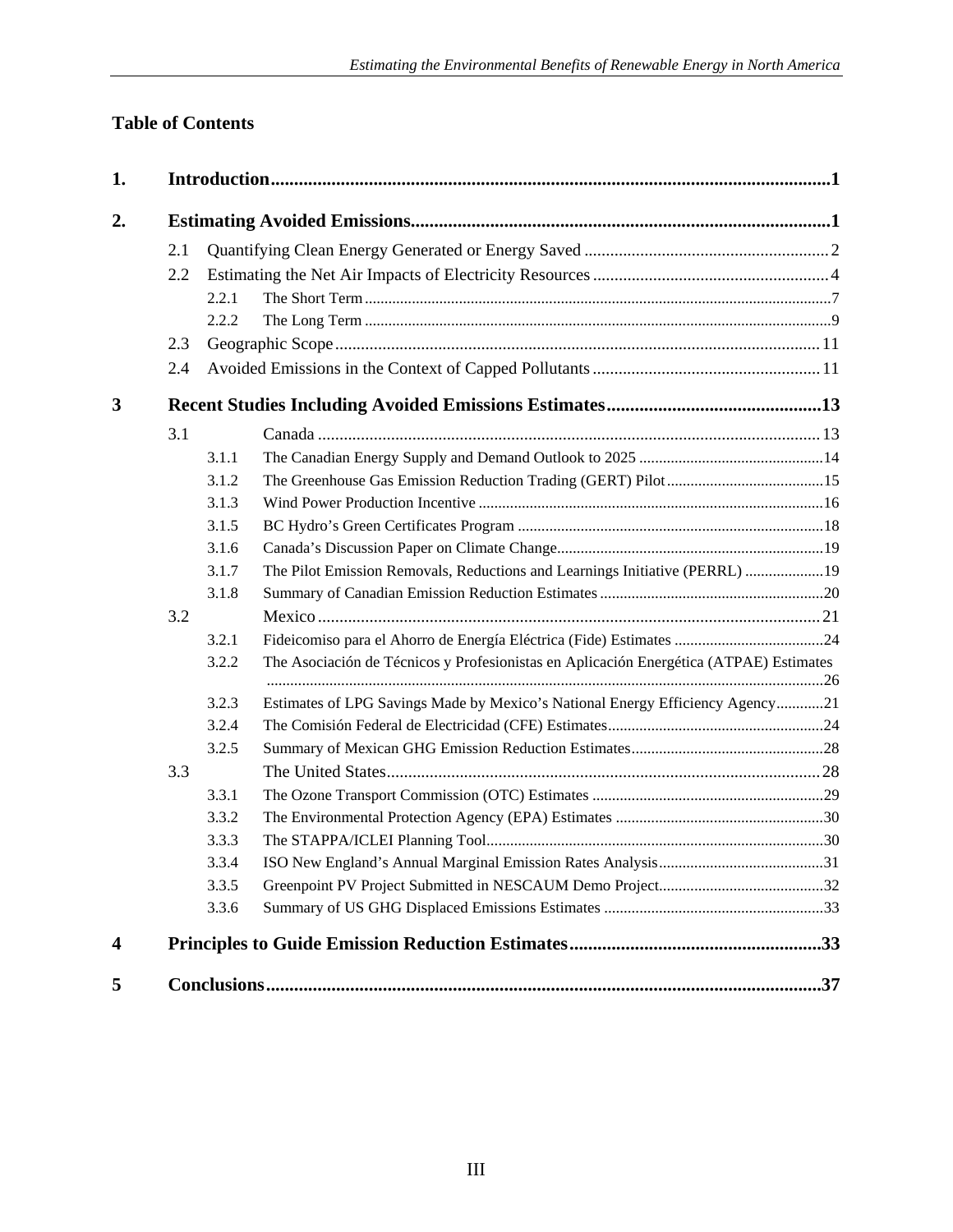# <span id="page-3-0"></span>**1. Introduction**

When a new power plant operates in a regional electric system, the plant affects the system in a number of ways. Assuming that regional loads remain the same, the new plant will probably reduce the operation of another generating unit (or units) in the same system. Alternatively, all plants in the system might continue to operate at the same level, causing increased exports to (or decreased imports from) neighboring systems. New energy efficiency equipment has a similar effect: as demand is reduced, either generating units within the local system operate less or transactions with neighboring systems change. The result of either a new generating unit or reduced demand is likely to be a net change in air emissions across the interconnected systems.

Over the past decade there has been increasing interest across North America in understanding the net emissions impacts of specific resources that could be added (or have been added) to regional electric systems. However, estimating these emissions impacts in a comprehensive and accurate way is a complex process. The Commission for Environmental Cooperation (CEC) is interested in promoting a comparable methodology for estimating displaced emissions from renewable energy and energy efficiency across North America, in order to facilitate both trade and the development of these technologies. While many different policies and market-based mechanisms exist that have the potential to support these technologies, their potential is limited to some extent by the challenge of quantifying environmental benefits. Thus, credible and comparable methods to quantify these benefits can help to ensure that the policies and mechanisms, as well as the technologies they are designed to support, can reach their potential. In addition, comparable methods of measuring and displaying these benefits facilitate public awareness by showing, in a consistent way, the contribution these technologies can make to quality of life.

This paper explores the important methodological issues related to estimating the net air impacts of specific resources, or groups of resources, in electric systems.<sup>1</sup> In addition, we describe a number of studies undertaken across North America in which the emissions benefits of new resources—both renewable projects and efficiency programs—have been estimated. Finally, we briefly explore different views of the principles that should underlie this kind of work and several important policy issues that this work raises.

# **2. Estimating Avoided Emissions**

 $\overline{a}$ 

Governments, companies and other interested parties have a variety of reasons for wanting to quantify avoided emissions from renewable electricity generation or energy efficiency programs. These reasons range from assessing the probable air impacts of environmental regulations and energy policies to quantifying emission reductions for the establishment of tradable emissions credits or the sale of "green power." Some assessments of emission reductions, such as energy

<sup>&</sup>lt;sup>1</sup> Note that this paper focuses on analyzing the emissions impacts of specific projects or groups of projects. It does not address the issues important in assessing the impacts of programs, such as subsidies for renewable energy or energy efficiency. These issues relate to the market response to the program and include dynamics, like free ridership, spillover effects and other market responses.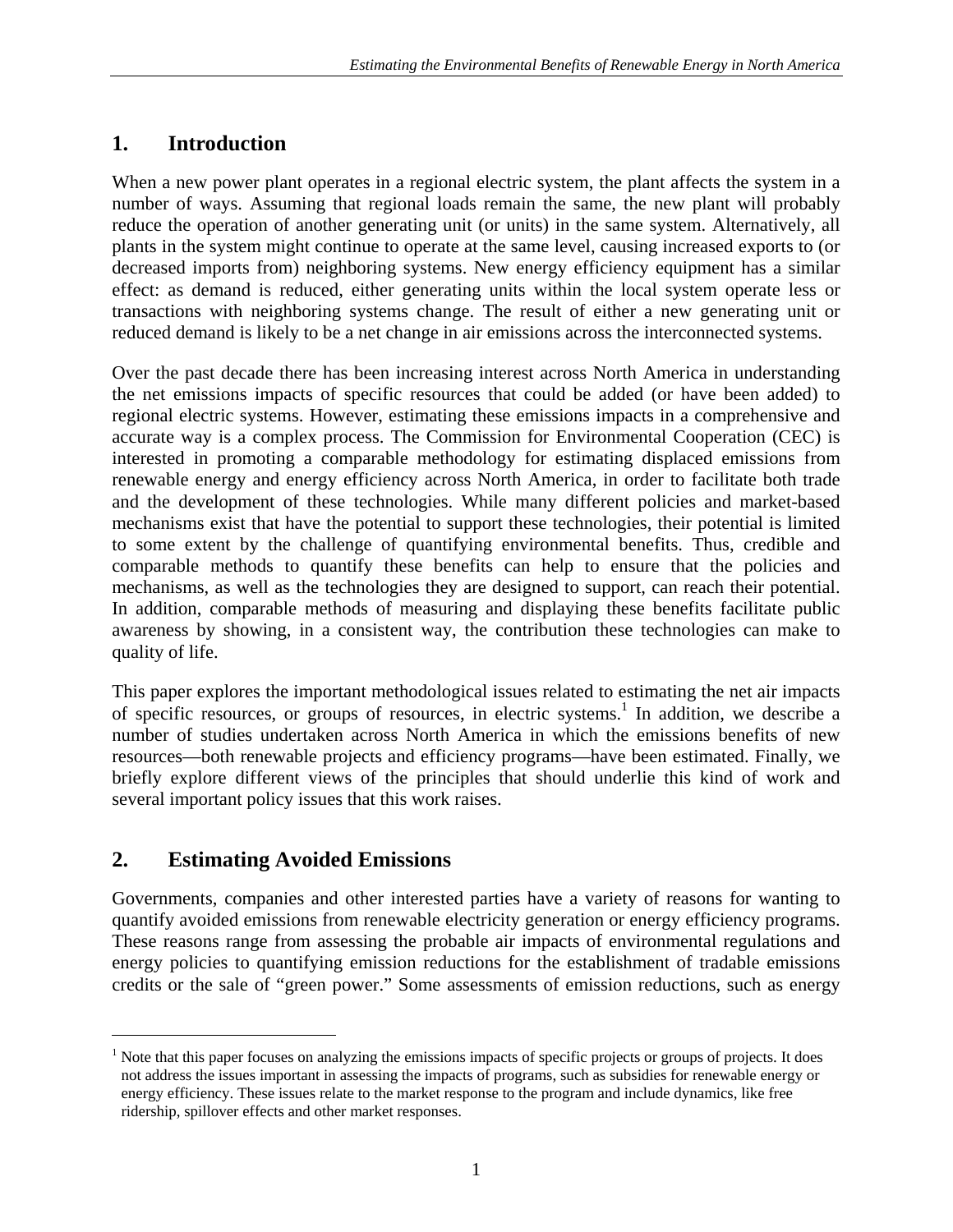<span id="page-4-0"></span>policy analysis, are prospective, while others, such as quantification of reductions for crediting, are often retrospective.

Regardless of the purpose of the assessment or whether it is foreward or backward looking, there are two tasks involved in estimating the emissions impacts of renewable electricity generation and energy efficiency programs. These tasks are:

- Quantifying the electrical energy generated or saved, and
- Predicting how the regional electricity system will react (or did react) to the energy saved or generated.

A variety of methods and analytic tools can be used for each of these tasks. The specific methods and tools selected for a given study are primarily dependent upon the resources available and the purpose for which the avoided emissions are calculated. For example, simulating the operation of a system with a dispatch model is more resource intensive than estimating a system marginal emission rate and applying this rate to the energy generated or saved. However, the latter approach may be sufficient for rough estimates of displaced emissions. Other important considerations in choosing a method and tools include the time frame and geographic scope over which the estimate is being made.

In addition to assessing the emissions benefits of specific energy resources, one can also assess the marginal emission rate in a give region during different time periods to develop emission factors that can be used to assess multiple resources. As discussed in Section 2.2, the marginal unit is usually the unit affected most by new generation or reduced loads. Assessing a regional marginal emission rate is similar to assessing the impact of a specific resource in that one must review the power plants dispatched in the region in detail, either with a model or with data on actual unit dispatch. However, the first of the two steps listed above—quantifying the energy generated or saved—is unnecessary when developing system marginal emission factors.

The subsections below describe the methods and tools commonly applied to these two tasks. Section 3 discusses a number of studies in which various organizations in North America have applied these methods and tools. Section 4 examines some principles that have been outlined to govern emission reduction estimates.

# **2.1 Quantifying Clean Energy Generated or Energy Saved**

The first step in a prospective assessment of avoided emissions is to estimate how much energy the resource in question will produce or save, when and where the energy will be produced or saved, and whether there will be air emissions associated with the energy. To do this, one must predict how the generator or efficiency equipment will operate within the regional electric system. Similarly, in a retrospective analysis one must know something about the operational profile of the resource—when where and how it generated or saved energy. Often, assessing the historical impacts of an existing resource is easier than predicting the impacts of a new resource, because the historical operation of the existing resource is known and does not have to be estimated.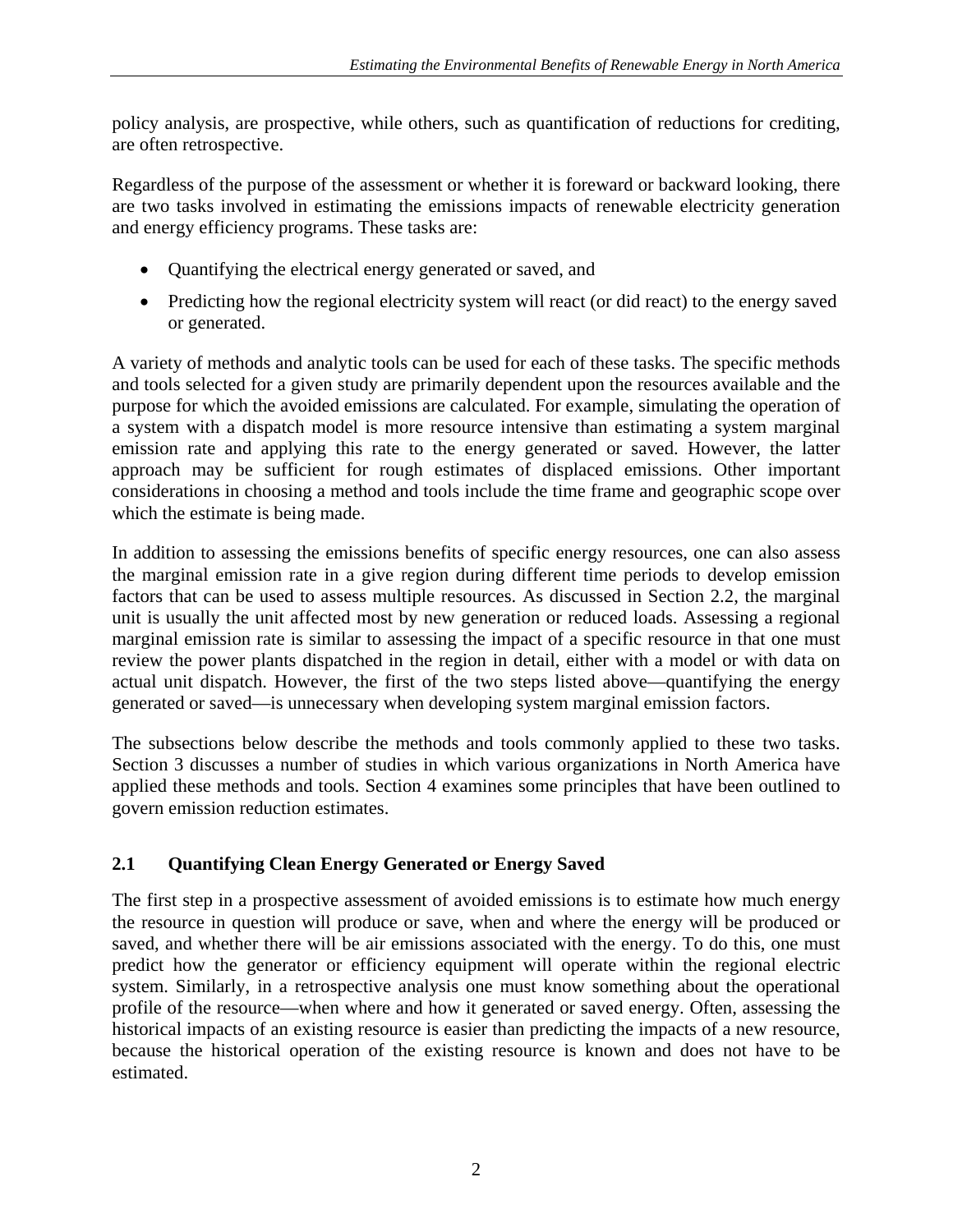The simplest way to predict the performance of a new asset is to estimate operation of the asset based on information about the typical operation of that resource type. More complex approaches include (a) using actual data from an existing plant similar to potential new resource and (b) modeling the operation of the asset within the regional power system. The latter two approaches are more

#### **Task 1: Quantifying the Resource's Operation**

- *How much energy is generated?*
- *Where is it generated?*
- *When is it generated?*
- *Does it produce air emissions?*

resource-intensive, but they often lead to a more credible analysis. As noted, when assessing the historical impacts of an existing resource, data on operation of that resource are often available, and this is the best information to use.

To aid in estimating the output of a new plant, information is available on the amount of energy likely to be produced by different resource types. For example, data are available on the production of a wind turbine operating in a given wind regime and the temporal distribution of that production. This information is often called the "load profile" of the resource. Similarly, data are available on the amount and timing of the energy savings likely to accrue from a given efficiency program. When estimating the performance of a potential resource, the analyst should document the basis of the estimation and attempt to quantify the range of uncertainty associated with it.

Detailed data sets, based on the operation of actual equipment, are also available for different types of resources, but many of the best data sets are proprietary and must be purchased if they can be obtained at all. In the US, the National Renewable Energy Laboratory (NREL) is a good place to find data on the performance of renewable technologies. Other good places to seek such data sets are federal energy offices and renewable energy trade associations.<sup>2</sup> Detailed data sets describing the load profiles of energy end uses and efficiency equipment can be more difficult to find than data on renewables. Two organizations in the US that generate this type if information are the American Council for an Energy Efficient Economy (ACEEE) and Regional Economic Research (RER). RER sells hourly load profile data on residential, commercial and industrial equipment for each US state. The company develops these data using SitePro, a model based on analysis of many hourly load profile data sets. Other good places to look for this information are state and federal energy efficiency agencies and advocacy groups.

Places to look for information on the histrocial operation of existing plants or plant types in Canada include: the Energy Sector of Natural Resources Canada, the Office of Energy Efficiency and CANMET Energy Technology Centre. Organizations that house this type of information in Mexico include: the *Secretaría de Energía*, <sup>3</sup> *Comisión Nacional para el Ahorro de Energía*, *Comisión Reguladora de Energía*, and the *Comisión Federal de Electricidad* (CFE), *Subdirección de Programación*. Good places to look in the US are the US Department of Energy (DOE), the Environmental Protection Agency (EPA) and the Electric Power Research Institute (EPRI).

1

<sup>&</sup>lt;sup>2</sup> The Canadian federal energy office is the Energy Sector of Natural Resources Canada <www2.nrcan.gc.ca/es>, the Mexican counterpart is the National Energy Efficiency Agency or Conae in Spanish <www.conae.gob.mx>, and the US office is the Department of Energy <www.eia.doe.gov>.

 $3$  For more information see:  $\langle$ www.sener.gob.mx> and  $\langle$ www.cfe.gob.mx>.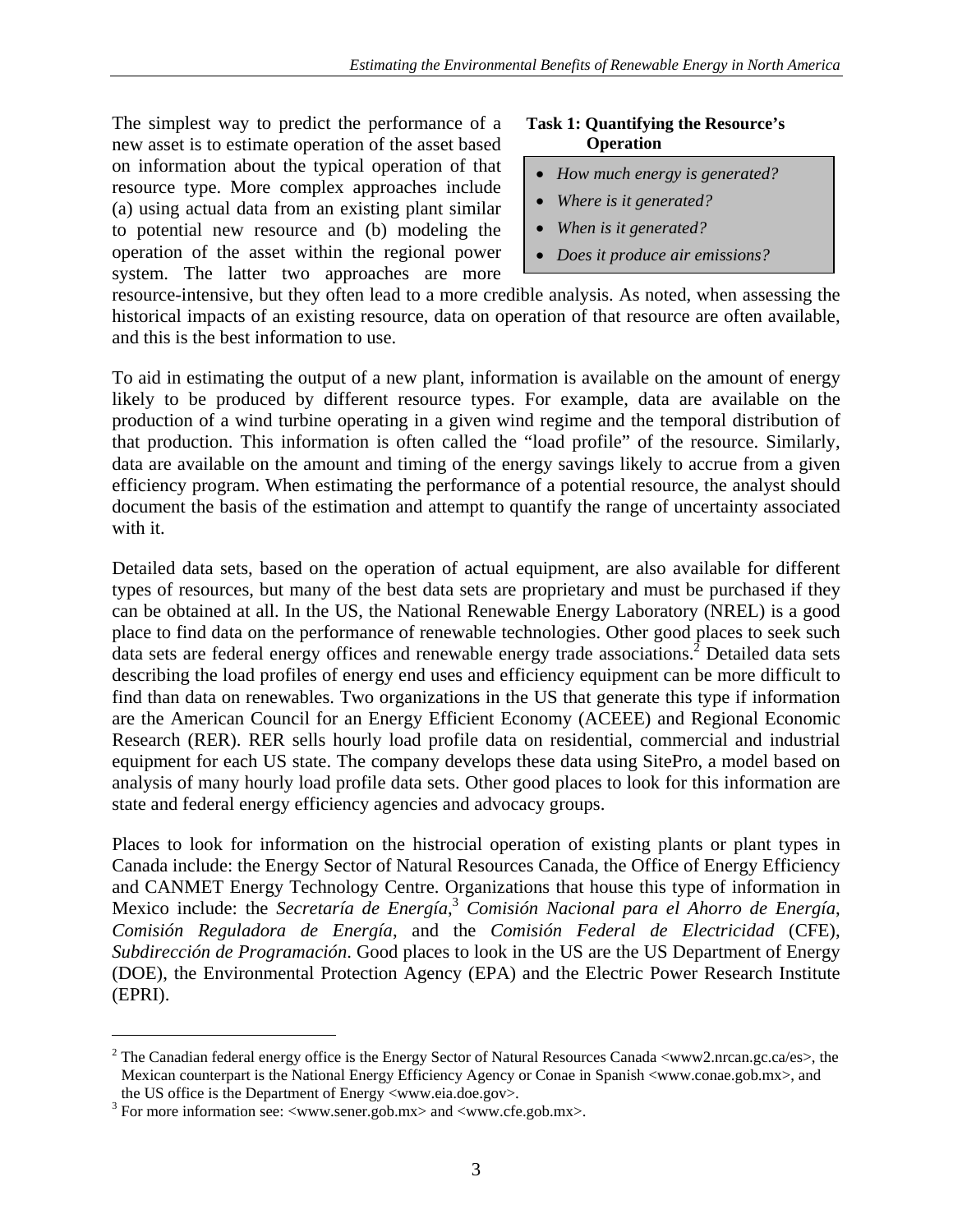<span id="page-6-0"></span>The most credible method of estimating the performance of a new electric asset is to simulate its operation within the appropriate regional electric system. This is done with an electric system dispatch model, sometimes called a production costing model. A number of consulting firms in North America have experience applying these models, and most electric utilities use them for planning studies and other purposes. These models simulate plant dispatch based on input data defining load levels, transmission constraints and other factors. Importantly, dispatch modeling is often used in the second task in estimating displaced emissions (predicting how the regional electricity system will react to the energy saved or generated). Thus, these models allow the user to predict *both* how the new asset will operate *and* how the regional system will react in one step. Dispatch models are discussed further in Section 2.2 below.

The final step in characterizing the operation of the asset in question is to estimate the air emissions associated with it. Some renewable generating technologies (e.g., biomass and landfill gas) have pollutant emissions, and these emissions must be taken into account when assessing net emissions impacts. Emission factors for these generating technologies are available from federal and state environmental regulators and from the various renewable technology trade associations. 4

After the operating data on the resource(s) in question have been obtained, estimated or modeled, these data must be used to determine how the resources will affect (or did affect) the regional electric system. This entails developing a "reference case," an assumption about how the system would have operated without the resource(s) in question.

# **2.2 Estimating the Net Air Impacts of Electricity Resources**

Three methods are commonly used to estimate the net air impacts of generating plants and efficiency equipment. These methods are:

1. **Displaced emissions analysis and time-specific marginal emission rates**. This approach is based on an hour-by-hour analysis of plant dispatch—either analysis of utilities' actual dispatch records or analysis using a system dispatch model. Electric system dispatch models, which provide a dynamic representation of the regional electric system, can be used to assess net emissions impacts by simulating the operation of the new resource within the regional system. (As noted, dispatch models predict the operation of the resource in question and its affect on the regional system in a single step.) These models can also be used to derive marginal emission rates for different time

periods, which can then be used to estimate displaced emissions from a variety of policies and specific resources.

2. **Plant addition/retirement emission factors**. Displaced emission rates can be developed based on the emission rates of the new plants projected to be added to the

 $\overline{a}$ 

*Over the short term, new resources displace generation from existing units. Over the long term, new resources displace other new resources competing for market entry.* 

<sup>4</sup> In particular, see: US EPA, *Compilation of Air Pollutant Emission Factors, AP-42*, Fifth Edition, at: <www.epa.gov/ttn/chief/ap42>.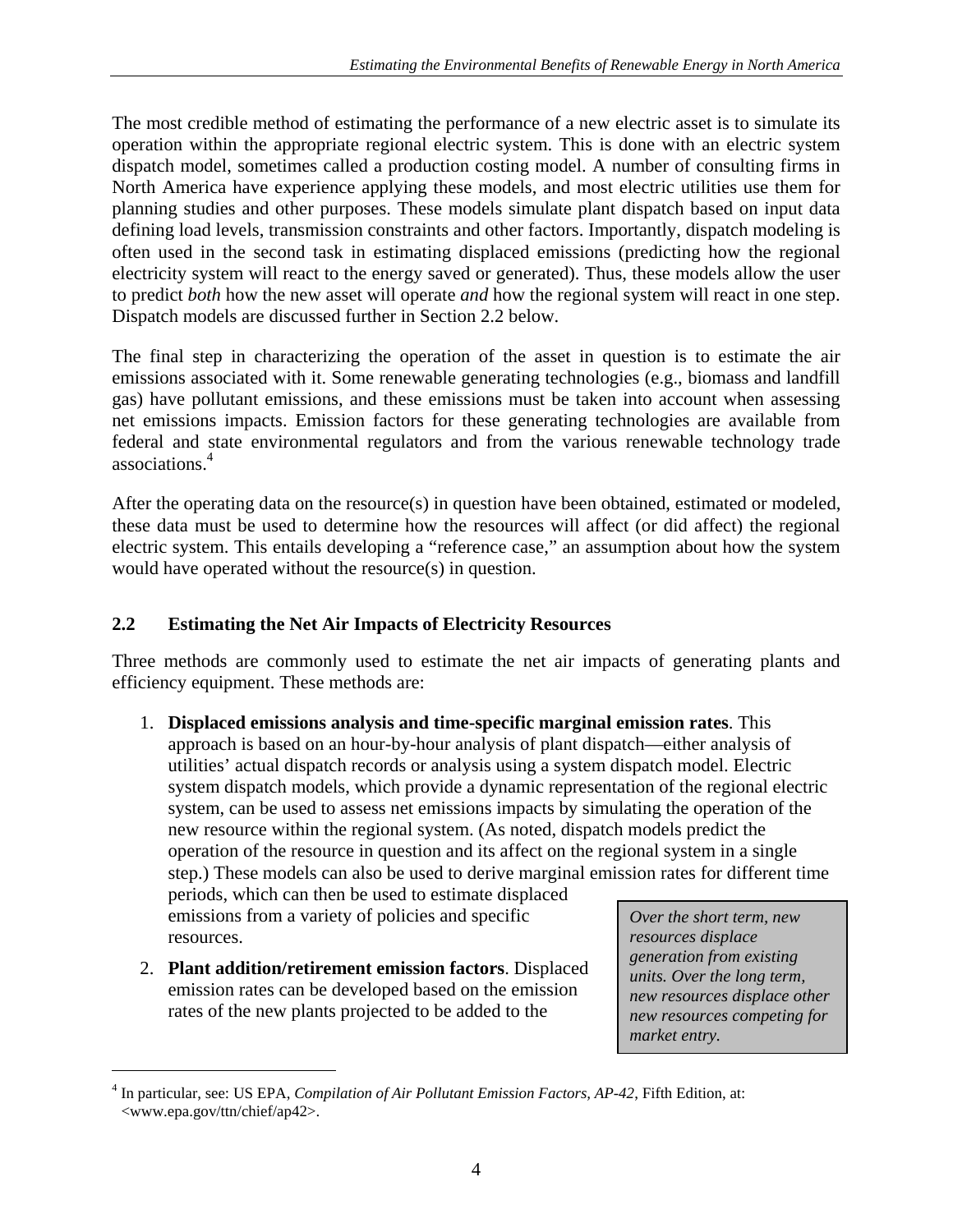system over the long term (from five to twenty-five years out) and the old plants projected to be retired. This approach is most appropriate for the assessment of emission impacts in medium- to long-term future years.

3. **System average emission factors**. These rates are calculated by dividing total system emissions by total system generation, yielding a system average emission rate in terms of pollution mass per unit of energy generated. This emission factor is then applied to the output of specific resources to estimate net changes in emissions.

The most detailed approach to assessing net emissions impacts is to analyze hourly plant dispatch with and without the resource in question. A retrospective analysis of this type might use utilities' records of actual system dispatch to determine when the resource operated and what other resources would have operated without it. If utility records are unavailable, one can use an electric system dispatch model to simulate plant dispatch under the same load conditions. Either way, *the goal is to identify the generating units, or types of units, that the asset in question is likely to affect and the extent of the effects.* Often the unit affected most is the *marginal* unit—the most expensive unit operating at a given time. Because power plants in regional electric systems are dispatched in order of increasing costs (or bids in the case of competitive markets), additional energy or reduced demand usually reduces the operation of the most expensive unit that would otherwise be operating in a given hour. However, because there are a number of constraints on system operation (such as transmission constraints, limitations on plant operation and reserve requirements), units other than the marginal unit can be affected as well.

Hour-by-hour analysis using actual dispatch records or a dispatch model is the most effective way to estimate the net air impacts of a specific resource. As noted above, a dispatch model can also be used to assess a particular region rather than an asset, in order to derive system marginal emission factors for the region. In this case, the goal is to identify what type of generating units are on the margin during different periods of the day and year. Marginal emission factors reflecting the different unit types are developed for different time periods, and these factors can then be applied to the output of specific resources without rerunning the model.

The latter two approaches listed above do not investigate the hourly operation of the asset in question within the regional electric system. Rather, these approaches apply emission factors to the output of the asset. Plant addition/retirement emission factors can be used to assess the longterm air impacts of a resource added today, because over the long term, new resources displace other resources competing for market entry. When a new resource is added, it increases supply and reduces prices, making market entry less attractive to potential entrants.<sup>5</sup> This is a crucial distinction in assessing displaced emissions. Over the short term, new resources displace existing units—primarily the marginal unit—in the *existing* electric system. Over the long term, a resource added today will displace other new resources competing for market entry and/or cause

 $<sup>5</sup>$  In competitive (i.e., unregulated) electricity markets, this dynamic operates as follows. When new plant developers</sup> turn to capital markets for financing, potential lenders and investors assess projected prices in the proposed region to determine whether to finance the project or not. In regulated markets, utilities petition the local utility commission to build the new plant. The commission, based on an assessment of need, determines whether to allow the utility to build.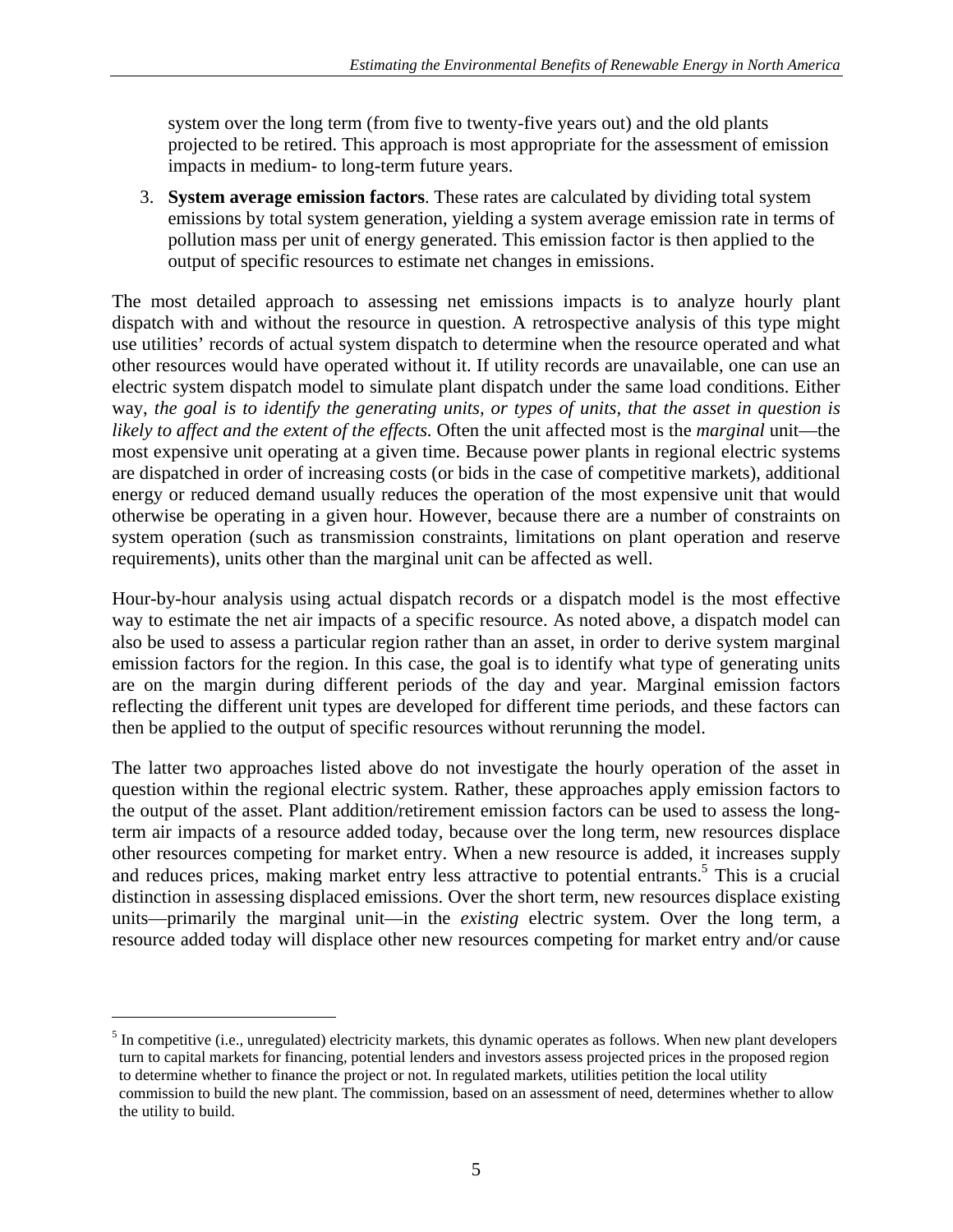retirements of existing capacity.<sup>6</sup> When considering the effects of a specific resource over both the short and long term, one must factor in both of these dynamics. That is, the short-term effects of a new resource on the existing system give way to the long-term effects on other plants competing for market entry.

Often, system average emission factors have been used to estimate displaced emissions from specific resources, primarily because these factors are relatively easy to calculate. Many budgetconstrained studies and quick estimates of displacement rely on system average rates. This method, however, can provide highly inaccurate results. As noted, additional generation or reduced load in an electric system affects the marginal generating units far more than it affects other units, and in most systems, the units that operate on the margin are quite different from the units providing baseload energy. For example, hydro and nuclear units—with very low air emissions—provide much of the baseload energy in many regions of the US. If a weighted system average is calculated, these units' extremely low emission rates have a large impact on the result. But most new assets will have virtually no affect on the operation of baseload units. Thus, this is clearly an inappropriate emission rate to use for assessing the air impacts of new assets. (As an example of how different system average emission rates can be from marginal rates, see Table 10 in Section 3.3.1.)

Despite the potential inaccuracy of this approach, the use of system average emission factors persists, largely because it is easier and less resource intensive than predicting plant additions and retirements or simulating system operation with a dispatch model. Avoided emissions can be calculated using a system average emission rate at the cost of several hours of labor if data are readily available on the generators within the system. In contrast, model licensing fees and the labor-intensive nature of modeling make it difficult to assess displaced emission with a model for less than about US\$10,000, and most modeling studies cost considerably more than this.

As noted, the resources available for a study are likely to be a key factor determining the method chosen for estimating displaced emissions. The purpose for which the estimate is being developed, however, will also play a role in the decision. For some purposes, such as quantifying emission reductions for the establishment of credits, a high level of certainty may be necessary. Other purposes may require less certainty. However, even when ample resources are available and the highest degree of certainty is required, there are several key factors to consider in choosing the most appropriate model or emission factor. The two main considerations are: what is the time frame over which displaced emissions are being estimated, and what is the geographic scope over which they are being estimated?

In the context of a prospective analysis, the key distinction between the short term and the long term is whether or not a significant amount of new capacity will be added to, or retired from, the system. Thus, we define the short term as the period during which few generating assets will be added or retired. Over this time horizon, the analytic task is to predict how the *existing* regional electricity system will react to additional clean generation or reduced energy use. The long term is the period during which old generating units can be retired and new ones added. Usually, this

<sup>&</sup>lt;sup>6</sup> In many cases it will still be desireable to perform dispatch modeling when assessing a long-term scenario, to capture the specific resource's impacts on system dispatch. For example, intermittent resources may have a different impact on system dispatch than dispatchable resources.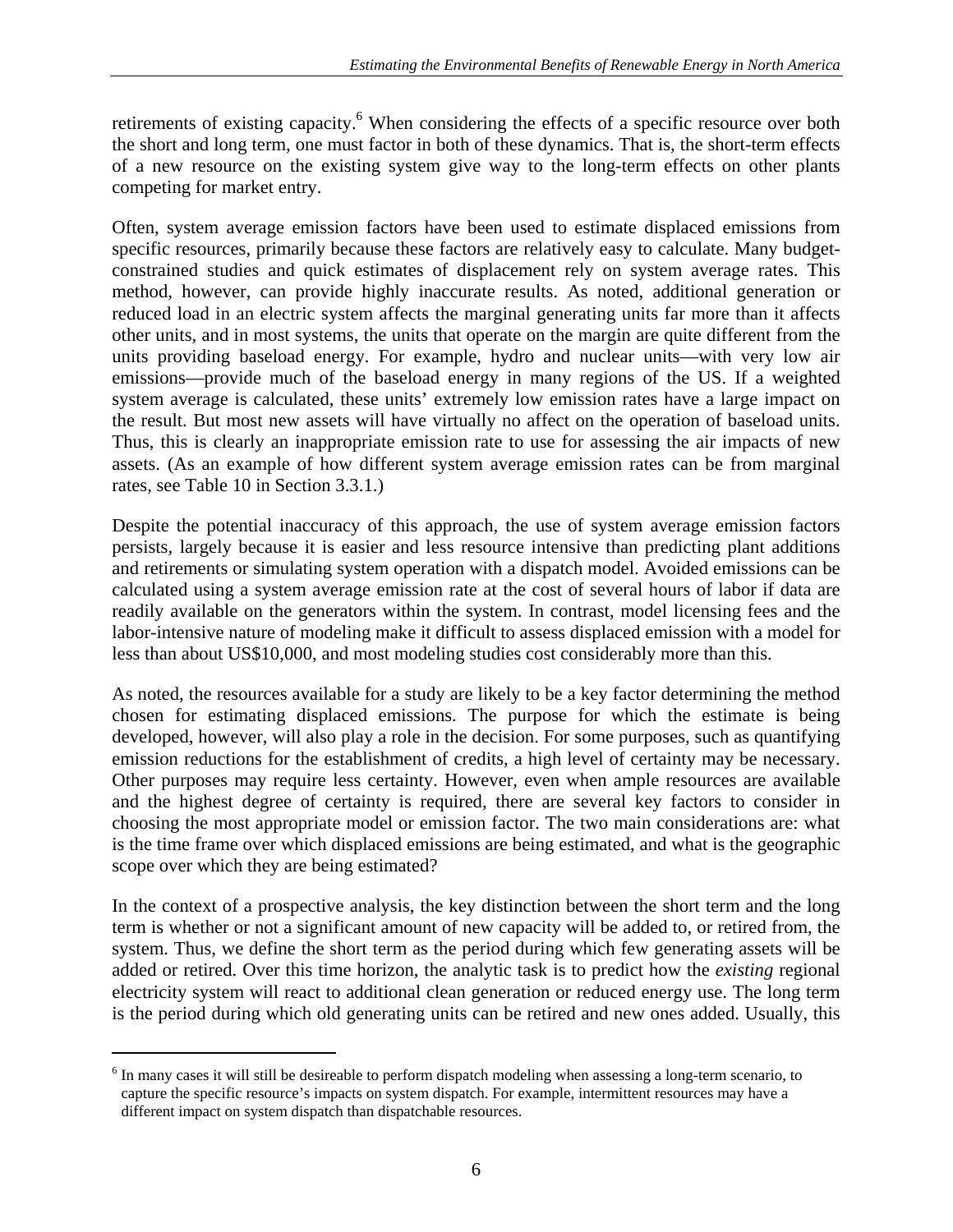<span id="page-9-0"></span>is the period starting roughly four years from the present. Over the long term, the task is to predict how the new asset will affect plant additions and retirements.<sup>7</sup> The major challenge in a long-term analysis is in predicting which generating units will be retired, where and when, and what kinds of new units will be built, where and when.

#### *2.2.1 The Short Term*

1

For assessing how a given asset affects an existing electric system, analysis with a system dispatch model provides a comprehensive and accurate approach. A dispatch model is important, because the regional electric systems in North America operate in complex, integrated ways, characterized by fluctuating demand and randomly occurring outages of equipment. A credible prediction of how a system will respond to increased generation or reduced load must be based on the ability to simulate these changes in a way that reasonably represents the manner in which the system is operated.

Dispatch models require information about the generating units within the region of interest, as well as the regional transmission system and regional electricity loads. Information about generating units includes: unit size, fuels used, emission rates, plant efficiency and operating limitations (such as start-up ramp times and minimum up and down times), operating costs and fuel costs. The user also enters detailed information on the regional transmission system, such as transmission constraints within control areas and transmission limits between control areas.

The most detailed dispatch models simulate dispatch chronologically—whereby the loads and resources are matched on a sequential hourly basis. These models require a full series of hourly loads for one, or usually more, load zones. Based on varying degrees of future knowledge, the models simulate chronological unit dispatch and commitment. Such models can represent the full implications of unit-specific operating constraints, maintenance outages and other time-sensitive events. Unplanned unit outages (also called "forced outages") are represented in chronological dispatch models probabilistically. That is, the models' algorithms recognize and reflect the randomly occurring nature of forced outages. Because dispatch models rely on such detailed information, they are rarely used to simulate dispatch across large geographic areas, such as all of Canada or the US.

The most commonly used dispatch models include PROMOD, PROSYM/MULTISYM, GE MAPPS and ELFIN. (PROSYM and GE MAPPS simulate dispatch chronologically, while ELFIN and PROMOD do not.) While these models can be used to assess long planning horizons, they are not designed to predict plant additions or retirements over time. When one of these models is used to simulate a multi-year period, the user directs the model to add specific generating units (or unit types) in specific years or to maintain a certain capacity reserve margin by adding a specific type of plant as needed. In contrast, when analysts want a model to predict the capacity mix in the future, they turn to a forecasting model. These models are discussed below.

 $<sup>7</sup>$  Note that in both cases we are evaluating an asset added in the near term. The long-term analysis envisioned here</sup> assumes that there is ample time for all players in wholesale power markets to factor the new asset into their planning.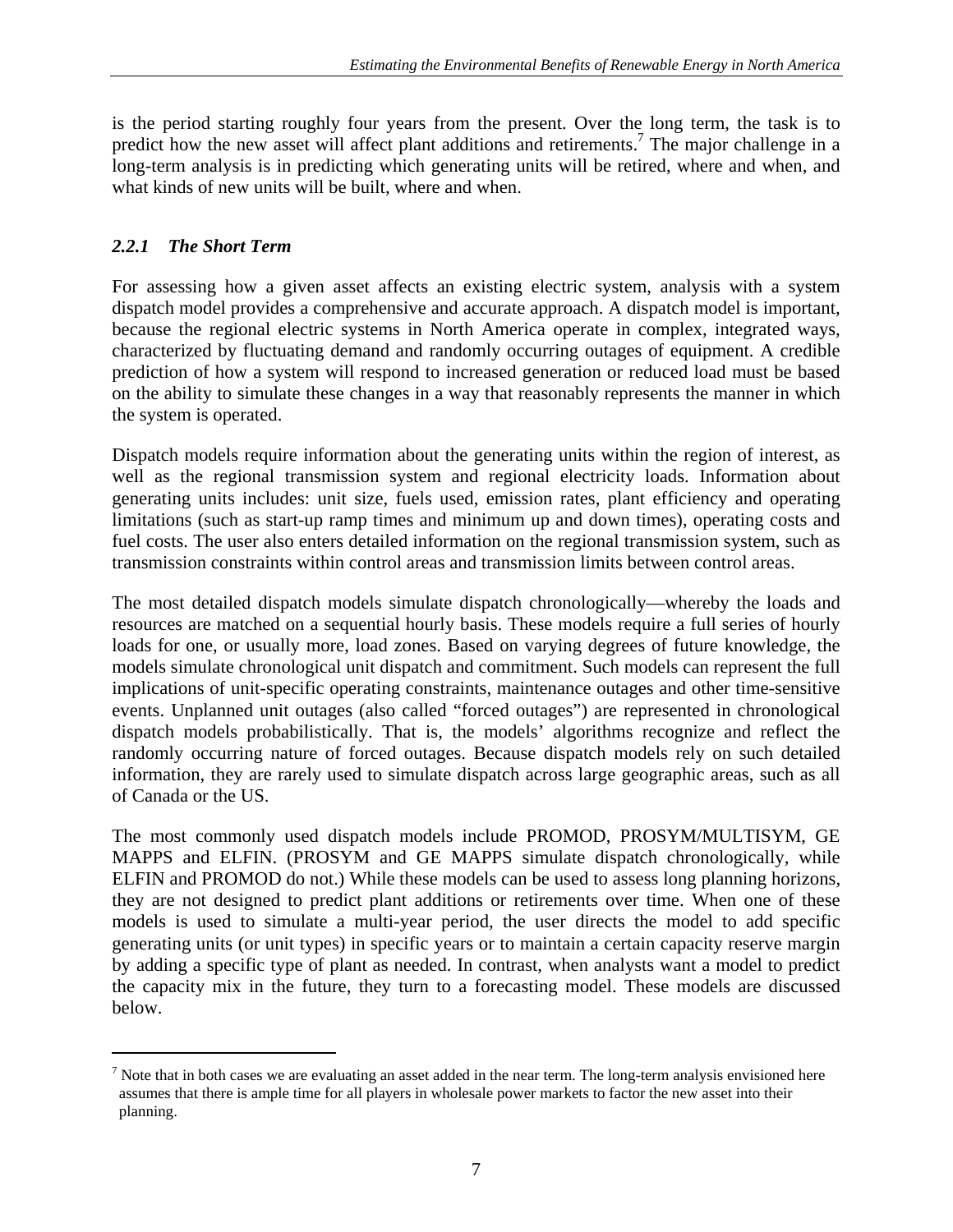Dispatch models can be used either to assess displaced emissions directly or to develop system marginal emission factors, which are then used in a displacement analysis. To assess displacement directly, the user proceeds as follows.

- Run a "Base Case," simulating plant dispatch without the asset in question.
- Run an "Alternative Scenario," simulating dispatch with the asset in question.
- Subtract total system emissions in the "Alternative Case" from system emissions in the "Base Case" to derive the estimate of emissions displaced by the asset in question.

Because the system has been dispatched to minimize costs in both runs, this approach captures all of the impacts that the new resource would have on the system, from energy impacts to capacity impacts and effects on operating reserves.<sup>8</sup> Most importantly, this approach captures only the emissions changes at generating units that operate less because of the new unit. As previously discussed, these are primarily the units that were on the margin when the new unit operated, but other units can be affected by the new resource as well.

To develop system marginal emission factors for a particular electricity control area, one uses a similar method. First, one performs a Base Case run, and next a "Decrement Run," in which all hourly loads are reduced slightly. These two runs are designed to isolate the emissions of the marginal plants. However, rather than assessing emissions over the entire year, it is best to develop system marginal factors for a number of specific time periods. This is important because, as demand rises and falls throughout the day and year, different generating units are on the margin. The system marginal emission rate when loads are high can be quite different from the rate when loads are low. For example, consider a region with substantial hydro and nuclear capacity with a relatively small amount of intermediate coal- and oil-fired steam units and combustion turbines (CTs) for peak periods. During peak-load hours, when the CTs are on the margin, the marginal  $NO<sub>x</sub>$  and  $CO<sub>2</sub>$  rates would be extremely high. During intermediate-load hours, when the steam units were on the margin, marginal  $NO<sub>x</sub>$  rates might be lower but  $SO<sub>2</sub>$ rates higher. During low-load hours, with hydro or nuclear units on the margin, the marginal rates of all pollutants would be virtually zero. Thus, it is important to develop system marginal emission factors for different time periods in order to assess new resources that will operate in different time periods.

One can develop system marginal emission factors for any number of time periods, but it is most common to use between four and fifteen. In the case of four, marginal rates could be developed for the spring, summer, winter and fall. More time periods would allow for division into daily time periods, such as night and day or peak and off peak. Again, the number of different marginal factors developed should be chosen based on the characteristics of the region under evaluation. Regions with large fluctuations in emission rates along their supply curves should be assessed in more detail than regions with more uniform supply curves.

<sup>&</sup>lt;sup>8</sup> Several control areas have moved to bid based dispatching of generating resources. To the extent that the dispatch is "bid-based" rather than "cost-based" the simulation model may not strictly minimize the costs of producing electricity to meet demand, but the concepts of "least-cost central dispatch" still apply.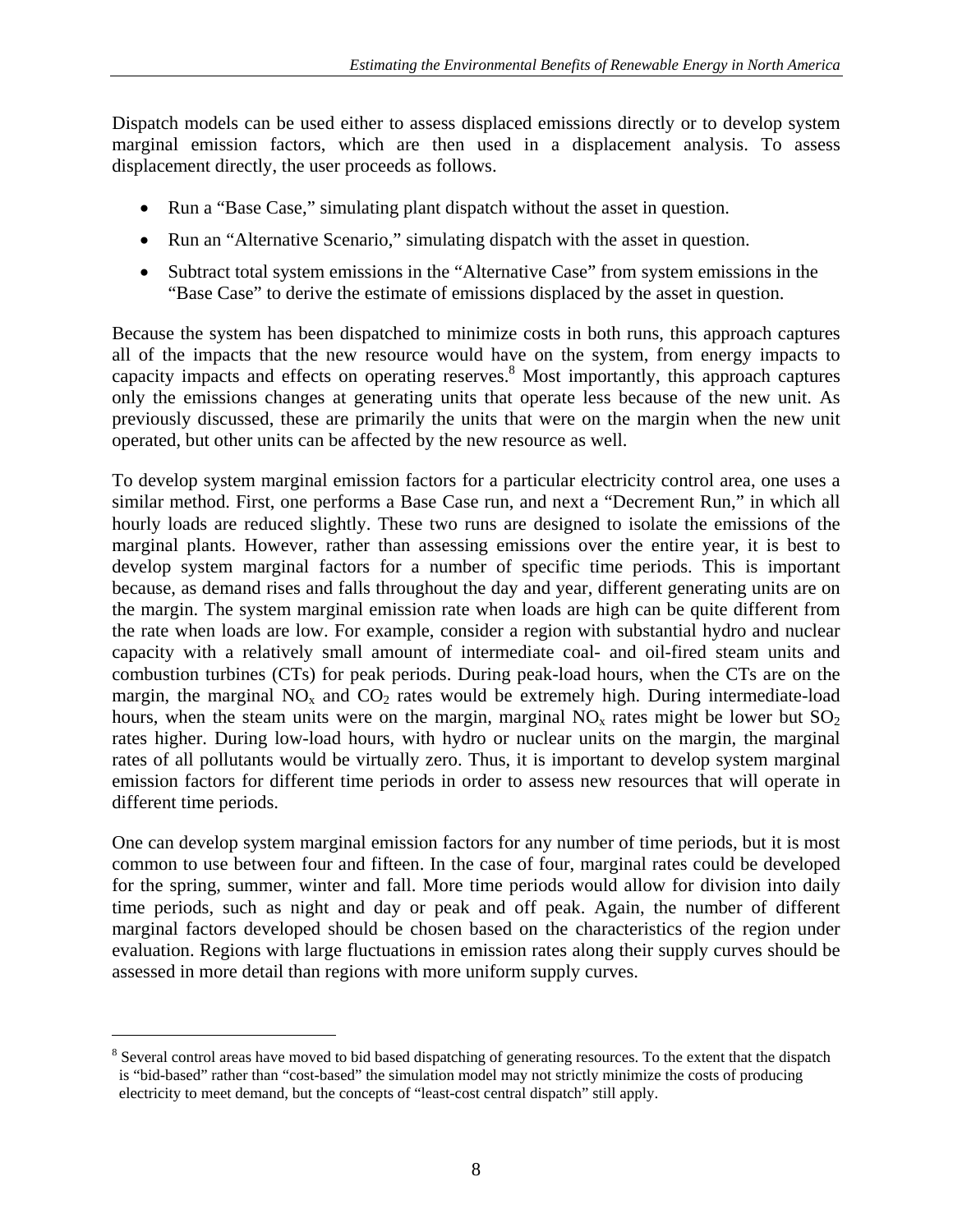<span id="page-11-0"></span>Having developed the system marginal emission factors, they can then be applied to the projected output of specific assets. For example, one could use generation data from an actual wind farm to allocate output of a potential wind farm to time periods for analysis with the system marginal emission rates. Or one could use the load profile data for a particular type of efficiency equipment to allocate energy savings to time periods.<sup>9</sup> The important thing to remember, however, is that these marginal emission factors would govern displaced emissions over the near term. To assess the long-term impacts of a new asset, one would have to predict that asset's effect on plant additions and retirements.

# *2.2.2 The Long Term*

 $\overline{a}$ 

Over the long term, decisions made by power plant owners and new plant developers will take into account many of the changes in the regional system that took place during the near term. The increase in supply provided by the new plant will have two important effects. First, it will decrease the demand for new plants, and second, it will decrease market prices, putting economic pressure on the least competitive plants in the region. Through the latter dynamic, a new plant effectively pushes the least competitive plants toward retirement. In light of these dynamics, the question of what kind of generating units will be added and retired is extremely important to predicting displaced emissions over the long term. Unfortunately, predicting what kind of units will be added and retired is difficult.

Predicting plant additions and retirements is difficult, because it is not simply a question of costs. Many factors—regulatory, political, economic and financial—influence the decision to build a new unit or retire an existing one, and plant developers and owners do not always behave like the rational market participants assumed in textbook economics. In addition to basic economics (such as relative fuel prices and technology costs), some of the important factors affecting plant additions are: the prevailing attitudes of capital markets toward the power generation sector, environmental regulatory policy (e.g., in attainment and non-attainment areas), energy policies designed to support the addition of certain unit types and discourage the addition of others,

#### **Task 2: Quantifying the New Resource's Operation**

- *When assessing the short term, a marginal emissions analysis with a detailed dispatch model is best.*
- *When assessing the long term, the analyst must predict new plant additions and retirements, and an emission rate reflecting these plants is best.*
- *A system average rate should be avoided if possible, as it can result in inaccurate estimates of emissions impacts.*

strategic considerations and market power, and irrational behavior in the project development process.10

 $9$  Projects using dispatch models to develop system marginal emission factors are discussed in section 3.3.1 and

<sup>3.3.2</sup> below.  $^{10}$  For many of the players involved in a power project, compensation is directly linked to the project's success. If the project is scrapped, people such as project developers and lawyers make much less money than if the project succeeds. Thus, there are strong incentives for these players to push a project forward even if the economic outlook for the project becomes weaker.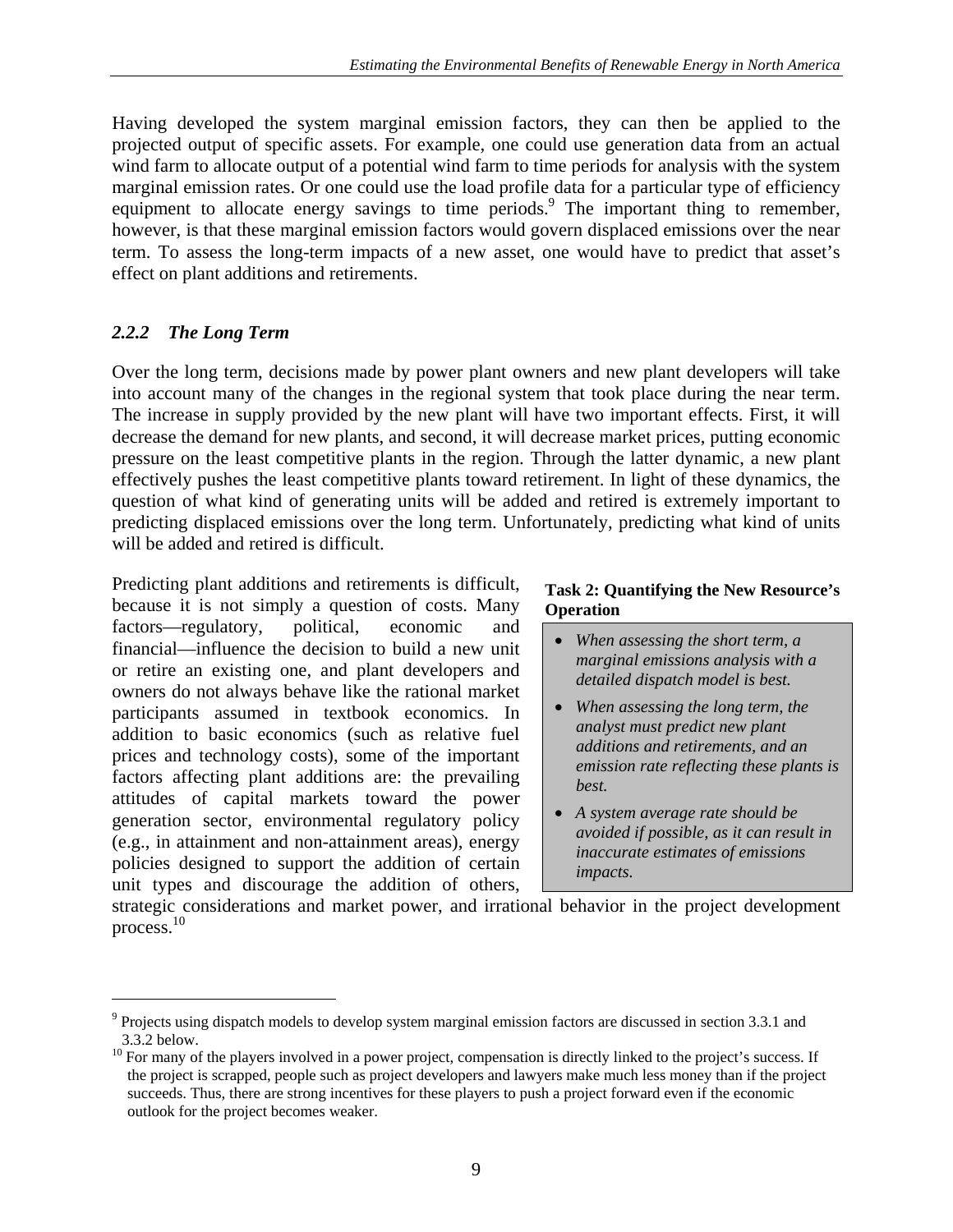Decisions regarding plant retirements are in many ways harder to predict than decisions about new units. Many different costs and benefits factor into unit retirement decisions, and these costs and benefits are very difficult to quantify. Key aspects of plant retirement decisions include: the true operating costs of the unit (usually known only to the plant operators), the hedging value of avoiding "retired" status, the extent of future costs and risks (such as exposure to compliance costs associated with new environmental regulations), and the capacity value of the unit. In addition, plant retirements often come in the context of deals made with regulators to bring new plants on line.

Thus, predicting future unit additions and retirements is an uncertain endeavor; however, it is an endeavor crucial to predicting long-term emission reductions from energy efficiency and clean generation. There are essentially two approaches to predicting unit additions and retirements. One approach is to use a forecasting model, and the other is for the policy maker or analyst to make predictions for a specific region, based on key indicators in that region.

Energy forecasting models are broader in scope than the dispatch models described above. The major forecasting models have modules that focus on each energy sector (e.g., transportation, industrial fuel use, residential fuel use, etc.). They forecast the evolution of these energy sectors by simulating the interaction of the sectors in areas such as fuel prices and supply and demand in each sector. For example, as new gas-fired power plants are added in the electric sector, the impact of these units' fuel use is factored into natural gas supply and pricing across all energy sectors. If gas prices are predicted to rise, the viability of additional new gas-fired power plants is reduced. Forecasting models generally use a mathematical optimization technique. Some operate iteratively, converging on an optimal solution (or at least a stable one) after a number of runs, while others use techniques such as linear programming to find system expansion plans that best satisfy an objective function (e.g., least total cost) subject to constraints.

Examples of forecasting models include the Canadian Power Planning Program (CANPLAN), the US DOE's National Energy Modeling System (NEMS), the Integrated Planning Model (IPM®), the MARKAL model and the Energy 2020 model. Importantly, these models are flexible in their operation, and users can input a variety of different types of data. For example, when simulating US energy markets for its Annual Energy Outlook, the DOE uses highly aggregated data in the electricity module of NEMS. Other analysts focus NEMS more specifically on the electric industry and enter more detailed data into the model than does the DOE.

A forecasting model can be used to assess long-term displacement in two ways—just as a dispatch model can be used to assess short-term displacement in two ways. First, the operation of the specific new resources in question can be simulated over the long term. As the model simulates plant addition and retirement decisions with the new asset, it captures the air impacts of that asset over time. Second, a forecasting model can be used to develop long-term marginal emission factors. By performing a Base Case run and a Decrement run, modelers can assess the type of new plant likely to be displaced over the long term and the type of old plant likely to be retired. The long-term marginal displaced rate should be a weighted average of displaced new entrants (plants that do not get built) and retired, existing plants.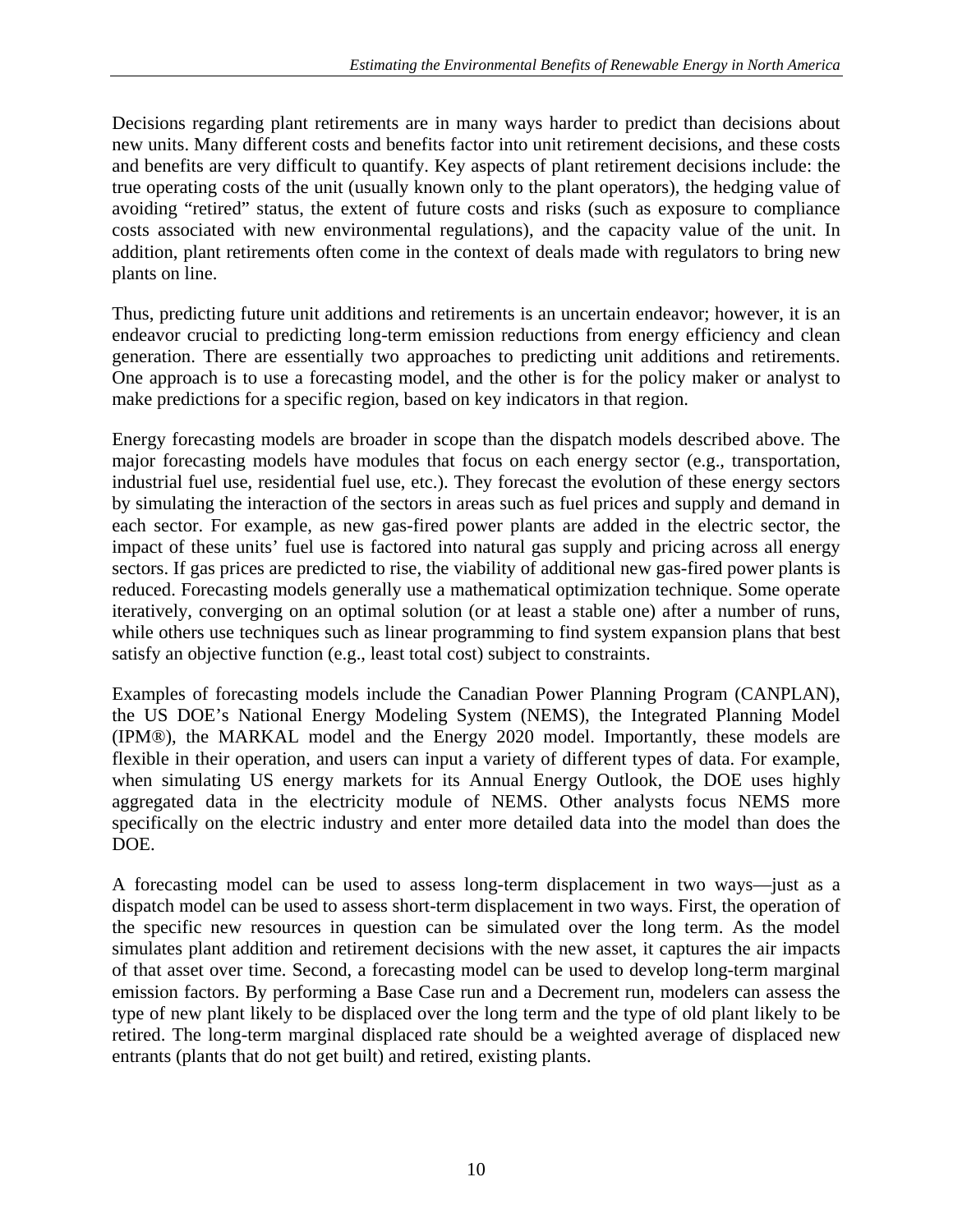<span id="page-13-0"></span>Examples of the use of forecasting models to develop long-term displaced emission are discussed in sections 3.3.2 and 3.3.3 below.

#### **2.3 Geographic Scope**

In addition to the time frame of a study, its geographic scope will also affect the choice of methodology. When large areas are modeled, such as all of Canada or the US, more aggregated data on loads and generators must be used as well as simplifying assumptions for dynamics like forced outages. Models like NEMS, IPM® and Energy 2020 are well suited to these studies. When smaller areas are simulated, such as Mexico or single regions of Canada or the US, detailed input data can be accommodated, and a detailed dispatch model should be used.

However, the issue of scope affects more than the selection of a model. Because electricity grids in North America are interconnected, and energy commonly flows between them, changes in emissions in neighboring control areas must be factored into displaced emissions analyses. As discussed above, a new plant will likely affect most the operation of other units within the same control area; however it may also affect the operation of units in neighboring areas. In some cases, the largest air impact of a new asset may come in a different control area. This is especially true in Mexico and the northeastern US, where the distinct control areas are relatively small. Thus, a displaced emission study must cover a large enough geographic area to confidently capture the majority of the air impacts. The appropriate size of the study area depends on the region being assessed. When assessing a very large control area, or one that imports and exports very little energy, it may be appropriate to limit the study to that area only. When assessing a control area that imports and exports significant amounts of energy, all the control areas involved must be assessed.

One simple check to ensure that the study area is appropriately sized is the change in total generation in the Base Case versus the Alternative Case. Assuming that loads are the same in these two cases, generation in the study area should be the same in the two cases. If there is less generation in the control area in the Alternative Case, then the area is importing more energy in that case. If there is more generation in the study area in the Alternative Case, the study area is exporting more energy and displacing emissions in another area.

# **2.4 Avoided Emissions in the Context of Capped Pollutants**

When predicting emission reductions from energy efficiency and clean generation, it is important to consider the role of allowance trading programs. Under these programs, also known as "capand-trade" programs, total emissions of a pollutant are capped within a specified geographic area and emission allowances are allocated to sources. Sources are typically required to hold one allowance for every ton emitted during each accounting period. The US currently has two major allowance programs, the Title IV Acid Rain program and the  $NO<sub>x</sub>$  Budget program in the Ozone Transport Region (in the northeastern United States) as well as several programs operating in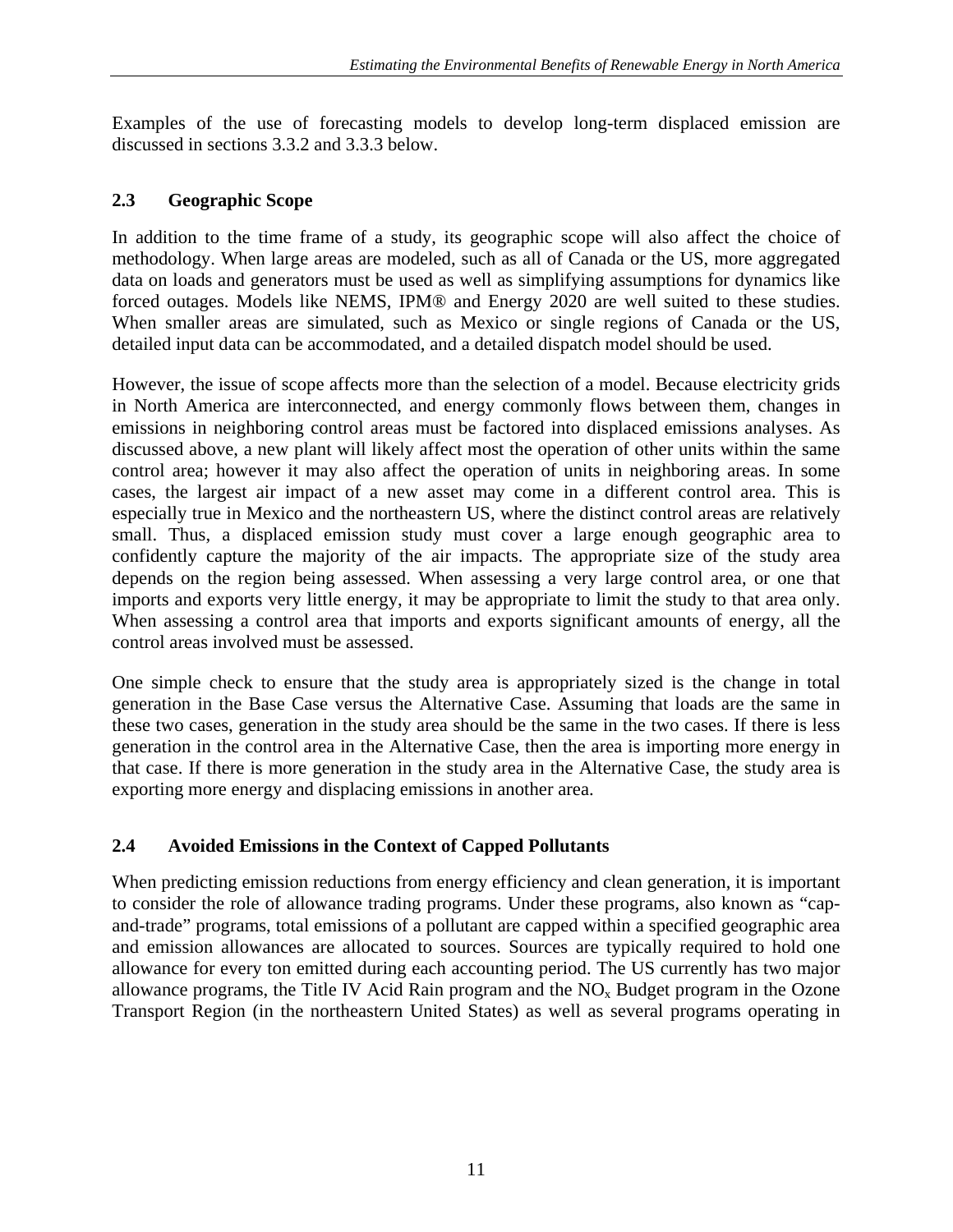areas of Texas and California.<sup>11</sup> The government of Ontario implemented an allowance trading program for  $NO<sub>x</sub>$  and  $SO<sub>2</sub>$  in the electric sector in 2002, and other allowance programs are under consideration in Canada.

The important issue raised by allowance programs is whether emission reductions from energy efficiency and renewable energy will be traded away by sources that are allocated emission allowances. For example, an energy efficiency program may be projected to reduce several tons of  $NO<sub>x</sub>$  during a given year. However, if that program achieves those reductions by reducing the operation of plants that receive emission allowances, the owners of those plants can simply sell the unneeded allowances to other sources. In fact, if allowance markets are operating efficiently, (and emissions are indeed constrained) total emissions in the capped area will be at the capped level, and new zero-emission generation (or load reductions) will simply make it easier for the regulated plants to meet the cap. (That is, it will lower the market price of emission allowances.)

Most electricity dispatch and forecasting models factor allowance costs into the operating costs of generating units. The result is that a unit with a lower emission rate will operate more hours than a similar unit with a higher emission rate, because it will have lower emissions costs factored into its operating costs. Some of the larger models redistribute allowances internally when plant operation is changed, such that total  $NO<sub>x</sub>$  and  $SO<sub>2</sub>$  emissions are always at the capped level.<sup>12</sup> In practice, however, the decisions of generators regarding their extra allowances is not so predictable. In the current US programs, generators may bank unneeded allowances for use in future years or sell them. The allowances could be used by a plant near the selling plant or at a plant a considerable distance away. The result is that, while emission reductions from clean energy and efficiency are immediate and real, over the course of an entire season or year, those reductions may be lost through emissions trading.

Thus, in order to realize emission reductions in the context of capped pollutants, mechanisms must be established to ensure that the reductions are not lost through emissions trading. One mechanism designed to do this is an allowance "set aside." With this mechanism, a portion of the allowances under the cap are set aside for new renewable generation and energy efficiency. These allowances are allocated retrospectively, based on actual electricity generaton or savings. If these allowances are not used for compliance, then the cap has effectively been lowered in proportion to the new generation or savings. If the allowances are sold to other emitting generators, then the renewable or efficiency resource receives the revenue, making the resource more economically viable. Currently, there are set asides for renewables and efficiency in the US Acid Rain Program and the OTC Budget/NO<sub>x</sub> SIP Call, as well as in Ontario's electric sector emissions cap.

1

<sup>&</sup>lt;sup>11</sup> In 2004 the OTC NO<sub>x</sub> Budget Program will be superceded by the larger NO<sub>x</sub> SIP Call trading program, covering the 32 easternmost states in the country.

 $12$  Linear programming models effectively "reallocate" the allowances by simply ensuring that an overall emission constraint—that the sum of the emissions from generators within the system does not exceed the cap—is satisfied.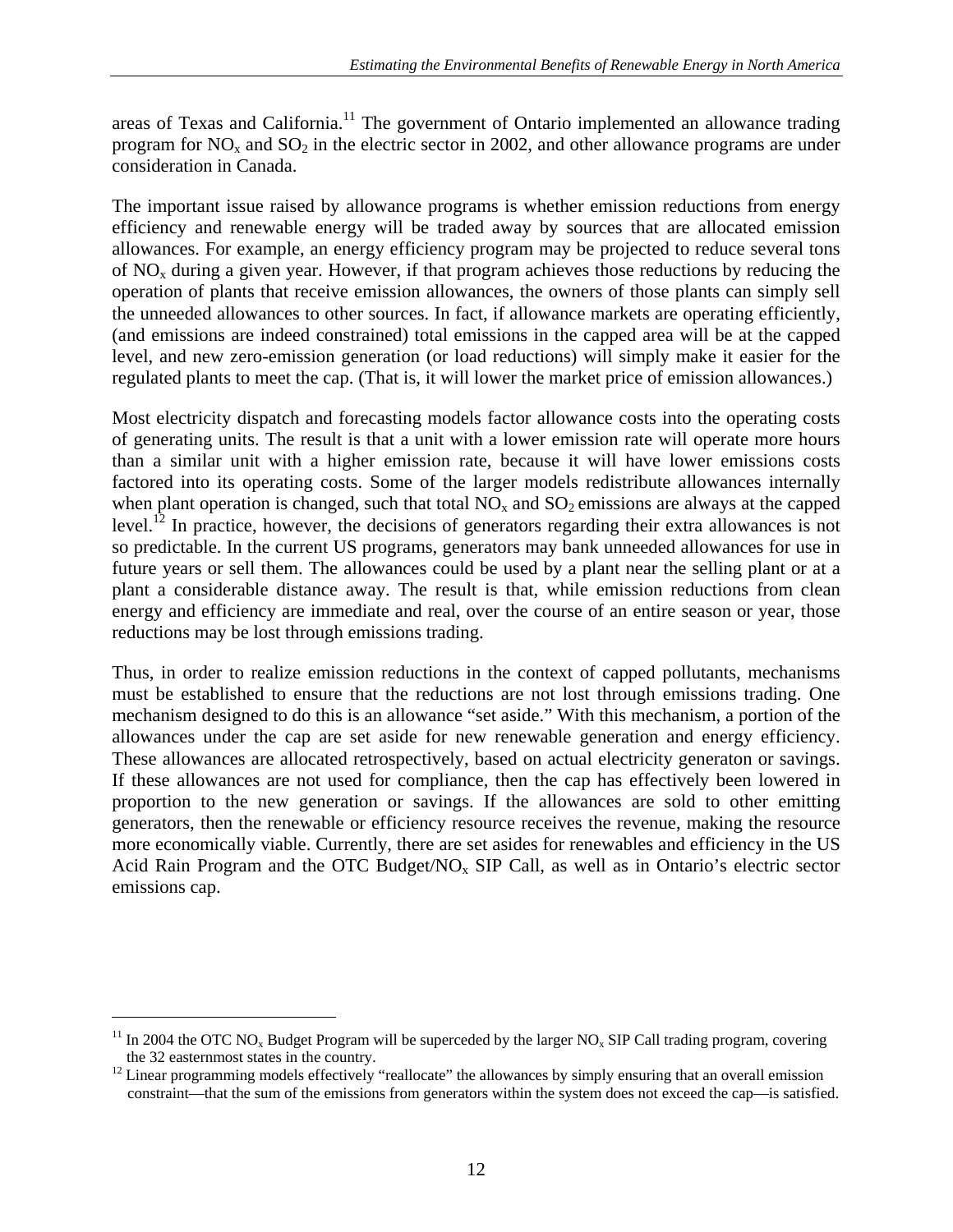# <span id="page-15-0"></span>**3 Recent Studies Including Avoided Emissions Estimates**

In this section we present a number of studies carried out in Canada, Mexico and the US in which displaced emissions have been calculated for clean energy and energy efficiency resources. It is important to note that the studies discussed here represent a small portion of the work being done in North America on the issue of emissions displacement. Many other studies, many of them not publicly available, have estimated displaced emissions in one way or another. In particular, there is little information available on studies done in Canada and Mexico using system dispatch models. This is because most of this work is being done by utilities, much of it in system planning studies, and these companies have chosen not to release these studies.

In addition, there are significant efforts underway outside of North America both to assess displaced emissions from resources in the electric power sector and to develop standardized methods for doing so. One of the most important of these studies is located within the Clean Development Mechanism of the United Nations Framework Convention on Climate Change (UNFCCC). Under the provisions of the Clean Development Mechanism (part of the Kyoto Protocol), organizations may receive credit for projects that reduce GHG emissions in other countries.

For information on the methodologies under development for Clean Development Mechanism projects, see: <http://cdm.unfccc.int/EB/Panels/meth/PNM\_Recommendations/index.html>.

#### **3.1 Canada**

Six Canadian studies are discussed below in which avoided emissions from clean energy are estimated in various ways. These studies are:

- The Canadian Energy Supply and Demand Outlook to 2025
- A project submitted to the Greenhouse Gas Emission Reduction Trading Pilot,
- The Canadian Government's Wind Power Production Incentive,
- Several Green Power Marketing Programs,
- BC Hydro's Green Certificates Program,
- The Canadian Government's Discussion Paper on Climate Change, and
- The Pilot Emission Removals, Reductions and Learnings Initiative.

Most of these studies use a system average emission rate to estimate emission reductions. Other studies have been done in Canada that use more rigorous methods to estimate reductions, but detailed information was not available on these studies during the writing of this paper. In particular, Canadian utilities commonly use dispatch models for planning studies, but information is not publicly available on any studies of displaced emissions done by these companies. The federal government is also working on an effort to estimate displaced emissions from a Renewable Portfolio Standard (RPS) in various provinces in Canada. This study is currently being performed for Environment Canada using the IPM® model.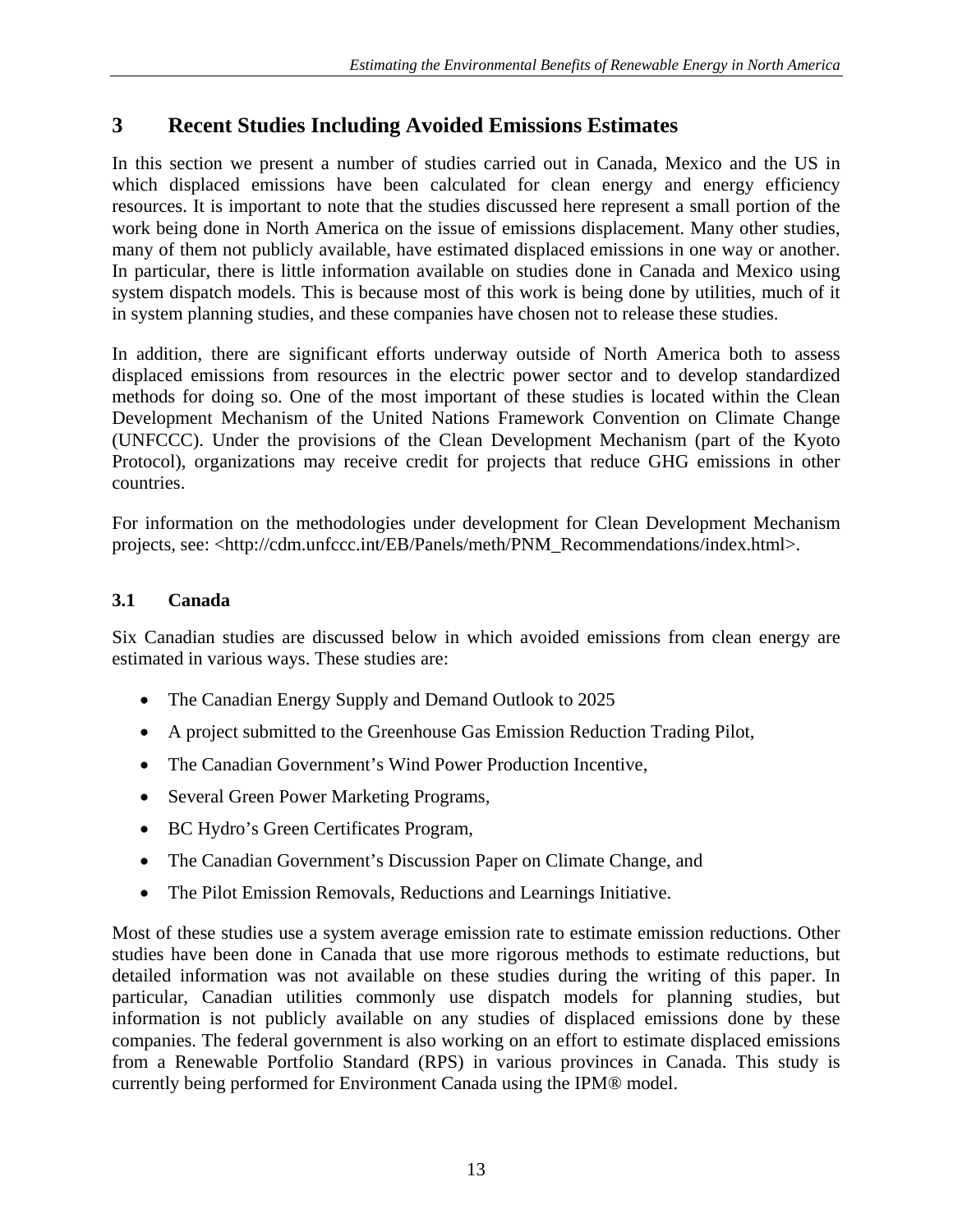# <span id="page-16-0"></span>*3.1.1 The Canadian Energy Supply and Demand Outlook to 2025*

Canada's National Energy Board Act requires that the National Energy Board (NEB) keep under review the outlook for Canadian supply of all major energy commodities including electricity, oil and natural gas and their by-products, and the demand for Canadian energy both domestically and abroad. However, it should be noted that the NEB's Energy Outlook is not the official projection of energy supply and demand in Canada. The official Government of Canada projections are prepared by Natural Resources Canada. The most recent one was published in 1999: *Canada's Emissions Outlook: an Update*. These projections were the bases for a comprehensive study by the federal, provincial and territorial analytical modeling group—the Analysis and Modeling Group.

The NEB's report, *Canadian Energy Supply and Demand to 2025*, published in June 1999, examines two possible outlooks for electricity demand and supply in Canada—Cases 1 and 2. Case 1 is based on extrapolations of current trends in both electricity supply and demand, while Case 2 assumes that accelerated investment in efficiency reduces energy use relative to Case 1. Three sensitivity analyses were also considered, including one assuming "high penetration of alternative technologies and renewable fuels" (hereafter the AR scenario). The NEB report evaluated GHG emissions resulting from the two cases and the AR scenario. (Only GHGs carbon dioxide  $(CO_2)$ , methane  $(CH_4)$  and nitrous oxide  $(N_2O)$ —are included in the emissions outlook.)

The AR scenario is primarily an energy demand sensitivity analysis that was developed from Case 2. It is also an energy supply sensitivity analysis in that more of the electricity consumed may be produced from alternative technologies or renewable fuels. The renewable resources modeled included small hydro, wind, and biomass such as wood waste, landfill methane and urban wastes for electricity generation. The alternative technologies considered were alternative vehicles (hybrids and fuel cell vehicles), diesel automobiles and integrated coal gasification combined cycle generation. Alternative resource penetration rates were modeled as increasing over time, with these resources providing up to 20 percent of incremental demand by 2025. Generation from alternative resources in the AR scenario rises from 1.5 percent of total generation in 1997 to 4.2 percent in 2025.

With respect to the electric sector, NEB used an in-house computer model, the Canadian Power Planning Program (CANPLAN), to perform the load/resource balance, to develop and analyze generation planning, and to project energy trade. Modeling was done on a provincial and territorial basis. Key inputs to CANPLAN include projected electricity demand, current generating capacities and planned retirements and additions. Main outputs relate to projected capacity, generation, inter-provincial and international trade, and fuel use. Emissions of GHGs were estimated by applying emission factors to end-use energy demand in the various sectors (residential, commercial, industrial, transportation, fossil fuel production and electricity generation).

The 1999 NEB study finds that, across all sectors, the AR scenario reduces GHG emissions relative to Case 1 by 152 million tonnes and relative to Case 2 by 30 million tonnes, in 2025. In the electric sector, the AR scenario yields emission reductions of 42 million tonnes relative to Case 1 and 15 million tonnes relative to Case 2 in 2025. These impacts are the result of reduced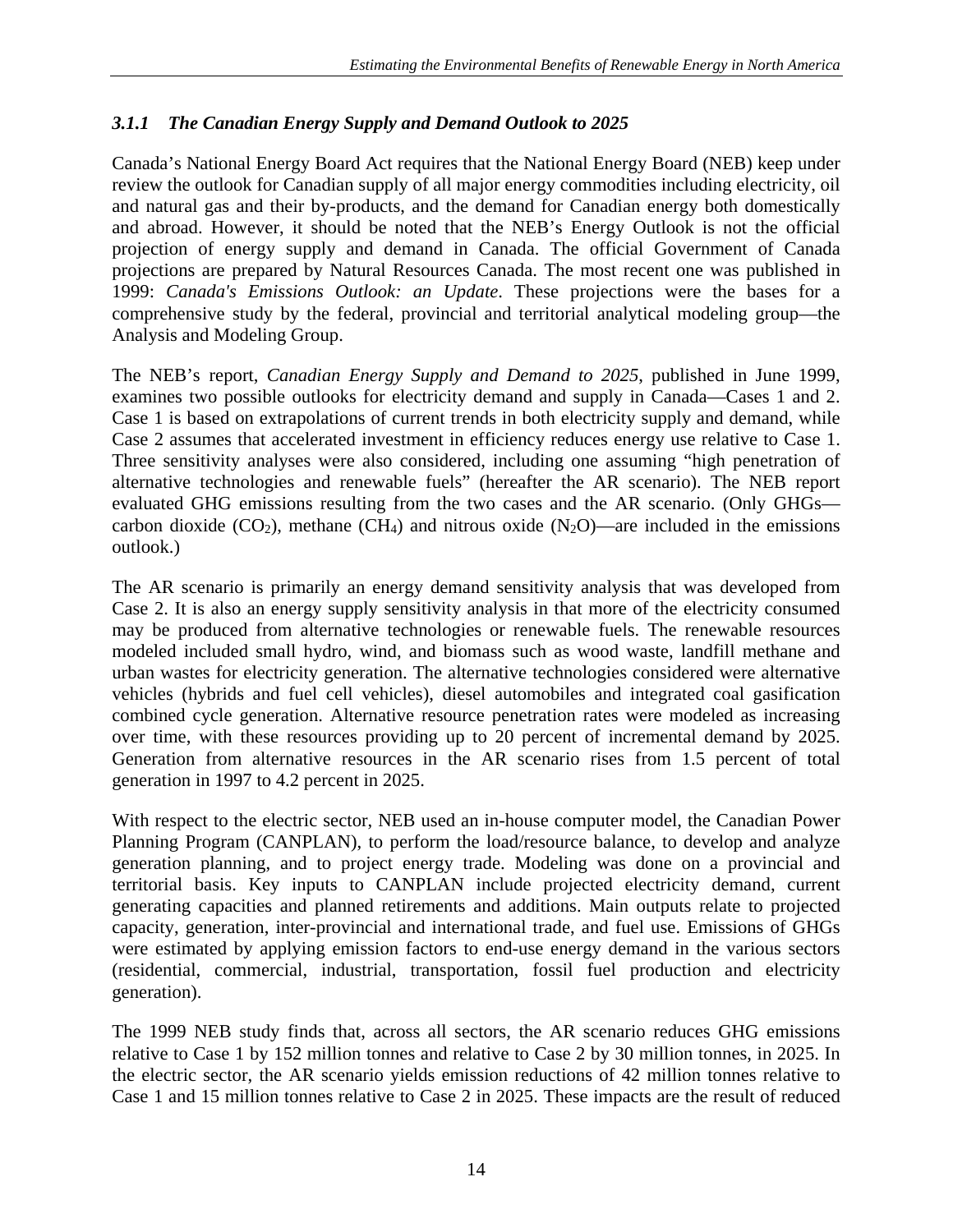<span id="page-17-0"></span>energy use, and increased penetration of alternative and renewable technologies. Thus displaced emission rates for specific technologies cannot be calculated from these numbers.

## *3.1.2 The Greenhouse Gas Emission Reduction Trading (GERT) Pilot*

The Greenhouse Gas Emission Reduction Trading Pilot (GERT Pilot) was initiated in June 1998, to learn about GHG emission reduction trading by reviewing and validating emission reduction projects. The GERT Pilot focused on the quantification of "registered emissions reductions" (RERs) and on developing and putting into practice eligibility criteria. Working on a consensus basis, federal and provincial government, industry, and environmental participants piloted rules and criteria for the quantification, validation and verification of GHG projects and emission reductions. GERT reviewed 10 projects expected to produce approximately 380,000 tonnes of GHG emission reductions per year.

Sellers offering emission reduction credits were required to prepare a "project document" that addressed all the eligibility criteria and to submit an "emission reductions report," including estimates of GHG emissions displaced by the proposed reduction project, using the calculation methodology that had been accepted for the project. Project documents were reviewed and revised with proponents until their monitoring, measuring, and quantification methodologies were acceptable. Mandatory evaluation criteria included assessing whether each projects' emissions reductions were "real," "measurable," "verifiable," and "surplus." Consideration was also given to project "additionality." Information on individual projects can be accessed through the GERT web site <http://gert.org> or via the GERT emission reduction registry hosted at Canada's Climate Change Voluntary Challenge and Registry Inc. <http://www.vcrmvr.ca/reduction/gert\_e.cfm>. Two of the projects involved renewable electricity, and for one of these projects, a green power sale by Enmax to the Government of Canada, RERs were approved.

As a pilot effort forming part of the Government of Canada's Green Power Procurement program, Natural Resources Canada and Environment Canada purchased wind and biomass generated electricity from Enmax beginning in 1997 in Alberta. A project document was developed and registered with the GERT Pilot, involving a projected total of 16 GWh of wind power for Environment Canada from 1997–2007, and 12.6 GWh of wind power for Natural Resources Canada from 1998–2008, from two new 600 kW wind turbines installed as a result of the purchase. The project document included both a prospective estimate of the total  $CO<sub>2</sub>$ emissions that will be displaced by the energy purchased over the ten-year period and a methodology for calculating emission reductions retrospectively to create RERs.

For the prospective estimate,  $CO<sub>2</sub>$  emissions from the Enmax wind purchase were estimated using a system average  $CO<sub>2</sub>$  rate for the Alberta Power Pool. This system average rate was developed by calculating a weighted average emission rate for all the utility-owned power plants in Alberta during 1995. The  $CO<sub>2</sub>$  emission factor resulting from this calculation was 908 kg per MWh, and the total  $CO<sub>2</sub>$  equivalent displaced by the energy purchased over the ten-year period was estimated to be 31,104 tonnes. This method was used only to estimate total emissions likely to be avoided by the energy purchase. It was not used to calculate RERs.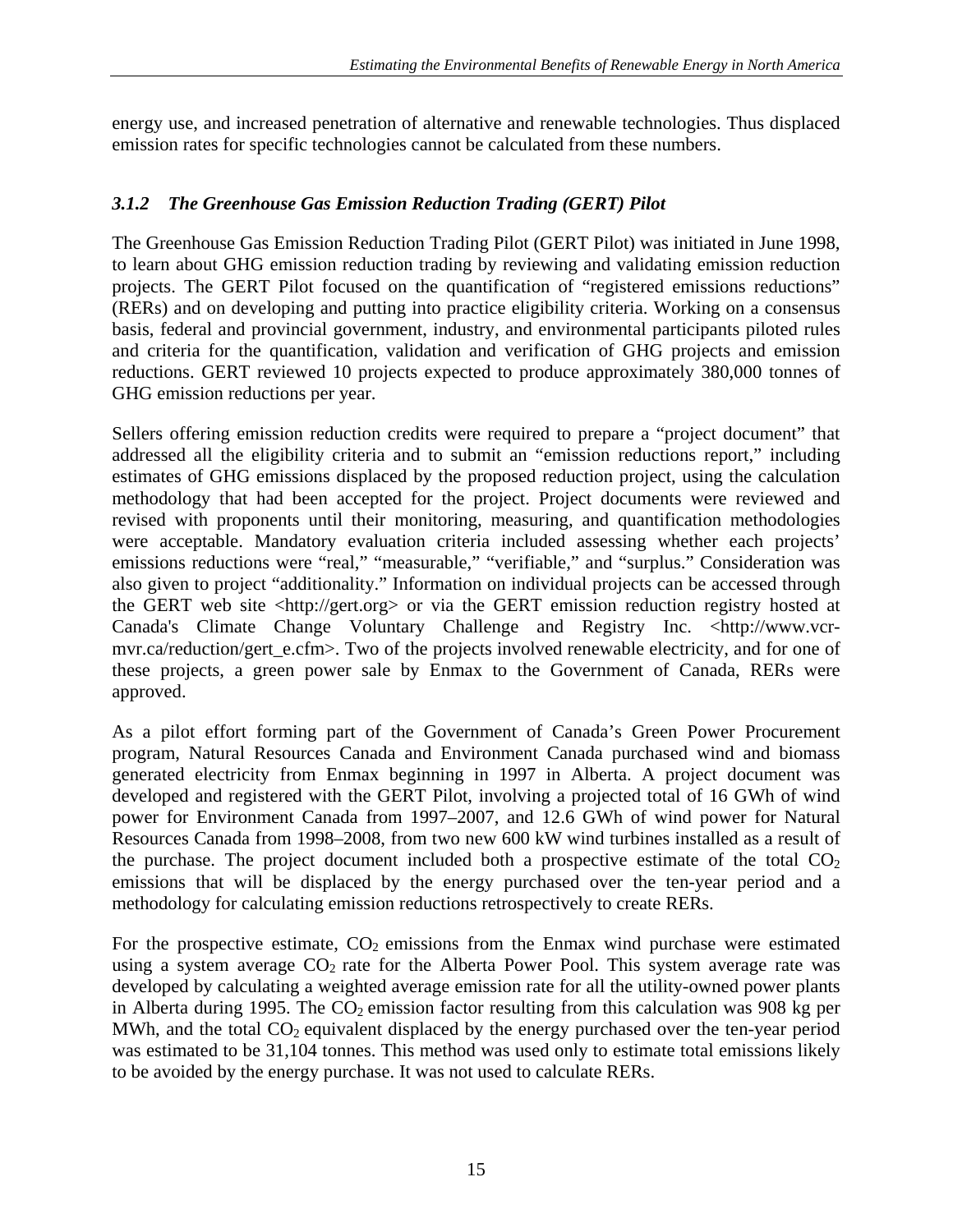<span id="page-18-0"></span>The methodology laid out in the project document for quantifying RERs is based on an annual, retrospective analysis, focusing on the difference in emissions from all units on the Alberta Interconnected Electricity System (IES) in a hypothetical reference case (without the wind turbines) and actual system operation (with the turbines). Hourly greenhouse gas emissions from the generating units on the Alberta IES were estimated from plant-specific emission factors combined with hourly unit electricity generation records. Hourly Alberta IES average emission factors derived from these figures were then applied to the corresponding hourly wind power generation records to produce an annual emissions reduction per unit of wind power generated. Imports and exports to the Alberta IES were assigned zero emissions for the purposes of the calculation. Information on the last-dispatched units was also sought to enable a true marginal calculation, but these data were not available due to confidentiality considerations.

The emissions reductions from this wind project are calculated retrospectively each year as actual electricity data become available, using the most recently available generation unit emissions factors. The result is then submitted to Voluntary Challenge and Registry to be accepted as RERs. Emissions reductions calculated from 1997–2001 for Environment Canada's purchase are shown in Table 1.

| Table 1: Alberta System Average Emission Rates Used for Enmax Wind Power Purchase |      |      |      |             |      |              |
|-----------------------------------------------------------------------------------|------|------|------|-------------|------|--------------|
|                                                                                   | 1997 | 1998 | 1999 | <b>2000</b> | 2001 | <b>Total</b> |
| RERs (tonnes $CO2$ )                                                              | 448  | 1707 | 1804 | 1793        | 1775 | 7527         |
| Wind Energy (MWh)                                                                 | 523  | 2023 | 2184 | 2200        | 2181 | 9110         |
| Annual Average IES<br>Emission Rate (kg/MWh)                                      | 866  | 847  | 826  | 820         | 816  | 829          |

# *3.1.3 Wind Power Production Incentive*

The Wind Power Production Incentive (WPPI) was announced in the Government of Canada's December 2001 budget and is intended to encourage electric utilities, independent power producers and other stakeholders to install wind power capacity. The WPPI, hosted by NRCan, provides financial support for the installation of 1,000 MW of new wind capacity until 2007. The incentive will cover approximately half of the current cost of the premium for wind energy in Canada compared to conventional sources. This incentive will be available to electricity producers for the first ten years of a project's life.

Displaced emissions estimated for WPPI were calculated by NRCan using a simple methodology, which has not been made public. According to a WPPI program official, emission reduction quantification used simplified assumptions about the location of the projected wind projects, average emission rates of displaced power sources in these regions, and a set capacity factor (30 percent) for wind power. Using this methodology, WPPI program officials estimated that the WPPI will reduce GHG emissions by three million tonnes  $CO<sub>2</sub>$  equivalent annually by 2010. This estimate is based on the assumption that the 1,000 MW of wind power capacity to be installed under this initiative will generate approximately 2,600 GWh of electricity per year.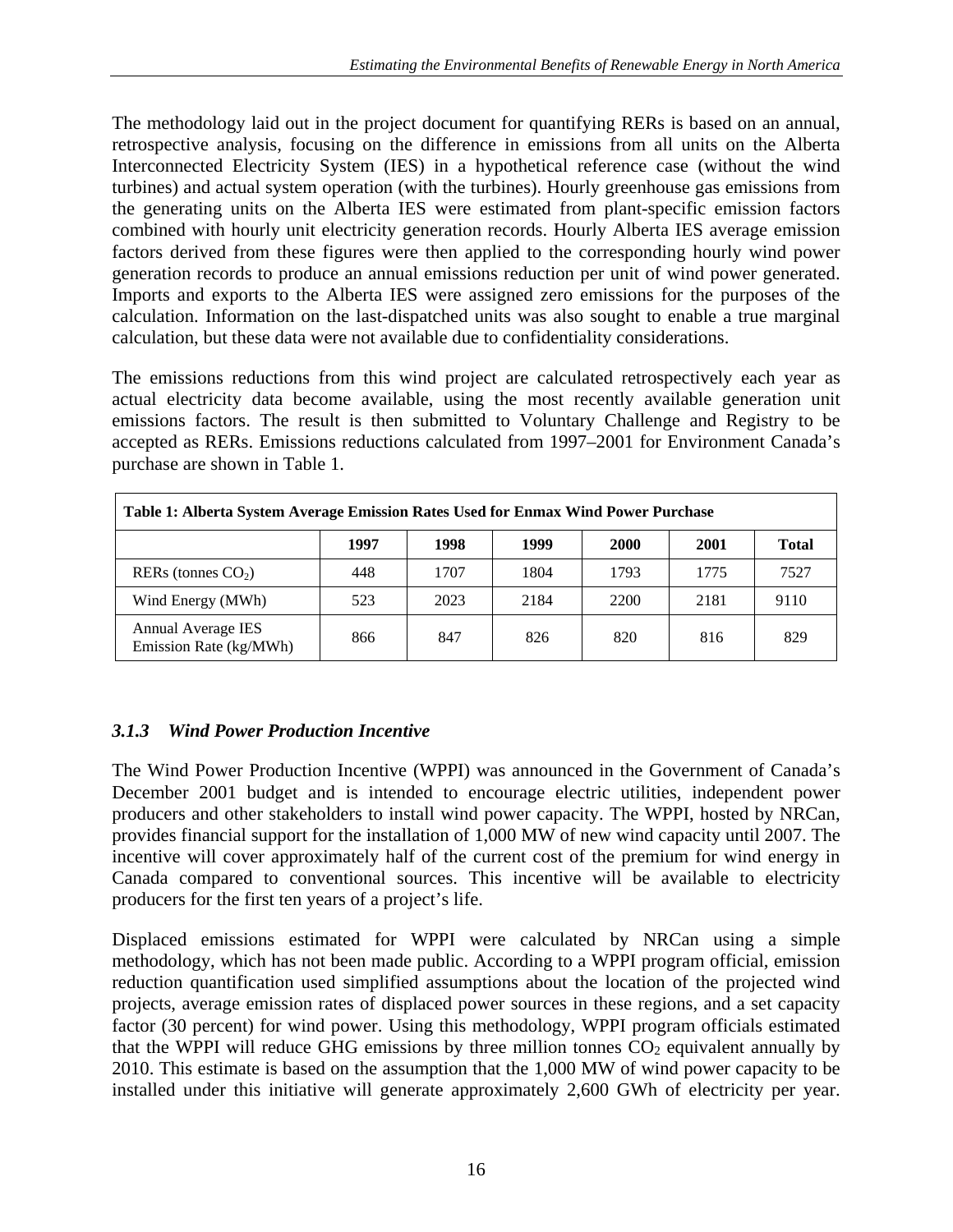Thus, the implicit displaced emission factor used in this estimation is  $1,150$  kg  $CO<sub>2</sub>$  equivalent per MWh.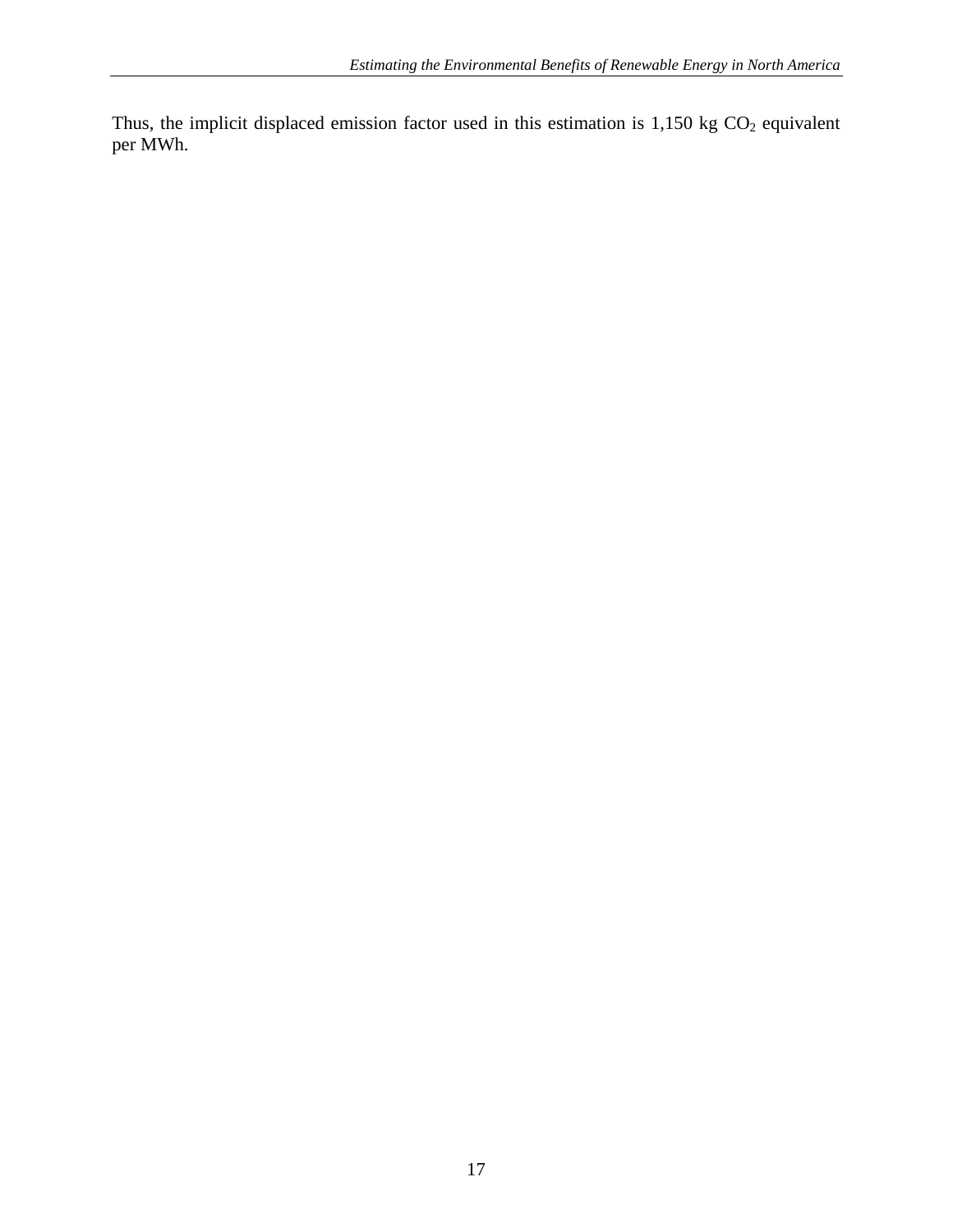# <span id="page-20-0"></span>*3.1.4 Green Power Marketing Programs in Canada*

Several utility programs are operating in Canada to market green power to commercial, industrial and/or residential customers. These programs include:

- a) ENMax Energy (Alberta): ENMax, a City of Calgary-owned utility, offers green power through their program called Greenmax. The program provides Alberta customers with the option of paying a premium on their electricity bill for green power provided by wind farms.
- b) EPCOR Energy Services (Alberta): EPCOR's green power program offers residential customers the option to purchase "eco-packs," i.e., blocks of energy coming from a small run-of-the-river hydro plant, a biomass plant, a solar power installation and a wind turbine.
- c) Maritime Electric Services Company: the Maritime Electric Green Power Program is provided with wind power from a wind farm in PEI.
- d) SaskPower: Saskpower Green Power is currently offered to residential, farm, business and industrial customers, and the power is provided by a wind farm in Saskatchewan. A second wind farm was added in 2002.
- e) BC Hydro: BC Hydro is now selling the attributes of its green electricity ("Green Power Certificates"), generated in British Columbia, to domestic business customers on a pilot basis.

The first four programs were examined in a 2002 report by the Pembina Institute in order to estimate the displaced emissions of each from 1998 to 2001. System average emission rates were used to estimate reductions, based on the system average fuel mix at the time and place of the renewable energy addition. Life cycle emissions for the conventional and the renewable resources were included in the emissions displacement analysis.

Table 2 provides the emissions reduction rates that were estimated for these four programs' green energy sales in 2001.

| Table 2. Displaced Emission Rates Green Marketing Programs in Canada (kg/MWh) |             |                                       |                            |           |       |  |
|-------------------------------------------------------------------------------|-------------|---------------------------------------|----------------------------|-----------|-------|--|
|                                                                               | <b>GHGs</b> | <b>Acid Rain</b><br><b>Precursors</b> | Ozone<br><b>Precursors</b> | <b>PM</b> | CO.   |  |
| <b>ENMax</b>                                                                  | 937         | 4.4                                   | 1.8                        | 0.2       | 0.5   |  |
| <b>EPCOR</b>                                                                  | 914         | 3.7                                   | 0.4                        |           | (0.4) |  |
| <b>SaskPower</b>                                                              | 775         | 3.8                                   | 1.5                        | 0.1       | 0.4   |  |
| Maritime Elec.                                                                | 546         | 5.4                                   | 5.4                        |           |       |  |

#### *3.1.5 BC Hydro's Green Certificates Program*

BC Hydro hosts the Green Power Certificates Program, which sells the environmental and social attributes of green electricity. Each Green Power Certificate has a face value of one MWh of electricity generated at qualifying green generation facilities.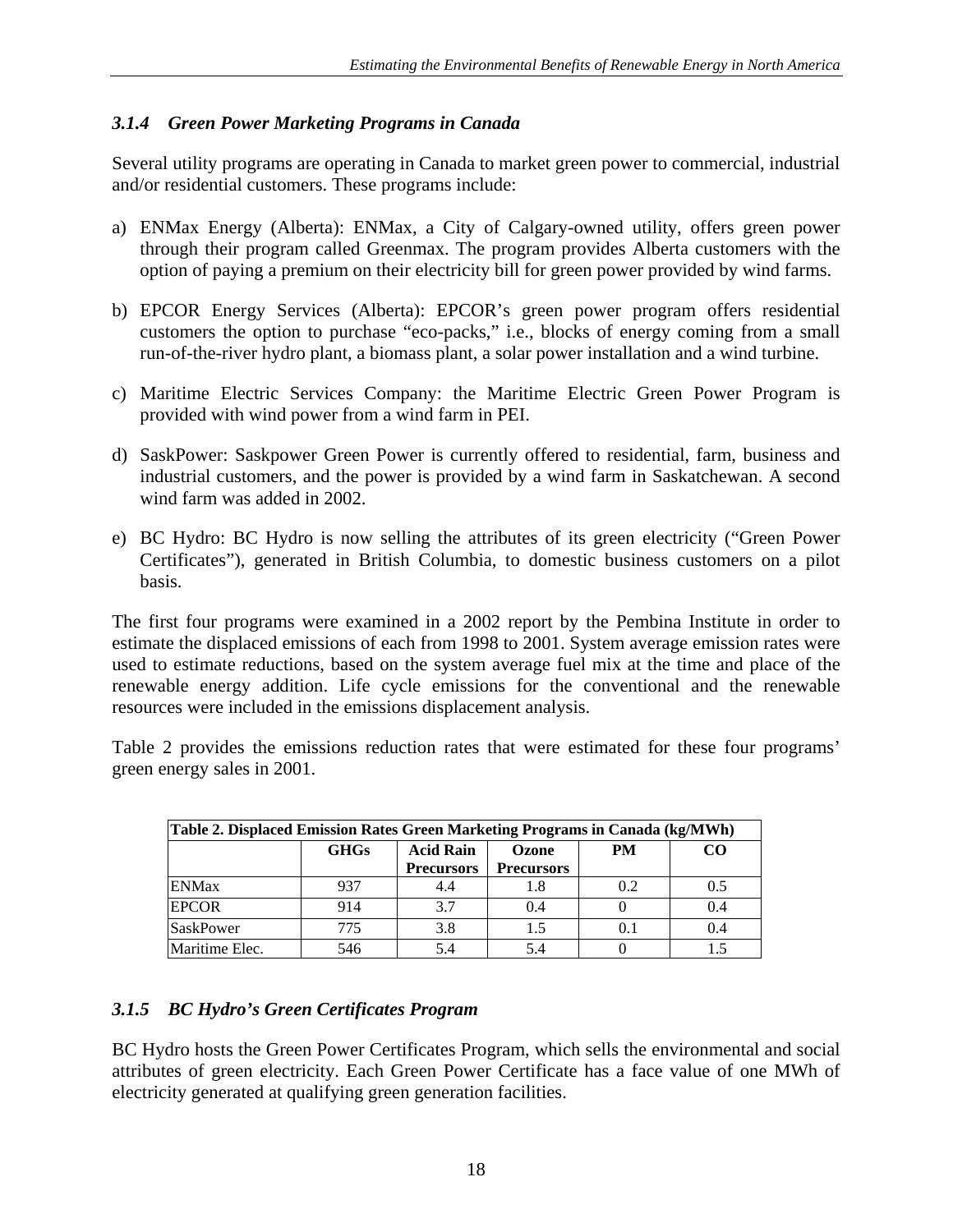<span id="page-21-0"></span>In order to estimate the GHG emissions displaced by one MWh of green electricity in BC, the company uses a projected new plant emission rate. This rate is the  $CO<sub>2</sub>$  rate of a combined-cycle combustion turbine, 360 kg per MWh. In BC Hydro's most recent Integrated Energy Plan, CCCTs were identified as the technology of choice going forward for new capacity additions. Thus, for every certificate sold, 360 kg of GHG are assumed to be avoided.

#### *3.1.6 Canada's Discussion Paper on Climate Change*

In May 2002, the Government of Canada released a Discussion Paper on Canada's Contribution to Addressing Climate Change. The Discussion Paper presented four options for addressing Canada's climate change commitments and the analytical results that were available. It also sought input on a number of key issues. The Discussion Paper included a range of targeted measures (e.g., incentives and regulations) aimed at increasing the contribution of renewable energy sources and increasing energy efficiency in buildings and industrial processes. The Discussion Paper also highlighted the global environmental benefits created by exporting clean energy from Canada to the US.

The impact of the policy and program actions highlighted in the Discussion Paper were estimated using the Energy 2020 model. With respect to the renewable electricity generation measure, Energy 2020 simulates how the electrical generation system would react. The intermittency of renewable sources requires a modified dispatch of the entire system to accommodate the fluctuations in output. Base-load, intermediate, and peaking plants are affected. Thus, the emission reduction reflects a mix of coal, oil and gas-generation changes.

The Discussion Paper also discusses an approach for estimating the environmental benefits of exporting clean energy to the United States of America. To estimate displaced emissions from Canadian energy delivered to the US, NRCan estimated US GHG emissions under a reference case and under a scenario without imports of hydropower and natural gas from Canada. Emissions in the zero-import scenario are based on an estimation of the fuel mix in the new market equilibrium in the US and application of emission factors to that fuel mix. The new market equilibrium in the US resulting from the zero-import scenario is divided in two parts. On the electricity side, NRCan assumes that all "missing" hydroelectricity would be replaced by high-efficiency coal-based electricity generation. On the natural gas side, NRCan's scenario in the case of zero natural gas exports assumes a number of market reactions: 26-percent higher US natural gas production, 6-percent higher liquid natural gas imports, 30-percent higher consumption of coal and oil, and 6-percent lower energy consumption.

This study estimates that displaced GHG emissions from Canadian clean energy exports to the US in 2010 would be 20 million tonnes of  $CO<sub>2</sub>$  equivalent from hydro exports and 62 million tonnes from natural gas exports, for a total of  $82$  million tonnes of  $CO<sub>2</sub>$  equivalent. The study does not provide the displaced emission rates associated with these estimates.

# *3.1.7 The Pilot Emission Removals, Reductions and Learnings Initiative (PERRL)*

PERRL is a federal initiative, which is part of the Government of Canada's Action Plan 2000 on Climate Change. It is designed to provide Canadian companies and organizations with an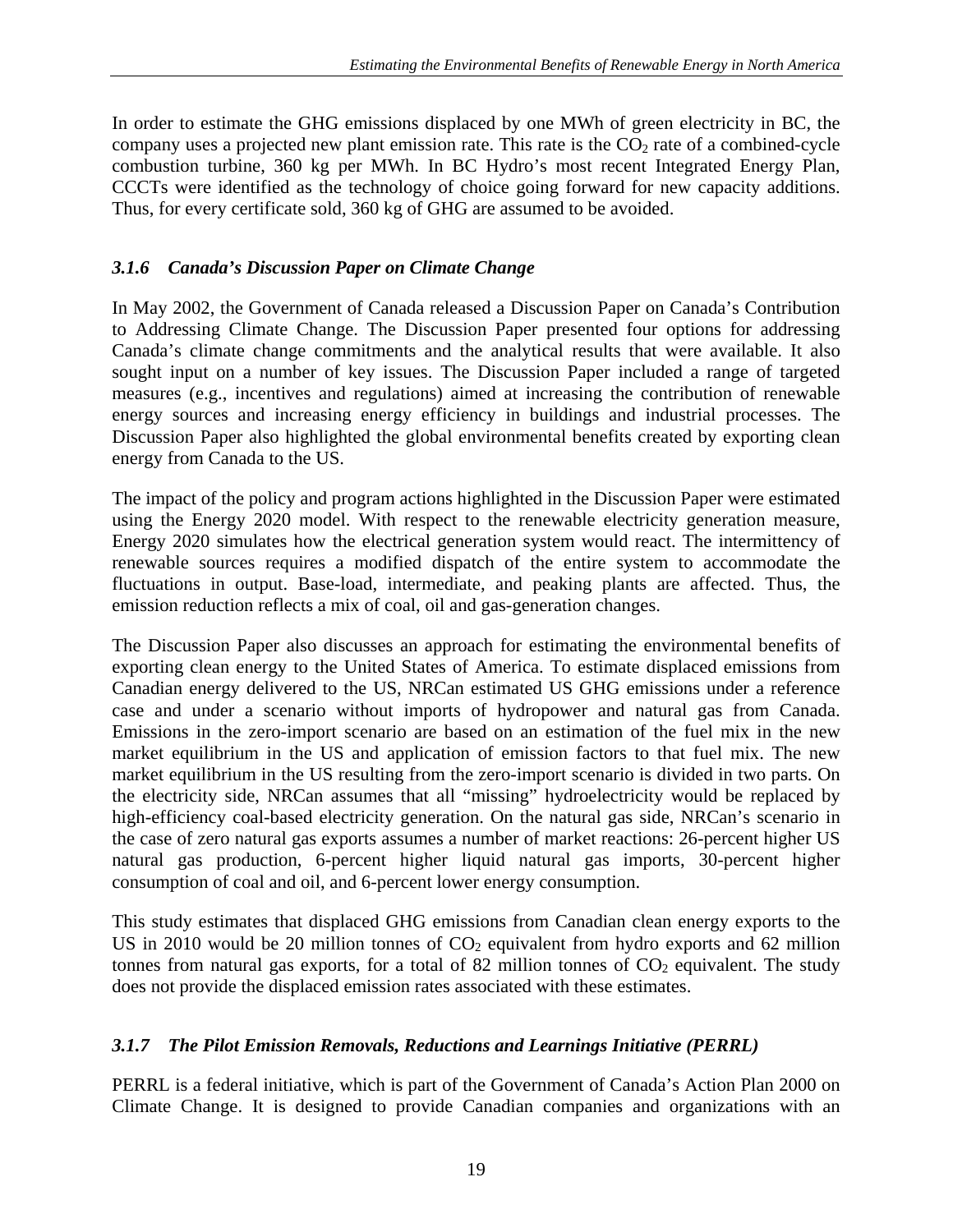<span id="page-22-0"></span>economic incentive to undertake new actions to reduce greenhouse gas emissions. As a pilot project, it is also meant to help both Canadian governments and private sector organizations better understand a number of important elements of emissions trading.

The federal government has allocated \$15 million to fund and administer PERRL until the end of 2007. Through PERRL, the federal government plans to buy verified greenhouse gas emission reductions from eligible projects on a fixed price per tonne basis. For example, a potential bidder submits a project to reduce greenhouse gas emissions by 100,000 tonnes between 2003 and 2007 and asks PERRL to pay \$1.00 per tonne. If this bid is successful, PERRL will pay the seller \$100,000 over the five-year period, and the federal government will take ownership of the reductions. PERRL will purchase reductions in four project areas, one of which is renewable energy.

In order to quantify both anticipated and actual emission reductions from renewable energy projects, PERRL is developing provincial monthly marginal grid emission intensities. In an attempt to assess accurately the displacement impacts of new renewable energy sources occurring due to the PERRL program, the IMP® model has been used to forecast grid dispatch and identify resources operating on the margin in Canada over the contracting years of the initiative.

Once the marginal resources have been identified on a monthly and provincial basis, a weighted emission intensity is calculated. Renewable energy proponents will use these emission intensities as the alternative baseline for the expected generation of their project. At the end of the pilot, the forecast marginal emission intensities will be updated based on historical generation data and proponents will be required to perform "true-ups" on their calculations.

A competitive request for proposal with numeric emissions reduction information and further details of the quantification method is anticipated to be issued in late 2003.

# *3.1.8 Summary of Canadian Emission Reduction Estimates*

Table 3 below summarizes the displaced GHG emission factors developed within several of the Canadian initiatives described above.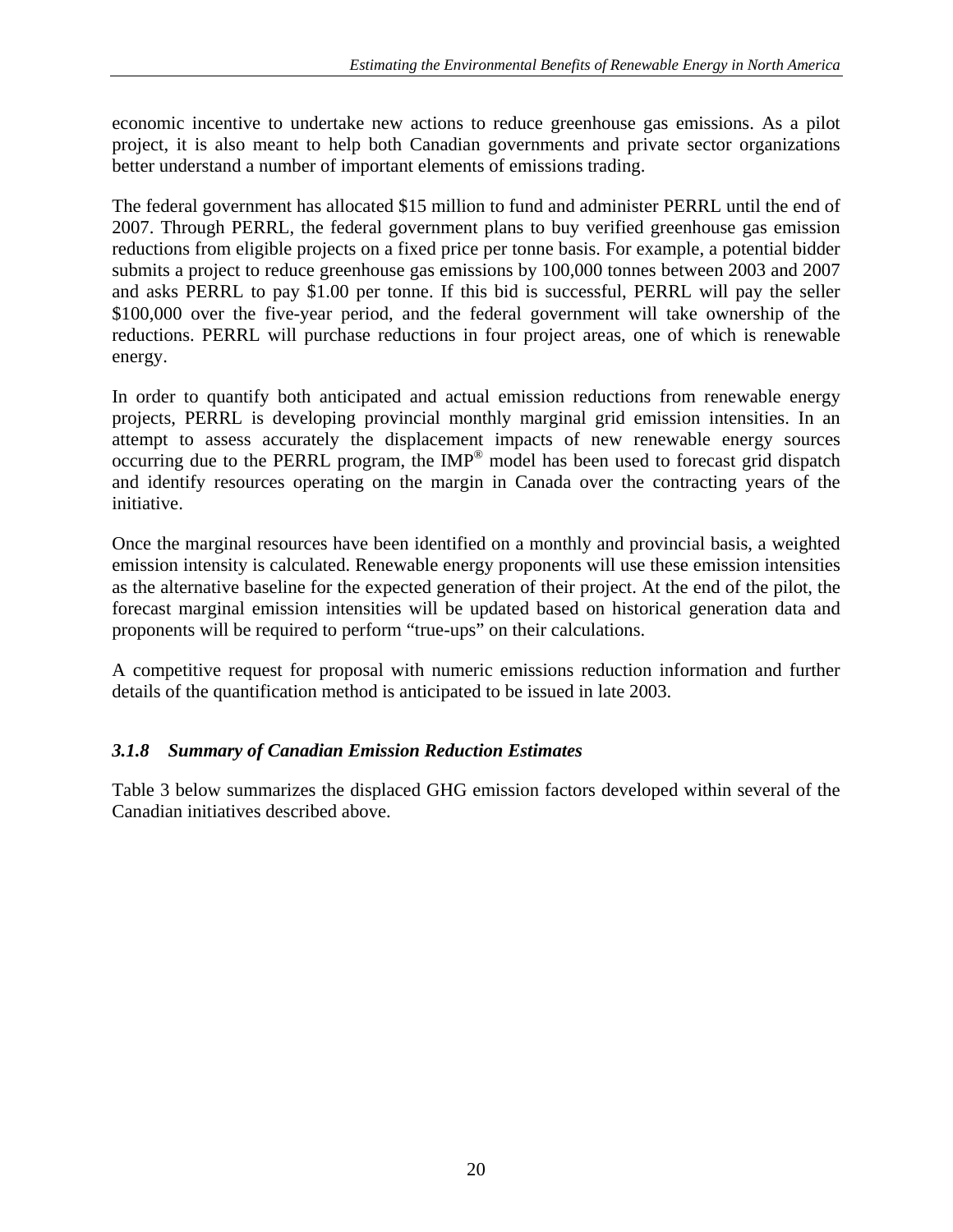<span id="page-23-0"></span>

| <b>Table 3. Summary of Canadian Emission Reduction Estimates</b> |                  |                                                      |                                  |  |  |
|------------------------------------------------------------------|------------------|------------------------------------------------------|----------------------------------|--|--|
|                                                                  | <b>Region</b>    | <b>Method</b>                                        | $CO2$ equivalent<br>(kg per MWh) |  |  |
| Enmax Wind Power Sale to<br><b>Environment Canada</b>            | Alberta          | Retrospective Hourly Analysis<br>of System Operation | 829                              |  |  |
| Prospective Assessment of<br>Enmax Wind Sale to Env. Can.        | Alberta          | <b>System Average Rate</b>                           | 908                              |  |  |
| <b>WPPI</b> Analysis                                             | Canada           | Unknown                                              | 1,150                            |  |  |
| Pembina - ENMax                                                  | Alberta          | System Average Rate                                  | $937*$                           |  |  |
| Pembina - EPCOR                                                  | Alberta          | System Average Rate                                  | $914*$                           |  |  |
| Pembina - SaskPower                                              | Saskatche<br>wan | <b>System Average Rate</b>                           | $775*$                           |  |  |
| Pembina - Maritime Electric                                      | <b>Maritimes</b> | System Average Rate                                  | 546*                             |  |  |
| Pembina - BC Hydro Green<br>Power                                | <b>BC</b>        | New Plant Rate                                       | 360                              |  |  |

\*These displaced rates are listed for "GHGs." We assume that the figures are  $CO<sub>2</sub>$  equivalents.

#### **3.2 Mexico**

Below we describe four methodologies utilized for calculating avoided emissions from energy projects in Mexico. These four methodologies correspond to four Mexican agencies, two of them public—National Commission for Energy Efficiency, or Conae, and CFE, the largest public power utility in the country—a private trust fund (*Fideicomiso para el Ahorro de Energía Eléctrica* Fide) and an NGO (*Asociación de Técnicos y Profesionistas en Aplicaciones Energéticas,* ATPAE)

The most recent proposed methodology (ATPAE, 2003), developed under the USAID auspices, represents a collaborative effort that incorporated an important set of stakeholders. The objective of this effort was to integrate information and develop a single methodology for estimating emission factors in the National Electric System (90 per cent of total generation in the country) that would be widely accepted by private project developers and public agencies. This integration and definition of methodology is in advanced stages of development and is being led by the Ministry of Energy, the public agency that is in charge of all technical aspects of the currently under creation: Mexican Office for Climate Change.

#### *3.2.1 Estimates Made by Mexico's National Commission for Energy Efficiency*

Conae is the Mexican federal government agency in charge of promotion, standardization and technical assistance in the areas of energy efficiency and renewable energy. Conae carries out a series of programs, including developing and supervising compliance with energy efficiency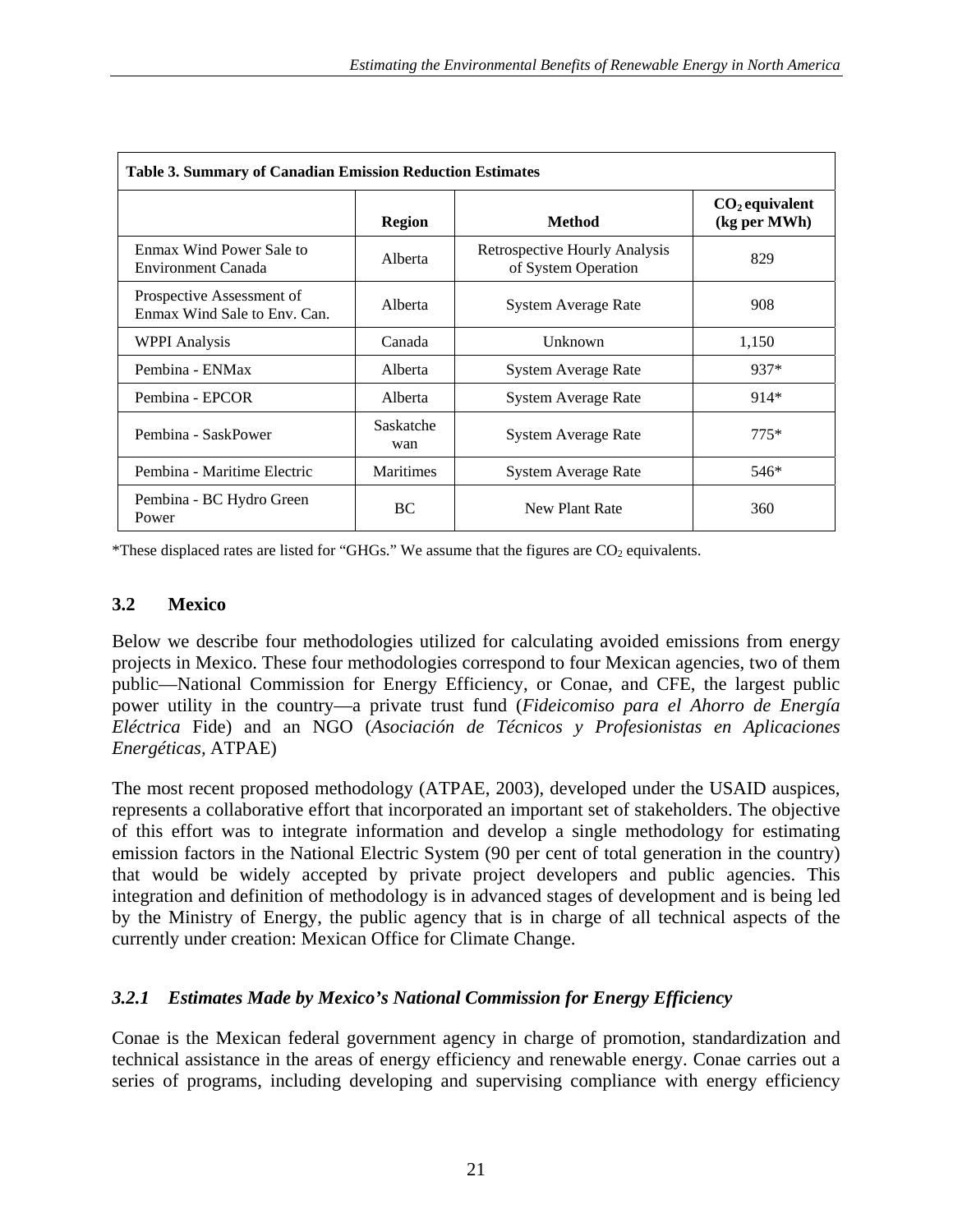standards and implementing energy conservation programs in key economic sectors, where it works together with industry groups, businesses and consulting firms.

Conae estimates the energy savings resulting from many of its programs, based on the programs' distinct characteristics. For instance, in calculating benefits from Official Energy Efficiency Standards, information provided by manufacturers and suppliers is used. In calculating the benefits of Energy Savings Programs, information on energy use levels is supplied by energy users and project consultants. Conae then applies emission factors to the energy savings estimates to calculate the emissions benefits of its programs.

Conae uses system average emission factors for the national interconnected electric system. These factors are calculated using information on generation levels from the *National Energy Balance*, published every year by the Ministry of Energy, and information on emissions from the publication, *Emission Factors for Fuels*, approved by the Ministry of the Environment and Natural Resources (Semarnat) and utilized in official documents such as the National Inventory of Greenhouse Gases. Actual values utilized by Conae are presented in Table 4.

| Table 4. System Average Emission Factors Used by Conae |          |  |  |  |
|--------------------------------------------------------|----------|--|--|--|
| Pollutant                                              | (kg/MWh) |  |  |  |
|                                                        | 625      |  |  |  |
| $SO_{x}$                                               |          |  |  |  |
| NO.                                                    | 1.9      |  |  |  |
| TSP                                                    | () 73    |  |  |  |

These emission factors take into account losses in generation, transmission and distribution of energy. Thus, when multiplied by avoided end-use energy figures, they provide avoided emissions at generating plants.

Conae also estimates the emissions benefits of programs outside the electric sector, such as programs to increase the efficiency of residential water heaters burning Liquefied Petroleum Gas (LPG). LPG is the most important fuel source for the residential and commercial sectors in Mexico and is generally used for cooking and water heating in nearly every home (as well as restaurants and hotels) in the country.<sup>13</sup>

Recently, Conae focused on the LPG savings associated with increased market penetration of energy efficient water heaters in Mexico. Conae estimates that the adoption of these water heaters will avoid consumption of roughly 11 million barrels of LPG annually by the year 2011. The Agency commissioned a study to define emission factors for existing (i.e., less efficient) water heaters, based on fuel analysis and emissions testing. Those emission factors were applied to the projected LPG savings. Table 5 shows emission coefficients established for typical LPG water heaters in Mexico.

<sup>&</sup>lt;sup>13</sup> Liquefied petroleum gas is a fuel much less commonly used in the United States and Canada than in Mexico. It can be used in cars, where it produces fewer emissions than traditional gasoline-fueled vehicles. It is also used for recreational purposes in camp stoves, etc.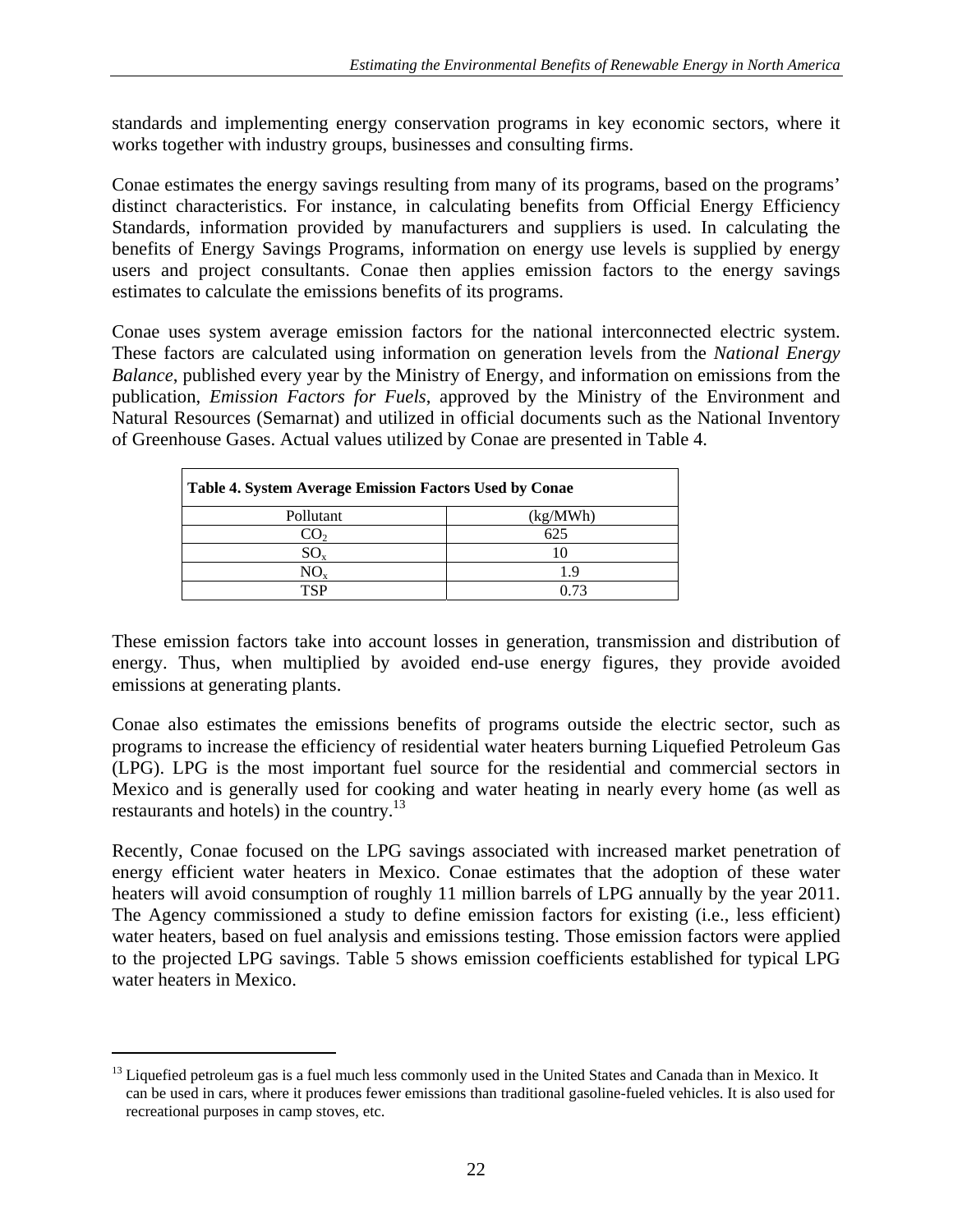| Table 5. Emissions Derived from LPG burning for Water Heaters in Mexico<br><b>City (1995)</b> |        |  |  |  |  |
|-----------------------------------------------------------------------------------------------|--------|--|--|--|--|
| <b>Emission Factor</b><br>(kg/Gigajoule)<br><b>Pollutant</b>                                  |        |  |  |  |  |
| CO <sub>2</sub>                                                                               | 63.0   |  |  |  |  |
| NOx                                                                                           | 0.05   |  |  |  |  |
| 0.01<br>സ                                                                                     |        |  |  |  |  |
|                                                                                               | 0 OO 1 |  |  |  |  |

Using these emission factors, estimated emissions avoided due to the adoption of efficient water heaters are shown in Table 6, based on Conae's forecast for market penetration of efficient water heaters.

|      | Table 6. LPG Savings and Avoided Emissions from Efficient Water Heaters in Mexico |                 |                                     |        |                 |                     |  |
|------|-----------------------------------------------------------------------------------|-----------------|-------------------------------------|--------|-----------------|---------------------|--|
| Year | <b>LPG</b>                                                                        |                 | <b>Displaced Emissions (tonnes)</b> |        |                 |                     |  |
|      | $(000$ Barrels $)$                                                                | CO <sub>2</sub> | $\bf CO$                            | $NO_x$ | CH <sub>4</sub> | <b>Hydrocarbons</b> |  |
| 2002 | 3.119                                                                             | 733,720         | 116                                 | 547    | 13              | 42                  |  |
| 2003 | 3,868                                                                             | 909,916         | 144                                 | 679    | 16              | 52                  |  |
| 2004 | 4.642                                                                             | 1.091.993       | 173                                 | 815    | 19              | 62                  |  |
| 2005 | 5.440                                                                             | 1,279,716       | 203                                 | 955    | 22              | 73                  |  |
| 2006 | 6,270                                                                             | 1,474,967       | 234                                 | 1,100  | 26              | 84                  |  |
| 2007 | 7,126                                                                             | 1,676,334       | 266                                 | 1,251  | 29              | 96                  |  |
| 2008 | 8.019                                                                             | 1,886,406       | 299                                 | 1.407  | 33              | 108                 |  |
| 2009 | 8.937                                                                             | 2.102.358       | 334                                 | 1,568  | 37              | 120                 |  |
| 2010 | 9.887                                                                             | 2,325,838       | 369                                 | 1,735  | 41              | 133                 |  |
| 2011 | 10.874                                                                            | 2.558,022       | 406                                 | 1.908  | 45              | 146                 |  |

In addition to efficient water heaters, there are approximately half a million square meters of passive solar systems installed in Mexico, that represented an avoided consumption of 580 thousand barrels of LPG in 2001, displacing approximately 140 thousand tons of  $CO<sub>2</sub>$ . In the future, further displacement due to this form of renewable energy will be evaluated according to the evolution of the market for these systems. Some analysts have projected that aggressive policies to support solar water heating could lead to five million square meters of solar water heaters in Mexico by the year 2005.<sup>14</sup> However, policies of the type envisioned in this projection are not currently being implemented in Mexico.

<sup>14</sup> *Impacto Ambiental del Uso Masivo de Calentadores Solares de Agua para Uso Doméstico*, by Enrique Caldera M., Consejo *Consultivo para el Fomento de las Energías Renovables*, Conae, *Asociación Nacional de Energía Solar*, Mexico City, 1998. Section 6.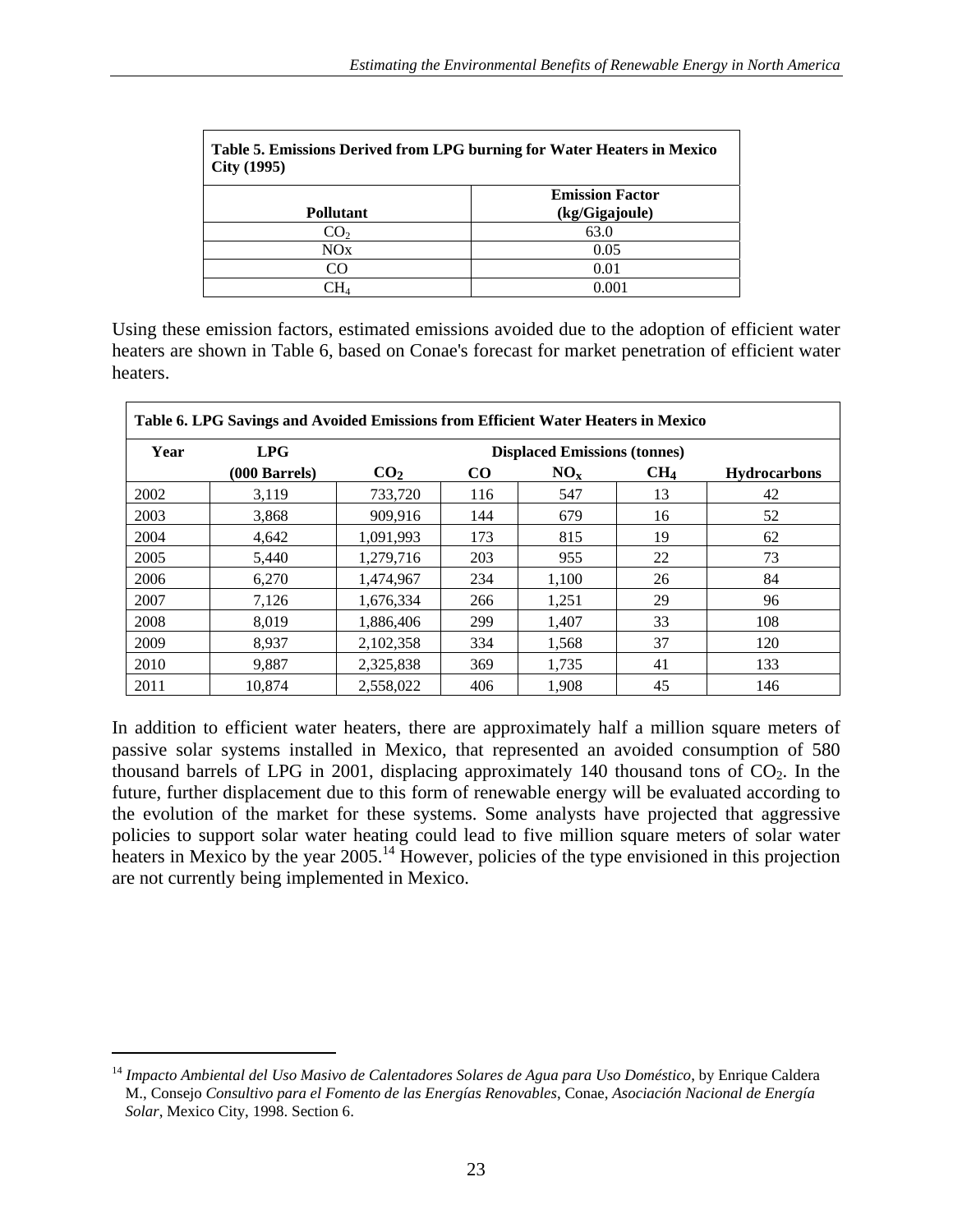# <span id="page-26-0"></span>*3.2.2 The Comisión Federal de Electricidad (CFE) Estimates*

Mexico's public power utility, CFE, has utilized a detailed model for assessing the possible impacts of renewable energy projects on the Mexican electric grid.<sup>15</sup> The model is part of a multi-institutional research project called "Database and Methodologies for Comparative Assessment of Different Energy Sources for Electricity Generation" (DECADES).<sup>16</sup> Using this model, CFE has developed displaced emission factors representative of the marginal generating plants on the Mexican power grid. However, detailed information about these displaced emissions factors is not publicly available.

The DECADES project is broader than simply an effort to assess displaced emissions. It is an information system that also provides tools for energy analysts and planning officials, with the main objective of supporting power sector planners in making decisions about adding new electricity resources in Mexico.

Some of the products of the DECADES project are:

- A database that contains an inventory of generation technologies covering energy linkages based on fossil fuels, nuclear and renewable energy;
- Linkages covering primary source production, power generation, emissions and final disposal;
- A database on toxicology and air impacts of electricity production;
- A system for managing databases for deploying and processing data used in analytical models and other tools; and
- A tool package for analysis and planning of the power sector.

# *3.2.3 Fideicomiso para el Ahorro de Energía Eléctrica (Fide) Estimates*

The *Fideicomiso para el Ahorro de Energía Eléctrica* (Fide) is a non-profit organization, closely linked to Mexico's power utilities with the mission of promoting energy efficiency in the Mexican electric industry. In 1999, Fide made its first attempt to estimate avoided emissions derived from its energy efficiency projects. To do this, Fide acquired information on the emission rates of the major Mexican power plants from Mexico's public electric utility, the Comisión Federal de Electricidad (CFE).<sup>17</sup> These emission rates were derived by applying emission factors from the US Environmental Protection Agency (EPA) on fuel use at CFE power plants.18 In applying the EPA emission factors to their power plants, CFE considered factors

<sup>&</sup>lt;sup>15</sup> This CFE project is discussed in the ATPAE study. See note 13.<br><sup>16</sup> The Project was derived as a mandate of an *Expert's Symposium on Electricity and the Environment* that took place in Helsinki on May 1991. The participating agencies were: OECD Nuclear Agency, World Bank, The Commission for European Communities, the International Energy Organization, The World Health Organization,

UNEP and other international institutions.<br><sup>17</sup> CFE owns all of the transmission and distribution assets in Mexico and roughly 85 percent of the power plants

there. 18 US EPA, *Compilation of Air Pollutant Emission Factors, AP-42*, Fifth Edition <www.epa.gov/ttn/chief/ap42>.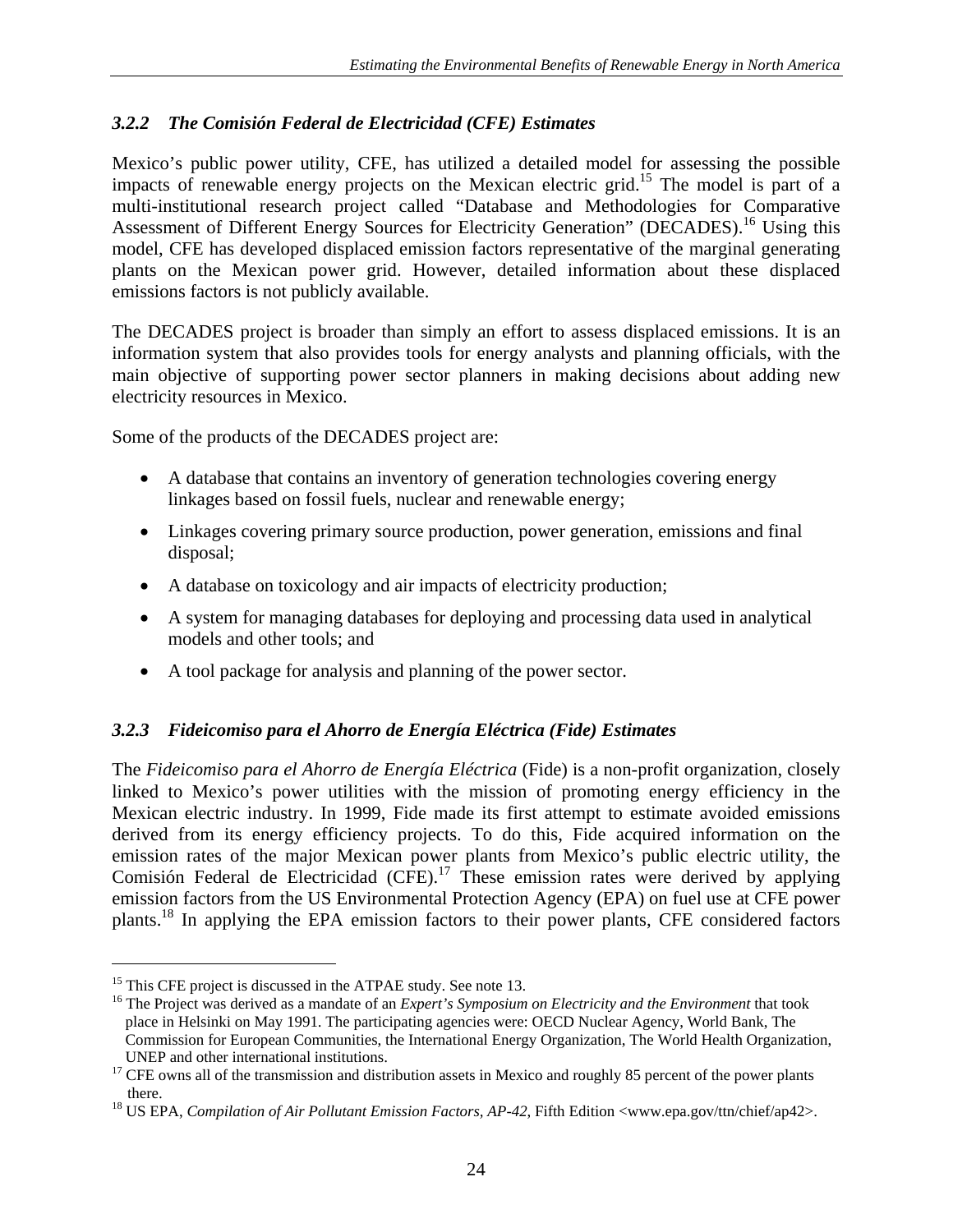specific to Mexico, such as characteristics of Mexican fuels (sulfur content) and the firing configuration of the large predominant boilers.

To estimate avoided emissions from efficiency programs, Fide has published system average emission rates representative of all Mexican power plants. These system average rates were derived by applying the EPA emission factors to the output of each plant to get total emissions and dividing this by total electricity sold. These displaced emission rates for the year 2000 are shown in Table 7 below.

| <b>Table 7. Fide Displaced Emission Factors</b> |                              |  |  |  |
|-------------------------------------------------|------------------------------|--|--|--|
| Pollutant                                       | Emission Factor (kg per MWh) |  |  |  |
| $SO_{x}$                                        | 17.6                         |  |  |  |
| $NO_{x}$                                        | 1.91                         |  |  |  |
| CO <sub>2</sub>                                 | 1,510.00                     |  |  |  |
| CO                                              | 0.35                         |  |  |  |
| PM                                              | 0.58                         |  |  |  |
| ഗല                                              | 0.013                        |  |  |  |

While these system average factors are used to calculate emission reductions from most efficiency equipment, Fide also uses marginal emission rates for equipment when the specific power plants displaced can be identified with some certainty.

| Table 8 below shows the estimated $CO2$ savings from Fide's main programs and projects to date. |  |
|-------------------------------------------------------------------------------------------------|--|
|-------------------------------------------------------------------------------------------------|--|

| Table 8. Estimated CO <sub>2</sub> Savings from Fide Efficiency Programs |                             |                |      |                 |           |
|--------------------------------------------------------------------------|-----------------------------|----------------|------|-----------------|-----------|
|                                                                          |                             | <b>Savings</b> |      | Displaced       |           |
| Sector/Program                                                           | Number of projects          | <b>MW</b>      | GWh/ | CO <sub>2</sub> |           |
|                                                                          |                             |                |      | Year            | (tonnes)  |
|                                                                          | <b>ILUMEX</b>               | 2,454,923      | 72   | 137             | 153,250   |
|                                                                          | Pilot project               |                |      |                 |           |
|                                                                          | Fluorescent lighting        | 974,651        | 58   | 44              | 49,219    |
|                                                                          | Pilot Project               |                |      |                 |           |
| Residential                                                              | A.C. installed equipment    | 39,154         | 7    | 12              | 13,423    |
|                                                                          | Pilot project               |                |      |                 |           |
|                                                                          | Refrigerators               | 1,479          | 0.7  | 0.3             | 290       |
|                                                                          | Isolated housing            | 78,676         | 19   | 80              | 89,489    |
|                                                                          | Energy audits               | 12,387         | 11   | 29              | 32,440    |
| Micro and Small Enterprises                                              | Projects                    | 680            | 16   | 18              | 20,135    |
|                                                                          | Industrial (number of       |                |      |                 |           |
| Commercial, Industrial and                                               | projects)                   | 787            | 167  | 807             | 902,721   |
| Municipal                                                                | Commercial                  | 387            | 30   | 88              | 98,438    |
|                                                                          | Municipal services          | 225            | 31   | 85              | 95,082    |
| Daylight Savings Program                                                 | Ongoing since 1996          |                | 900  | 1,118           | 1,250,610 |
|                                                                          | Installed fluorescent lamps | 6,615,735      | 169  | 203             | 227,079   |
| Incentives and Market                                                    | Electric motors             | 182,262        | 145  | 578             | 646,559   |
| Development                                                              | Lighting units              | 3,970,810      | 68   | 111             | 124,166   |
|                                                                          | Compressors                 | 1,109          | 11   | 34              | 38,033    |
|                                                                          | Fluorescent lighting in     |                |      |                 |           |
| Agricultural                                                             | Chicken farms               | 1,184,000      | 50   | 39              | 43,626    |
|                                                                          | Water pumping equipment     | 13,610         | 175  | 758             | 847,909   |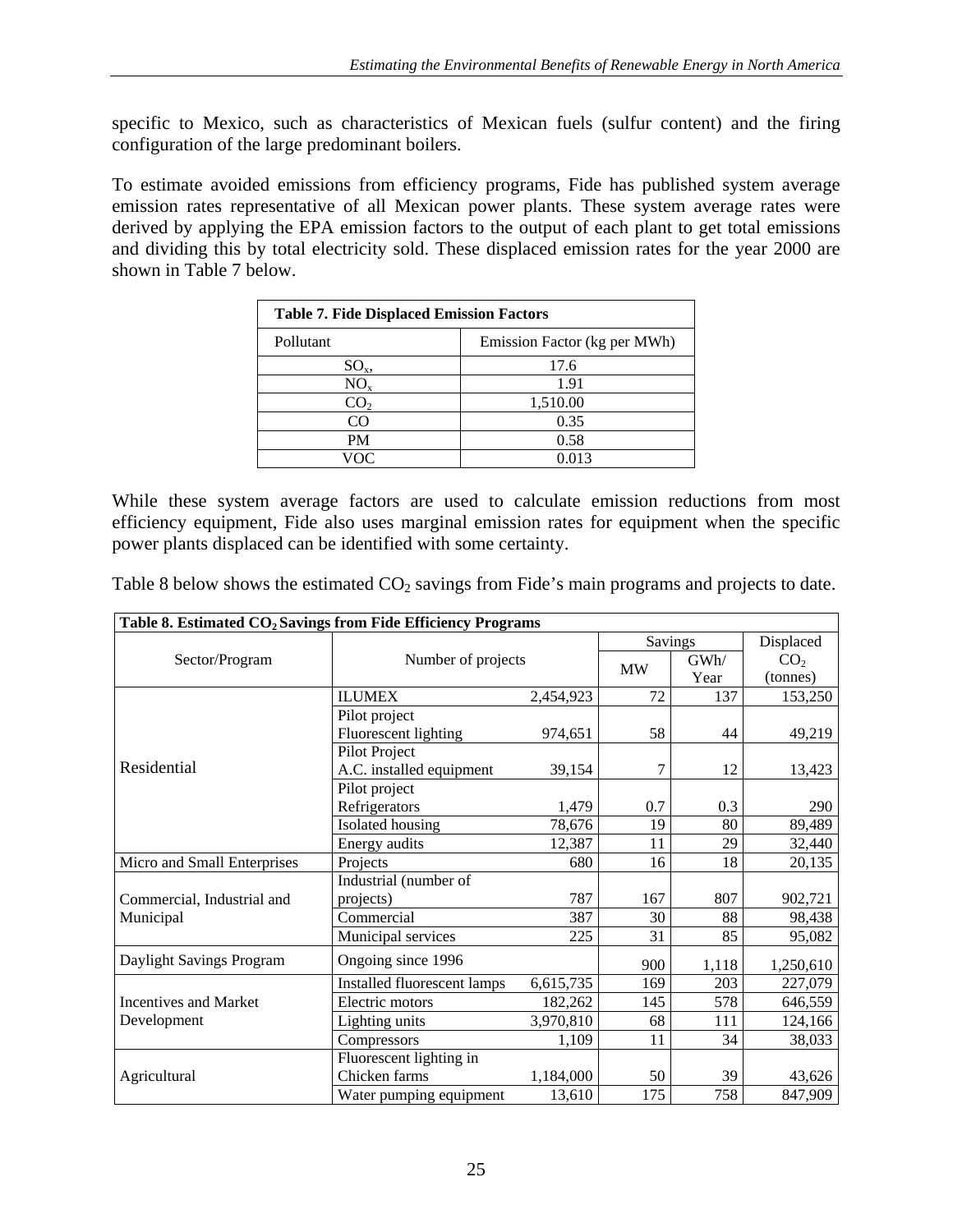<span id="page-28-0"></span>

| Table 8. Estimated CO <sub>2</sub> Savings from Fide Efficiency Programs |                    |           |           |                 |  |
|--------------------------------------------------------------------------|--------------------|-----------|-----------|-----------------|--|
|                                                                          |                    | Savings   |           | Displaced       |  |
| Sector/Program                                                           | Number of projects | <b>MW</b> | GWh/      | CO <sub>2</sub> |  |
|                                                                          |                    |           | Year      | (tonnes)        |  |
| <b>TOTAL</b>                                                             | .930               | 4.141     | 4,632,469 |                 |  |

# *3.2.4 The Asociación de Técnicos y Profesionistas en Aplicación Energética (ATPAE) Estimates*

ATPAE or *Asociación de Técnicos y Profesionistas en Aplicación Energética* (the Association of Technicians and Professionals in Energy Application) is a Mexican NGO with a 22-year history of promoting energy efficiency and environmental protection. ATPAE recently concluded a twoyear study aimed at analyzing methodologies for estimating electricity emission factors for GHGs produced by power plants and at making recommendations on how these methodologies might be implemented in Mexico.<sup>19</sup> This methodology is currently under discussion and final review, and ultimately it will constitute a unified method for calculating net emission reductions from all Mexican electricity projects. Information on dispatch of the plants withing the national grid was provided for this study by Mexico's two public power unilities, Luz y Fuerza del Centro and CFE. CFE provided information through its Centro Nacional de Energia (CENACE).

The ATPAE study lists three methods of developing displaced emission factors very similar to the three methods described in Section 2 above: system marginal, new plant and system average. However, the study points out that two of these types of factors—the system average and new plant factors—can be calculated for all resources or just for fossil-fueled resources.<sup>20</sup>

The APTAE report evaluated each of these methods both quantitatively and qualitatively. The quantitative analysis compared the estimated coefficients to determine how close these were to the characteristics of current and future operation of the National Electric System (NES). NES includes all facilities of the public sector in Mexico, which currently provide 85 percent of Mexico's total generation. This analysis utilized elements, such as dispatch model runs with tenyear forecasts, variations of the four different regional systems that encompass the NES, and the impact of transmission and distribution losses. The qualitative analysis includes the assessment of the five coefficients according to the following criteria: available data, exactness, cost, transparency and international congruency.

After reviewing the analysis of these methods within the study, ATPAE developed a set of hybrid displaced emission rates, which they believed to be the most accurate rates with which to

<sup>&</sup>lt;sup>19</sup> The information contained here is based on "Metodologías para Calcular el Coeficiente de Emisión Adecuado para Determinar las Reducciones de GEI Atribuibles a Proyectos de EE/ER. Justificación para la Selección de la Metodología (Resumen Ejecutivo)," Borrador Final para Distribución Limitada, under the Auspices of USAID/Mexico. Consulting Team: PA Government Services, Inc., Consultoría y Servicios en Tecnologías Eficientes S.A. de C.V., Tellus Institute, Science Applications International Corporation. Mexico City, May 2003.

<sup>19</sup> pages.  $20$  Presumably, by ignoring non-fossil resources, which tend to be used as baseload resources, the fossil emission factors better reflect the plants that will be affected by a new resource.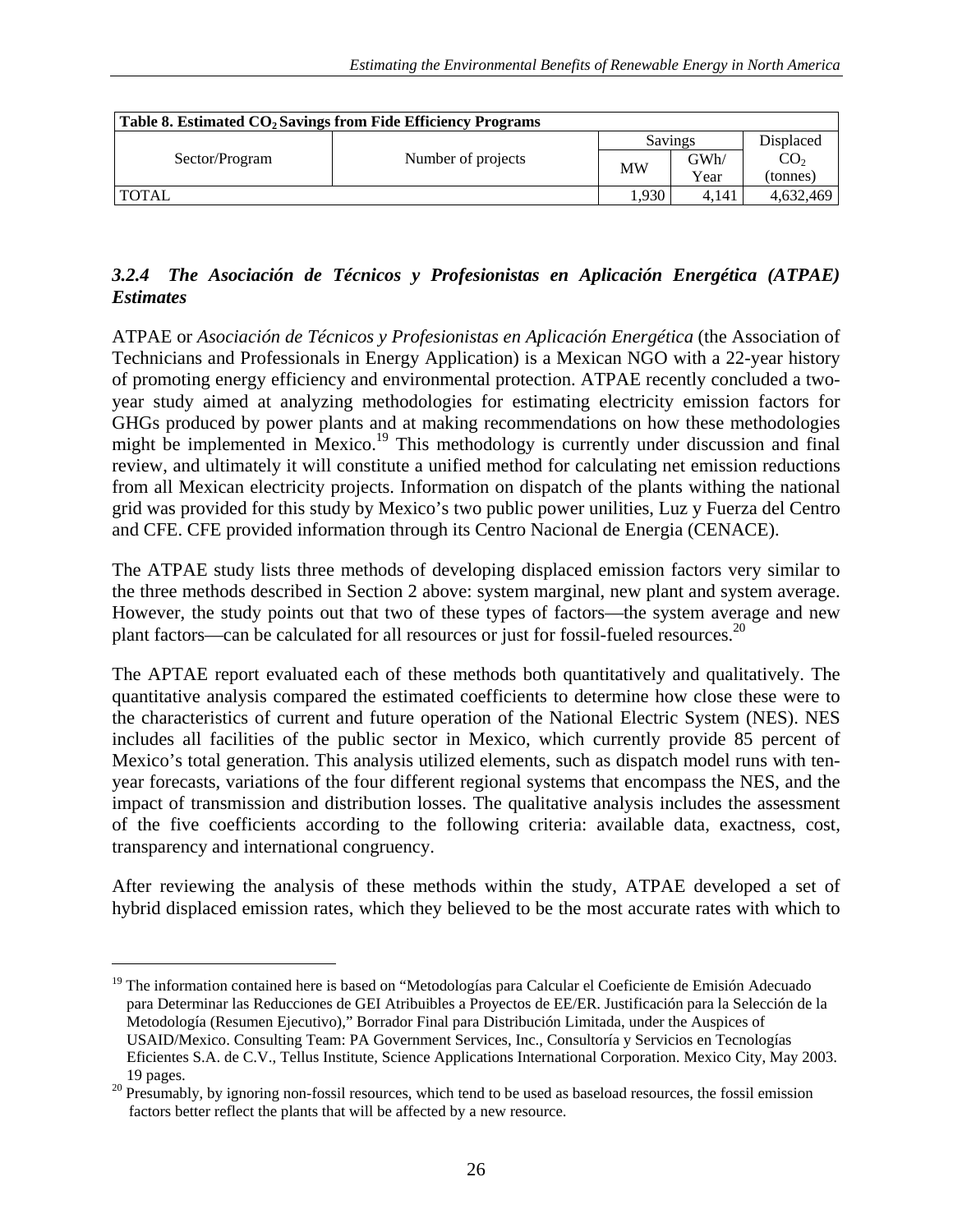assess new electricity projects in Mexico. These hybrid rates consist of a 50/50 blend of system average thermal rates and rates of the plants most recently added to the system. ATPAE developed displaced rates for each of the four electricity control areas in Mexico. These displaced emission rates are shown in Table 9. In considering these emission factors, note that the Interconnected control area covers approximately 80 percent of Mexico.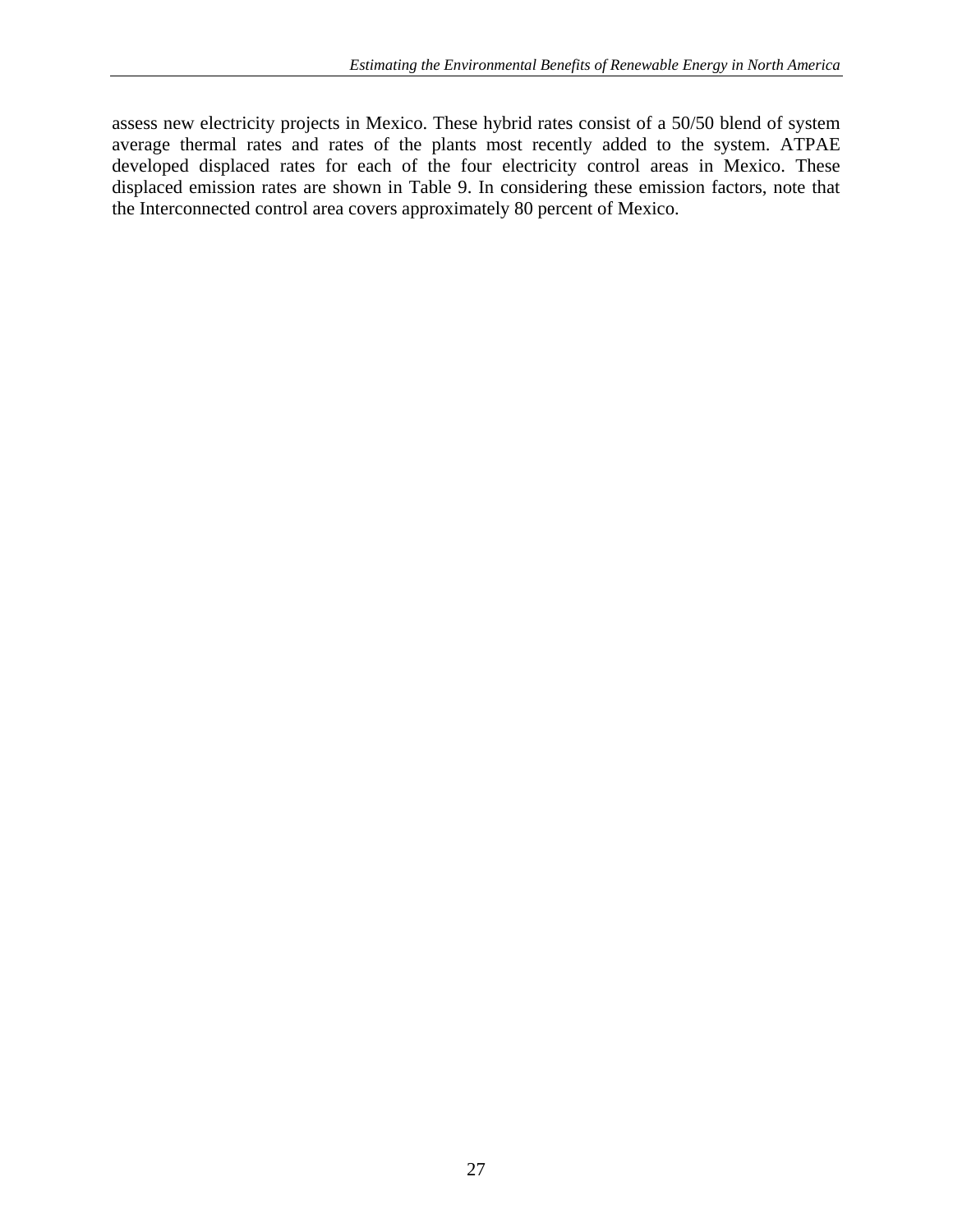<span id="page-30-0"></span>

| Table 9. Recommended CEE by ATPAE for Small and Large Projects (Year 2001) |                                    |  |  |  |  |
|----------------------------------------------------------------------------|------------------------------------|--|--|--|--|
| <b>System</b>                                                              | Emission Factor (kg $CO2$ per MWh) |  |  |  |  |
| Interconnected                                                             | 652                                |  |  |  |  |
| Northwest                                                                  | 615                                |  |  |  |  |
| Baja California                                                            | 603                                |  |  |  |  |
| Baja California Sur                                                        | 809                                |  |  |  |  |
| <b>National Average</b>                                                    | 654                                |  |  |  |  |

Source: ATPAE, "Metodologías para Calcular el Coeficiente de Emisión Adecuado para Determinar las Reducciones de GEI Atribuibles a Proyectos de EE/ER. Justificación para la Selección de la Metodología (Resumen Ejecutivo)" Borrador Final para Distribución Limitada, page RE- 5. May 2003.

#### *3.2.5 Summary of Mexican GHG Emission Reduction Estimates*

Table 10 summarizes the displaced GHG emission factors generated by the Mexican projects described above.

| Table 10. Summary of GHG Displaced Emission Factors Developed in Mexico (kg per MWh) |                         |                            |                  |  |  |
|--------------------------------------------------------------------------------------|-------------------------|----------------------------|------------------|--|--|
|                                                                                      | <b>Region</b>           | Method                     | $CO2$ equivalent |  |  |
| Conae                                                                                | Interconnected          | System Average Rate        | 625              |  |  |
| Fide                                                                                 | Mexico                  | <b>System Average Rate</b> | 1,510            |  |  |
| <b>ATPAE</b>                                                                         | Interconnected          | Thermal Avg/New Plant      | 652              |  |  |
| <b>ATPAE</b>                                                                         | <b>Northwest</b>        | Thermal Avg/New Plant      | 615              |  |  |
| <b>ATPAE</b>                                                                         | Baja California         | Thermal Avg/New Plant      | 603              |  |  |
| <b>ATPAE</b>                                                                         | Baja California Sur     | Thermal Avg/New Plant      | 809              |  |  |
| <b>ATPAE</b>                                                                         | <b>National Average</b> | Thermal Avg/New Plant      | 654              |  |  |

#### **3.3 The United States**

Below we examine five projects by US organizations in which displaced emissions have been estimated. These five projects are:

- The development of system marginal emission rates for the Ozone Transport Commission (OTC);
- The development of system marginal emission rates for the US EPA;
- The development of system marginal emission rates for the State and Territorial Air Pollution Prevention Agencies (STAPPA) and International Council of Local Environmental Initiatives (ICLEI);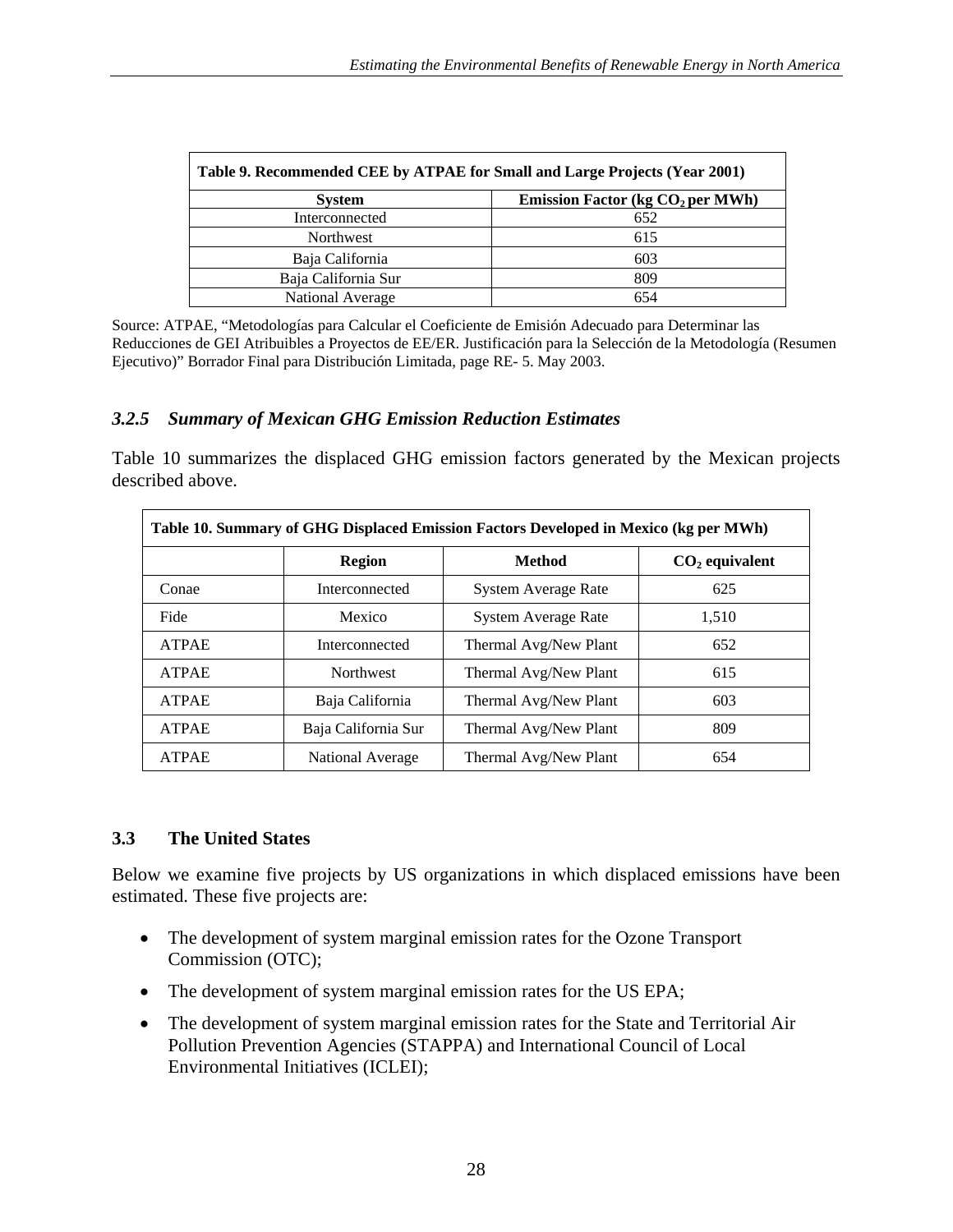- <span id="page-31-0"></span>• A GHG-reduction project submitted to the Northeast States for Coordinated Air Use Management (NESCAUM) GHG Demonstration Project; and
- The development of retrospective system marginal emission rates by the New England Independent System Operator.

# *3.3.1 The Ozone Transport Commission (OTC) Estimates*

In 2002 the Ozone Transport Commission (OTC) sponsored work to develop a tool with which users can assess the emissions impacts of clean energy and energy efficiency projects in the northeastern US. The OTC retained Synapse Energy Economics to develop the tool. Synapse performed hourly dispatch modeling for the three control areas in the Northeast to develop displaced emission factors for each of these areas. (These three control areas are: New York, New England and the Pennsylvania/New Jersey/Maryland Interconnection.) Synapse used PROSYM, an hourly dispatch model, to develop system marginal emission rates for six different time periods.

Displaced emission factors were developed for the years 2002 through 2020, for  $NO<sub>x</sub>$ ,  $SO<sub>2</sub>$ ,  $CO<sub>2</sub>$ and mercury. The factors for the near-term years (2002 through 2005) are based on dispatch modeling of the existing electricity systems, including any new plants under construction in 2002. The factors for the medium-term years (2006 through 2010) are a blend of the near-term factors and new/retired plant emission rates. The factors for the long-term (2011 through 2020) are based purely on new/retired plant emission rates.

The emission factors developed for this project were embedded in a spreadsheet-based workbook, which allows the user to apply them to the projected energy impacts of clean energy technologies or efficiency equipment. Load profiles are provided in the workbook for common renewable and efficiency technologies, allowing the user to allocate projected energy production or savings to six different time periods. $^{21}$ 

Table 11 below shows the displaced emission factors Synapse developed for the state of New York. To see the other displaced emission factors developed in this work, download the workbook from the OTC at <www.sso.org/otc>.

| Table 11. 2003 OTC Displaced Emission Factors for New York State (kg/MWh) |                    |                     |                    |                        |                   |
|---------------------------------------------------------------------------|--------------------|---------------------|--------------------|------------------------|-------------------|
| Pollutant                                                                 | <b>Summer Peak</b> | Summer Off-<br>Peak | Non-Summer<br>Peak | Non-Summer<br>Off-Peak | Annual<br>Average |
| SO <sub>2</sub>                                                           | 0.9                | 1.1                 | 0.8                | 1.2                    | 0.5               |
| $NO_{x}$                                                                  | 2.1                | 3.7                 | 1.4                | 3.6                    | 1.3               |
| CO <sub>2</sub>                                                           | 620                | 706                 | 624                | 710                    | 376               |
| Mercury                                                                   | 0.00001            | 0.00004             | 0.00001            | 0.00003                | 0.00001           |

<sup>&</sup>lt;sup>21</sup> This spreadsheet tool is available for download free of charge from the OTC web site at: <www.sso.org/otc>.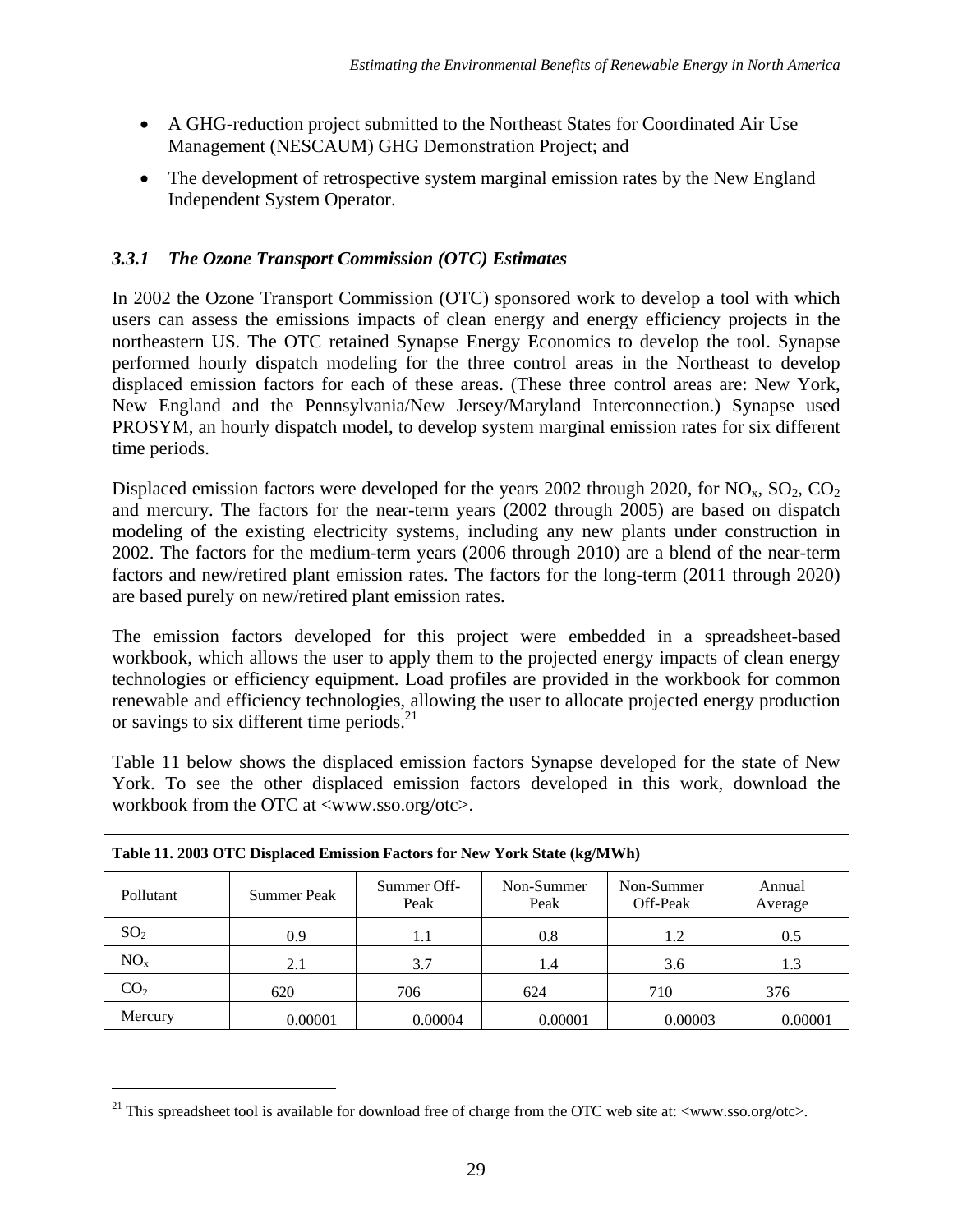# <span id="page-32-0"></span>*3.3.2 The Environmental Protection Agency (EPA) Estimates*

Staff at the EPA are currently working with consultants at ICF Consulting to develop a tool that will allow people to estimate  $CO<sub>2</sub>$  reductions from a wide range of efficiency and renewable energy technologies. This project is called the "ADER" project, reflecting the fact that it will use Average Displaced Emission Rates to estimate emission reductions. The tool will include displaced emission rates developed using the IPM<sup>®</sup> model. Displaced  $CO_2$  rates are being developed for five different regions of the country and for the nation as a whole, for the years 2005, 2010, 2015 and 2020.

The displaced emission factors under development, called "ADER parameters," correspond to a particular time of day, year and region. For example, one parameter might be for (a) weekday mornings, (b) in the year 2005, (c) in the southeastern United States. The parameter would represent the rate at which  $CO<sub>2</sub>$  emissions would be reduced in 2005 during this time of day in the Southeast when load is reduced or new generation added. A user of this ADER parameter would apply it, for example, to kWhs saved by an efficiency program on weekday mornings in the Southeast. The parameters are being developed through region-specific dispatch modeling, thus they will take into account the specific mix of existing plant types within each region, transmission constraints and other region-specific factors.

As part of this project, displaced emission rates are being developed for 11 different hour types. That is, each year is broken into 11 different time blocks. Users of the tool will be able to select a load shape for the equipment or project of interest, from 15 common load shapes contained within the ADER tool. These load shapes will automatically allocate the energy produced or saved by the project to the appropriate time blocks and apply the appropriate ADER parameters to calculated emission reductions.

The EPA is currently in the final stages of reviewing the ADER rates. The Agency had plans to make the planning tool public during the summer of 2003.

# *3.3.3 The STAPPA/ICLEI Planning Tool*

During 2000 and 2001 the State and Territorial Air Pollution Program Administrators (STAPPA) and International Council of Local Environmental Initiatives (ICLEI) commissioned work to develop a software planning tool for local communities to use in assessing different emission reduction strategies. One aspect of this work was the development of avoided emissions factors for different regions of the country, which the software will use to calculate emission reductions from strategies under consideration. STAPPA and ICLEI hired consultants at Tellus Institute to develop displaced emission rates for electric power generation in different regions of the United States. Tellus used the National Energy Modeling System (NEMS) to develop these avoided emission factors model.

For this project, Tellus derived annual avoided emissions factors for NOx,  $SO_2$ ,  $CO_2$  and particulate matter (PM) for each of the 13 electricity regions in the US. Tellus' analysis produced avoided emission factors for each year 2005 through 2020, however the STAPPA/ICLEI software will only use the factors for 2005, 2010, 2015 and 2020. One avoided emission factor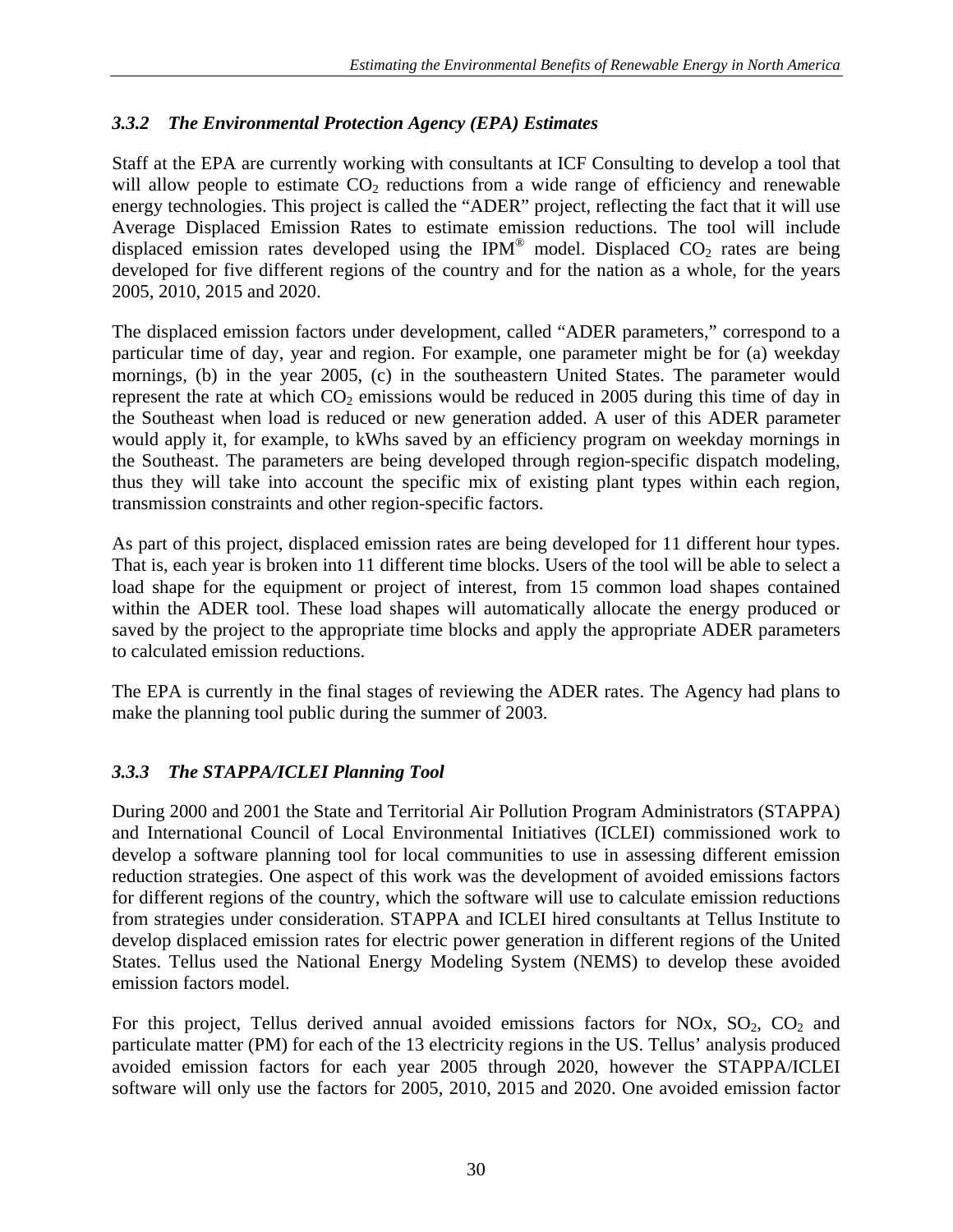<span id="page-33-0"></span>was developed for each pollutant for each year. That is, Tellus did not develop separate emission factors for assessing different seasons or times of day.

To develop displaced emission rates, Tellus performed a Base Case model run and a series of decrement runs, with the decrement runs reducing load by one percent in each year. For  $NO<sub>x</sub>$ ,  $SO<sub>2</sub>$  and  $CO<sub>2</sub>$ , NEMS provided emissions for both runs, taking account of emission control technology in electricity plants and types of coal. Tellus calculated  $PM_{10}$  emissions based on fuel consumption provided by NEMS and emission factors by fuel. Dispatch also accounted for all applicable environmental regulations, such as the Title IV  $SO_2$  program and the  $NO_x$  SIP Call allowance program. Decrement-run emissions were subtracted from base-case emissions to get incremental emission reductions per MWh.

# *3.3.4 ISO New England's Annual Marginal Emission Rates Analysis*

The operator of the New England electricity grid (ISO New England) uses a system dispatch model to calculate retrospective marginal and average emission rates each year. This practice began in 1994, when regulators began an effort to analyze the impact that energy efficiency programs had on  $NO_x$  emissions in the power pool. Later in 1994, NEPOOL released an analysis of marginal  $NO_x$ ,  $SO_2$  and  $CO_2$  emission rates to complement the initial  $NO_x$  effort. Since 1994, ISO New England has published a marginal emissions analysis every year. $^{22}$ 

The ISO publishes retrospective system marginal emission rates for each of four distinct time periods. These periods are: summer on-peak hours, summer off-peak hours, non-summer onpeak hours and non-summer off-peak hours. The summer is defined as the period between May 1 and September 30, and the peak period is 8:00 am through 8:59 pm.

ISO New England derives these system emission rates by evaluating two consecutive dispatch simulation runs. First, the New England system is dispatched to meet the actual loads recorded on each day of the year being assessed. The results of this run become the Base Case. Next, an increment run is performed. That is, the system is dispatched in a scenario in which all hourly loads are increased by 500 MW. To calculate marginal emission rates, total  $NO<sub>x</sub>$  emissions from the Base Case run are subtracted from emissions in the increment run for each time period. The incremental emissions in each time period are then divided by the incremental generation in the corresponding period to derive a marginal emission rate in terms of pounds per MWh.

The 2001 system marginal emission rates for these four time periods, as well as the annual average rate, are shown in table 12 below.

<sup>&</sup>lt;sup>22</sup> These marginal emission rate analyses can be downloaded from the ISO NE web site at: <www.iso-ne.com>.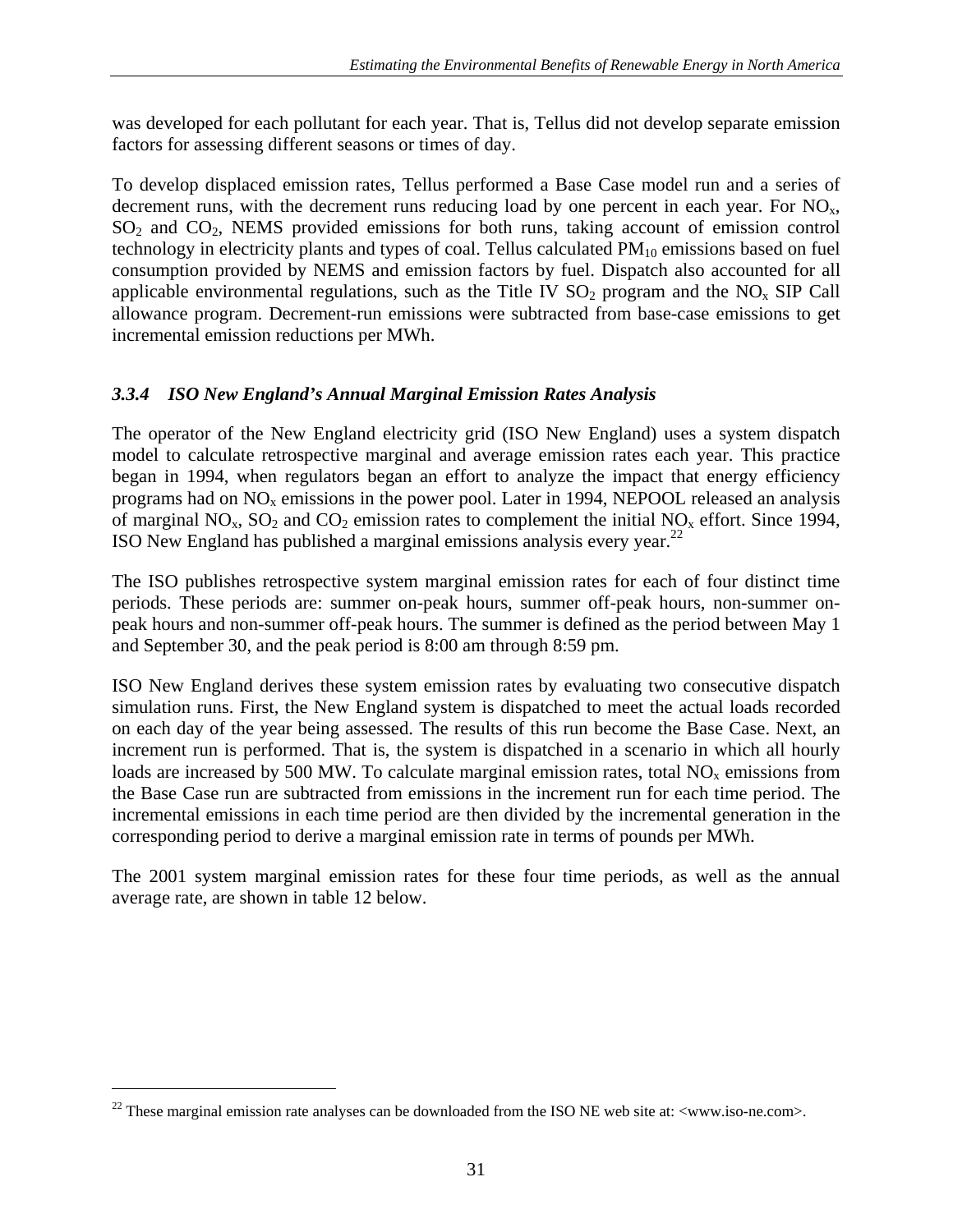<span id="page-34-0"></span>

| Table 12. 2001 System Emission Rates for ISO New England (kg/MWh) |                    |                     |                    |                        |  |
|-------------------------------------------------------------------|--------------------|---------------------|--------------------|------------------------|--|
| Pollutant                                                         | <b>Summer Peak</b> | Summer Off-<br>Peak | Non-Summer<br>Peak | Non-Summer<br>Off-Peak |  |
| SO <sub>2</sub>                                                   | 2.4                | 2.0                 | 2.3                | 2.3                    |  |
| $\rm NO_{v}$                                                      | 0.9                | 0.7                 | 0.8                | 0.7                    |  |
|                                                                   | 650                | 606                 | 636                | 630                    |  |

# *3.3.5 Greenpoint PV Project Submitted in NESCAUM Demo Project*

Northeast States for Coordinated Air Use Management (NESCAUM) sponsored a "Demonstration Project" (Demo Project) designed to gain experience with quantifying GHG reductions in the context of actual projects. The Demo Project brought together a variety of companies and organizations in the northeastern US to review proposed GHG reduction projects and work toward a standard methodology for quantifying emission reductions. As part of this project, Greenpoint Manufacturing and Design Center Local Development Corporation (GMDC) submitted a report summarizing emission reductions from two photovoltaic (PV) installations in Brooklyn, New York. These projects include a 59-kW system with a 50-kW storage battery and a 76-kW system. The use of a new zinc-bromine battery technology at one of the sites will allow that building to utilize all of the solar power generated on site, without having to sell or lose energy when production exceeds on-site demand.

In estimating displaced emissions, the 1999 system average emission rates of the New York Power Pool were multiplied by the expected output of the two systems. The case study report on the project notes that because use of "the marginal rate is preferable, the emission rate used here has a low degree of certainty" and may not accurately reflect the benefits of the project. One goal of the NESCAUM Demo Project was to work toward the use of system marginal emission factors whenever possible in estimating GHG reductions.

Table 13 shows the emission factors used in this project and the resulting estimates of displaced emissions.

| <b>Table 13. Displaced Emission Factors and Tonnes from Greenpoint PV Projects</b> |                 |     |                                     |                 |                 |
|------------------------------------------------------------------------------------|-----------------|-----|-------------------------------------|-----------------|-----------------|
| <b>Displaced Emission Factors (kg/MWh)</b>                                         |                 |     | <b>Displaced Emissions (tonnes)</b> |                 |                 |
| NO,                                                                                | SO <sub>2</sub> | CO2 | NO.                                 | SO <sub>2</sub> | CO <sub>2</sub> |
| 0.7                                                                                | 2.0             | 428 |                                     |                 | 706             |

During the first three years of operation, GMDC will monitor the output of the two PV systems. NESCAUM plans to use actual output data from the projects, along with marginal emission factors of the New York Power Pool, to obtain better estimates of the systems' displaced emissions.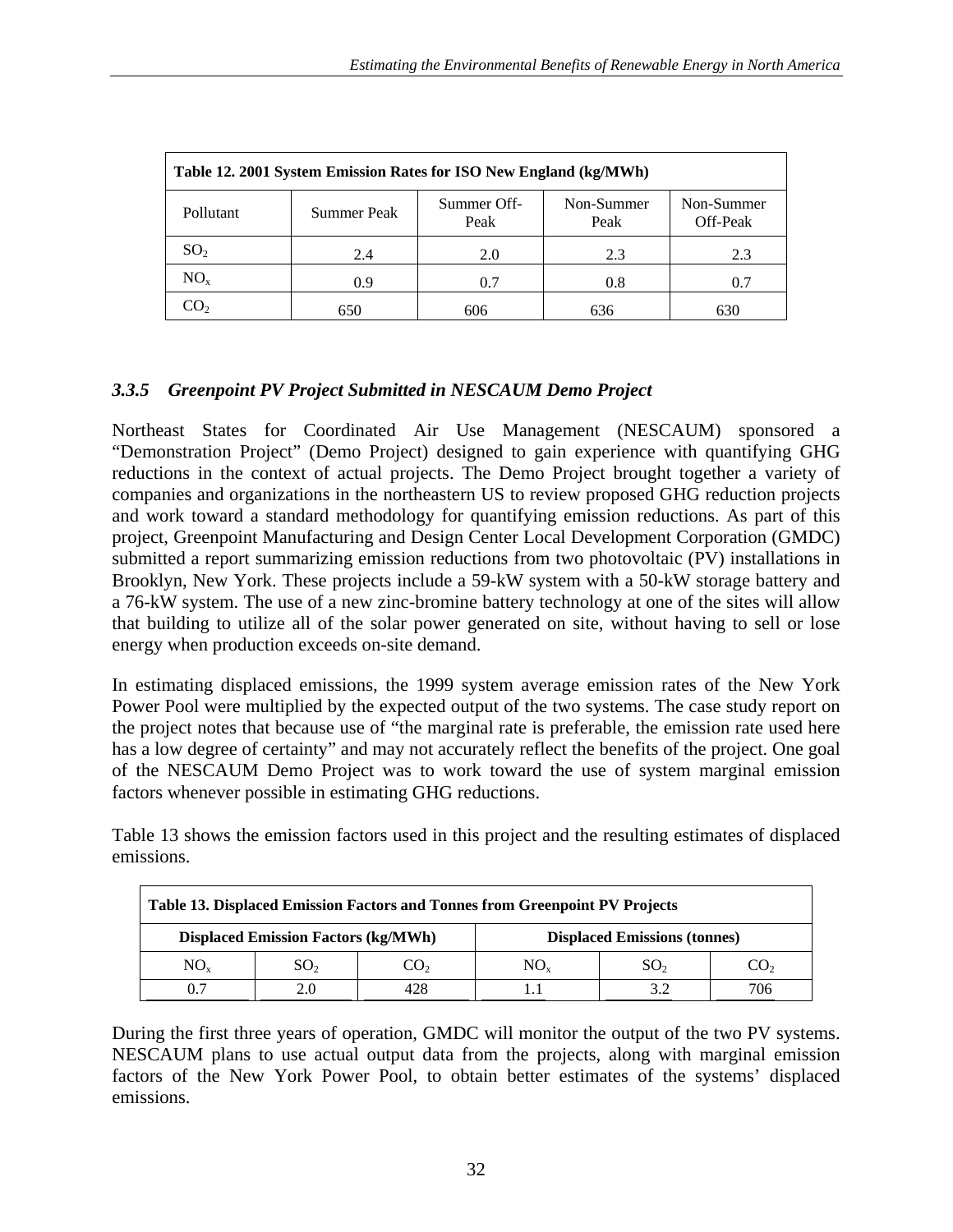# <span id="page-35-0"></span>*3.3.6 Summary of US GHG Displaced Emissions Estimates*

| Table 14. Summary of Mexican GHG Emission Reduction Estimates (kg/MWh) |               |                    |                     |                 |  |
|------------------------------------------------------------------------|---------------|--------------------|---------------------|-----------------|--|
| Project                                                                | <b>Region</b> | <b>Period</b>      | <b>Method</b>       | CO <sub>2</sub> |  |
| <b>OTC 2002</b>                                                        | New York      | <b>Summer Peak</b> | Dispatch Modeling   | 620             |  |
| <b>OTC 2002</b>                                                        | New York      | Summer Off-Peak    | Dispatch Modeling   | 706             |  |
| <b>OTC 2002</b>                                                        | New York      | $2002$ Annual      | Annual Average Rate | 376             |  |
| <b>ISO NE 2001</b>                                                     | New England   | <b>Summer Peak</b> | Dispatch Modeling   | 650             |  |
| <b>ISO NE 2001</b>                                                     | New England   | Summer Off-Peak    | Dispatch Modeling   | 606             |  |
| PV Demo Project                                                        | New York      | 1999 Annual        | Annual Average Rate | 428             |  |

Table 14 summarizes the displaced GHG emission factors generated by the US projects described above.

# **4 Principles to Guide Emission Reduction Estimates**

In addition to the work underway to estimate emission reductions from specific policies and projects (discussed in Section 3), significant work has been done to develop principles to guide this process. As noted, estimating emission reductions from changes to electric power systems is a complex process, and as we move toward a widely accepted methodology, it is important to articulate the key attributes that such a methodology should have.

National agencies in all three North American countries have established offices to work with organizations to quantify GHG reductions, and these agencies are also involved in efforts to develop guiding principles. For example, in Canada the Canadian Greenhouse Gas Verification Centre has been established to assist Canadian GHG-reduction initiatives in developing protocols for calculating, measuring or verifying their GHG emissions. In the US such outreach efforts are housed in the EPA's Climate Protection Partnerships Division and its Climate Leaders Partnership program. In Mexico, the first steps for establishing a methodology and quantifying GHG reductions are being taken jointly by the Undersecretary of Energy Policy and Technological Development at the Ministry of Energy (Sener) and various branches of the Ministry of the Environment and Natural Resources (Semarnat).

One leader in developing protocols and principles for assessing GHG reductions is a joint project underway at the World Resources Institute/World Business Council on Sustainable Development (WRI/WBCSD). This project has developed a corporate GHG accounting framework called the GHG Protocol. Many corporations in Canada, Mexico and the US are involved with the GHG Protocol, as is the Canadian Greenhouse Gas Verification Centre and the US EPA.

The first version of the GHG Protocol document, released in 2001, identifies, among other things, a set of five guiding principles for emission accounting systems. These principles are as follows: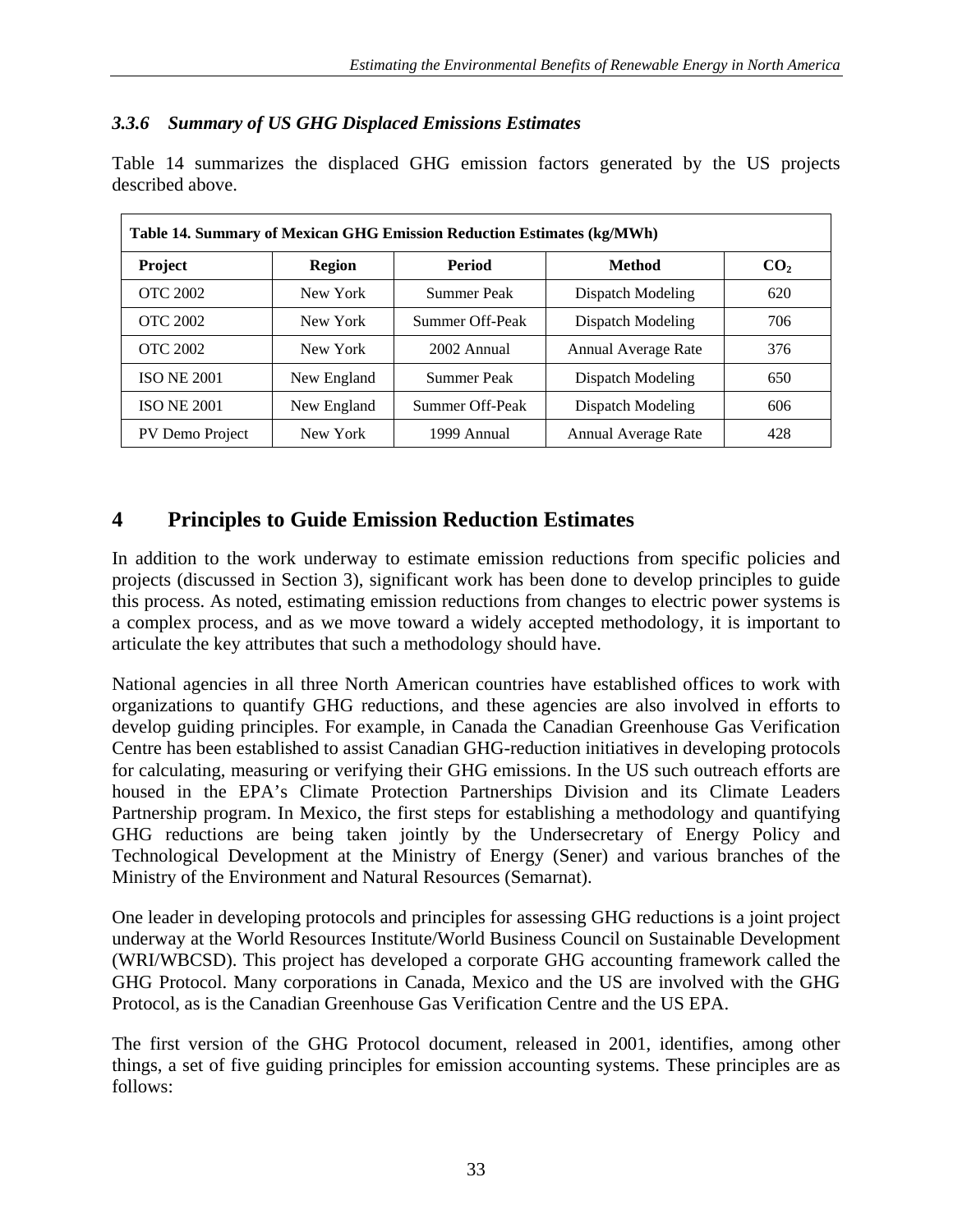- **Relevance**: Define boundaries that appropriately reflect the greenhouse gas emissions of the organization and the decision-making needs of users.
- **Completeness**: Account for all greenhouse gas emission sources and activities within the chosen organization and operational boundaries. Any specific exclusions should be stated and justified.
- **Consistency**: Allow meaningful comparison of emissions performance over time. Any changes to the basis of reporting should be clearly stated to facilitate continued valid comparison.
- **Transparency**: Address all relevant issues in a factual and coherent manner, based on a clear audit trail. Important assumptions should be disclosed and appropriate references made to the calculation methodologies used.
- **Accuracy**: Exercise due diligence to ensure that greenhouse gas calculations have the precision needed for their intended use and provide reasonable assurance on the integrity of the reported greenhouse gas information.

For more information on the WRI/WBCSD GHG Protocol see: <www.ghgprotocol.org>.

A second document in which principles have been articulated was produced by the government of Alberta as part of its effort to implement a provincial greenhouse gas-reporting program for companies in Alberta. In December 2002, the Ministry of Environment released a report to provide information to stakeholders, which includes guiding principles for a provincial reporting program. The report states five key principles:

- Comprehensiveness
	- o Participation of all major emitters
	- o Coverage of all significant emission sources
	- o Enable identification of emissions of key GHGs
	- o Inclusion of indirect emissions due to energy imports
- Consistency
	- o Use of standardized emissions methodologies
	- o Reporting amenable to harmonization with provincial and national reporting requirements
- Transparency
	- o Easily verifiable emissions estimations
- Accuracy
	- o Reports signed by an executive, professional or third party
	- o Legal provisions for failure to report or for reporting false or misleading information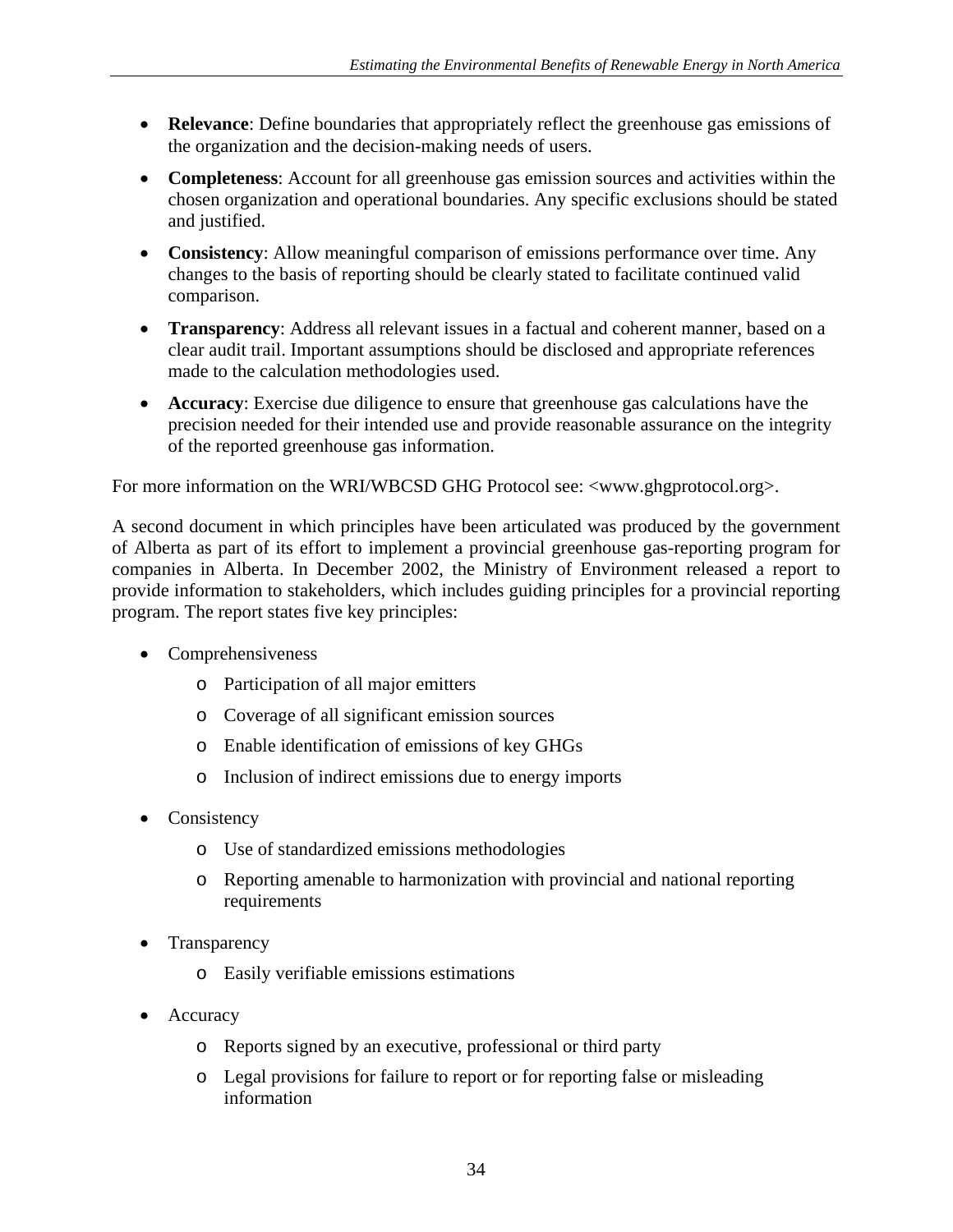- o Record-keeping to facilitate report verification
- Timeliness
	- o Emission data submitted and released on a regular basis

A third project in which principles for estimating emission reductions have been articulated is the GHG Demonstration Project organized by NESCAUM. This project brought together organizations in the northeastern US to review proposed GHG reduction projects and work toward a standard methodology for quantifying emission reductions. As part of this project, participating organizations submitted GHG reduction projects for review and discussion by the group. The method of quantifying emission reductions was a key area of discussion. To guide participants in submitting projects, the NESCAUM Demonstration Project developed a "Check List," which provided guidelines in important aspects of quantification. The main aspects of quantification covered are listed below, as laid out in the Check List.

- **Baseline Emissions Determination/Base Period Used**. Describe the baseline activity level and associated emissions during the baseline period for the applicable equipment/process as a rate per: hour of operation, capacity factor, production output, fuel consumption (type, amount), etc. Use the lower of the historical or allowable emission rate for a time period that corresponds to the generating period for the baseline emissions. Include a quantitative analysis of the uncertainty of the baseline where possible or at least a qualitative discussion of the baseline uncertainty.
- **Demonstration of Surplus**. Describe all applicable state and federal regulations as well as voluntary commitments relating to the pollutant. Demonstrate that the ERCs created are surplus to those regulations. Include notification whether the case study is or will be reported to any voluntary reporting program (i.e., Voluntary Challenge Registry or the Voluntary Reporting Program for GHG Emissions Reductions as established under section 1605 (b) of the Energy Policy Act of 1992). Describe any uncertainty regarding the claim that this activity is surplus.
- **Demonstration of Real.** An emission reduction is real if it is a reduction in actual emissions, resulting from a specific and identifiable action or undertaking, net leakage of emissions. Explain how a real reduction in actual emissions has occurred due to a change in process, technology and or operation. This section should include a statement declaring the availability of documents which provide insight into the claimed emissions reductions for any future verification of the case study.
- **Quantification of Emission Reductions**. This section should include a detailed quantification of emission reductions resulting from the project. Document the actual reduction beyond the baseline emission level. Describe the actual activity level and associated emissions during the period for the applicable equipment/process as a rate consistent with that used for the baseline. Describe the technology and equipment changes, operational changes, the extent that the reduction is dependent upon any change in operating methods and the expected duration of the emission reduction strategy. Uncertainties should be noted quantitatively when possible in each step of the equation (i.e., emission factors, monitoring equipment, etc.). A qualitative discussion must at least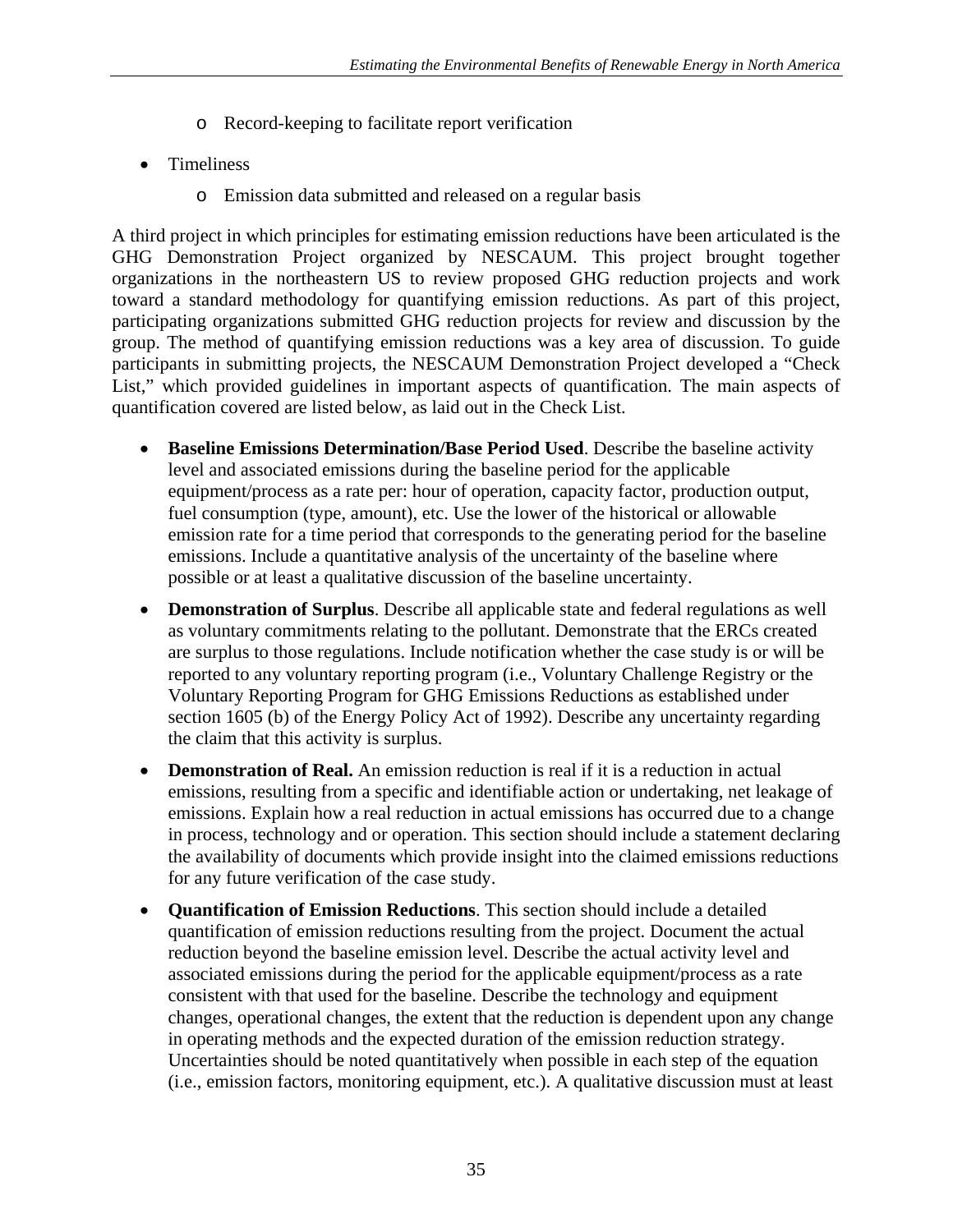be provided. Point out the assumptions inherent in the calculation and an overall degree of certainty of the calculation (low, medium or high).

• **Data Integrity and Uncertainty**. Provide a detailed sample of the ERC calculation showing units and conversions. Describe the sources of any factors or conversions included in calculations. Describe the type of measurement or calculation used to determine the baseline and actual emissions. Where measured data is used provide statistical support for the level of certainty/significance, e.g., the accuracy, range and repeatability of the instrumentation used to gather data. Describe the procedures followed to ensure the integrity and accuracy of the data. Where the data has been obtained through any mathematical model, show all assumptions and formula applied.

Consolidate all the areas of uncertainty here. In addition, after quantitatively and qualitatively explaining the areas of uncertainty in the case study, conclude with a statement as to the overall certainty that the emission reductions attributed to the case study actually occurred (low, medium or high).

- **Emission Reduction Credits Created**. Show total actual emissions during the credit generating period, the calculated baseline emissions and the net ERCs created annually and over the lifetime of the project. Note any significant intervals during the generating/creation period when the strategy was not in place or credits were not generated. Give reasons for such intervals.
- **Ownership.** Any issues regarding ownership of the emission reduction credits are to be addressed in this section. Identify the owner(s) of the facility, the entities paying the operational costs of the facility, and the entities that paid for or subsidized the initial and the ongoing costs of the emission reduction action. Include a clear statement of what fraction of the title to the credits reported in this case study are claimed by each of the credit owners.
- **Other Environmental Impacts** (e.g., other air pollutants, nuclear). Identify any positive or negative environmental impacts that may result from the strategy and quantify these impacts as much as possible. Stationary source strategies may need to evaluate the potential for load shifting. Mobile source strategies should evaluate the geographic range of vehicle operation.

For more information on the NESCAUM demonstration project see: <www.nescaum.org/Greenhouse/index.html>.

As efforts to quantify emission reductions from electricity grids progress, it will be important to continue honing the principles underlying these calculations. Moreover, a key step in moving toward a consistent method for estimating reductions for North America is harmonization of the principles being developed in the three countries.